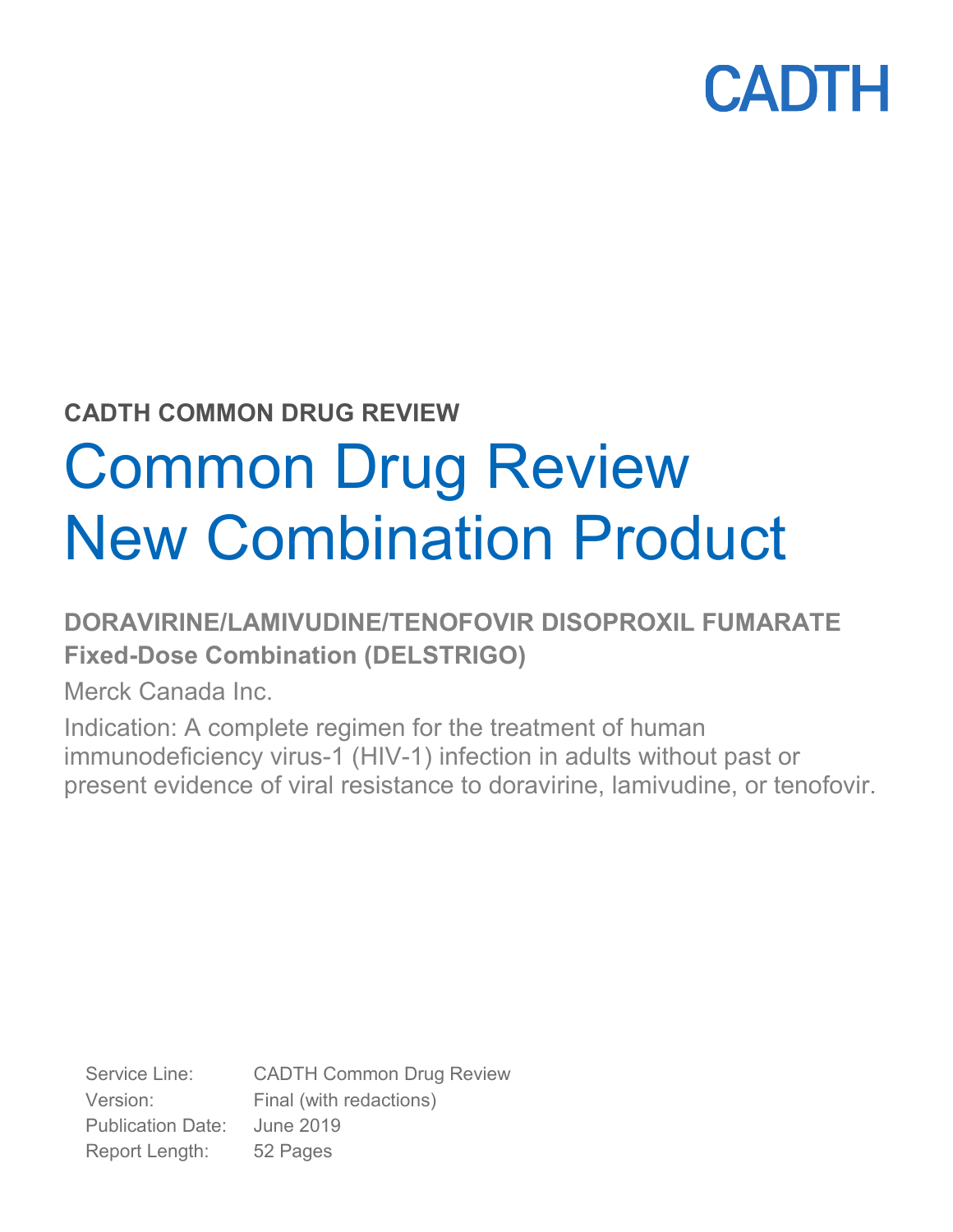**Disclaimer:** The information in this document is intended to help Canadian health care decision-makers, health care professionals, health systems leaders, and policy-makers make well-informed decisions and thereby improve the quality of health care services. While patients and others may access this document, the document is made available for informational purposes only and no representations or warranties are made with respect to its fitness for any particular purpose. The information in this document should not be used as a substitute for professional medical advice or as a substitute for the application of clinical judgment in respect of the care of a particular patient or other professional judgment in any decision-making process. The Canadian Agency for Drugs and Technologies in Health (CADTH) does not endorse any information, drugs, therapies, treatments, products, processes, or services.

While care has been taken to ensure that the information prepared by CADTH in this document is accurate, complete, and up-to-date as at the applicable date the material was first published by CADTH, CADTH does not make any guarantees to that effect. CADTH does not guarantee and is not responsible for the quality, currency, propriety, accuracy, or reasonableness of any statements, information, or conclusions contained in any third-party materials used in preparing this document. The views and opinions of third parties published in this document do not necessarily state or reflect those of CADTH.

CADTH is not responsible for any errors, omissions, injury, loss, or damage arising from or relating to the use (or misuse) of any information, statements, or conclusions contained in or implied by the contents of this document or any of the source materials.

This document may contain links to third-party websites. CADTH does not have control over the content of such sites. Use of third-party sites is governed by the third-party website owners' own terms and conditions set out for such sites. CADTH does not make any guarantee with respect to any information contained on such third-party sites and CADTH is not responsible for any injury, loss, or damage suffered as a result of using such third-party sites. CADTH has no responsibility for the collection, use, and disclosure of personal information by third-party sites.

Subject to the aforementioned limitations, the views expressed herein are those of CADTH and do not necessarily represent the views of Canada's federal, provincial, or territorial governments or any third party supplier of information.

This document is prepared and intended for use in the context of the Canadian health care system. The use of this document outside of Canada is done so at the user's own risk.

This disclaimer and any questions or matters of any nature arising from or relating to the content or use (or misuse) of this document will be governed by and interpreted in accordance with the laws of the Province of Ontario and the laws of Canada applicable therein, and all proceedings shall be subject to the exclusive jurisdiction of the courts of the Province of Ontario, Canada.

The copyright and other intellectual property rights in this document are owned by CADTH and its licensors. These rights are protected by the Canadian *Copyright Act* and other national and international laws and agreements. Users are permitted to make copies of this document for non-commercial purposes only, provided it is not modified when reproduced and appropriate credit is given to CADTH and its licensors.

**About CADTH:** CADTH is an independent, not-for-profit organization responsible for providing Canada's health care decision-makers with objective evidence to help make informed decisions about the optimal use of drugs, medical devices, diagnostics, and procedures in our health care system.

**Funding:** CADTH receives funding from Canada's federal, provincial, and territorial governments, with the exception of Quebec.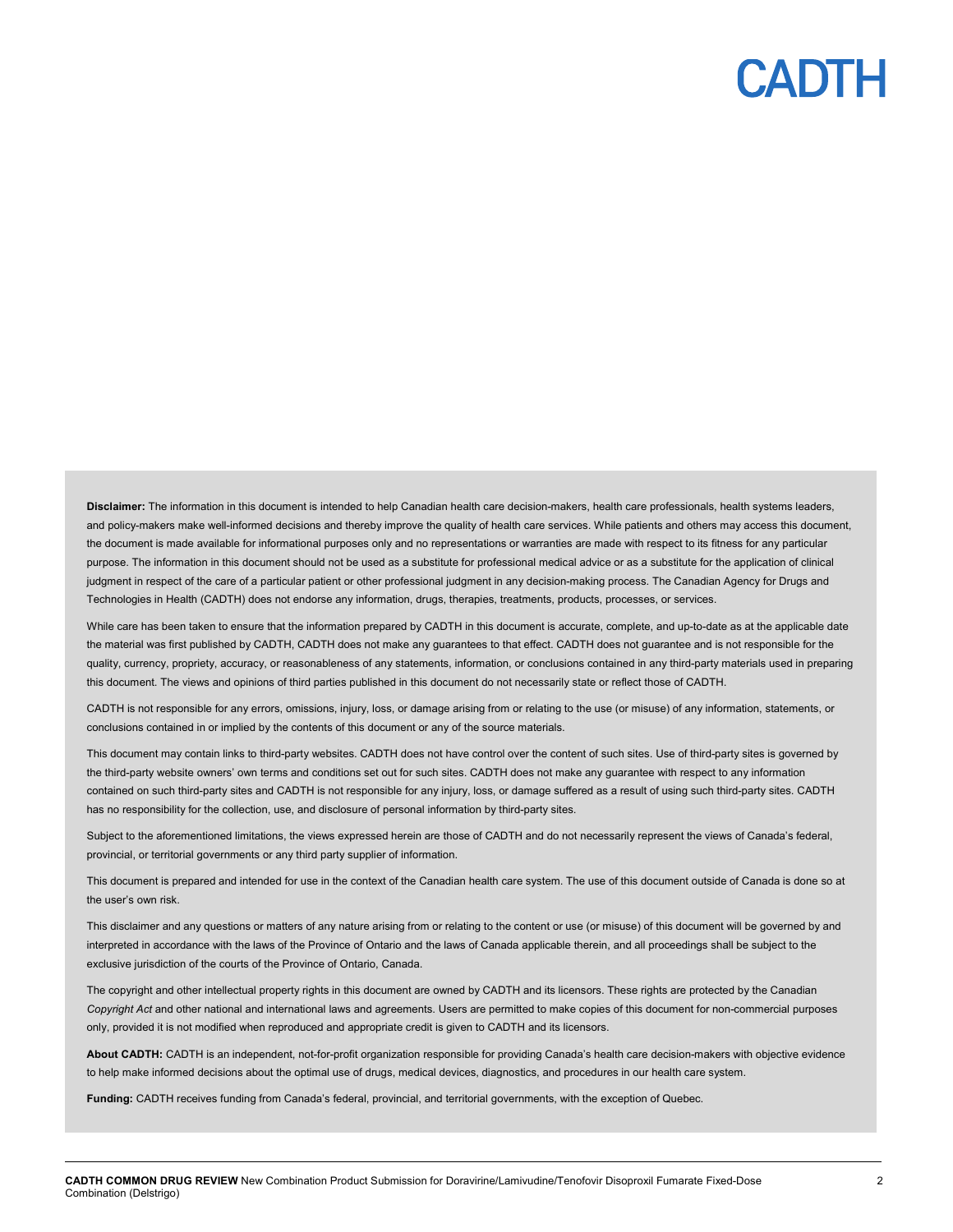

## **Table of Contents**

| 1 <sub>1</sub> |     |                                                                        |  |
|----------------|-----|------------------------------------------------------------------------|--|
|                | 1.1 |                                                                        |  |
|                | 1.2 |                                                                        |  |
|                | 1.3 | Manufacturer's Rationale and Place in Therapy for the Combination 12   |  |
| 2.             |     |                                                                        |  |
|                | 2.1 |                                                                        |  |
|                | 2.2 |                                                                        |  |
|                | 2.3 |                                                                        |  |
|                | 2.4 |                                                                        |  |
| 3.             |     |                                                                        |  |
|                | 3.1 |                                                                        |  |
|                | 3.2 |                                                                        |  |
|                | 3.3 | Manufacturer-Submitted Information Regarding Current Patent Status  40 |  |
|                | 3.4 |                                                                        |  |
|                |     |                                                                        |  |
|                |     |                                                                        |  |
|                |     |                                                                        |  |
|                |     | Appendix 1: Drug Plan Listing Status for Individual Components 47      |  |
|                |     |                                                                        |  |
|                |     |                                                                        |  |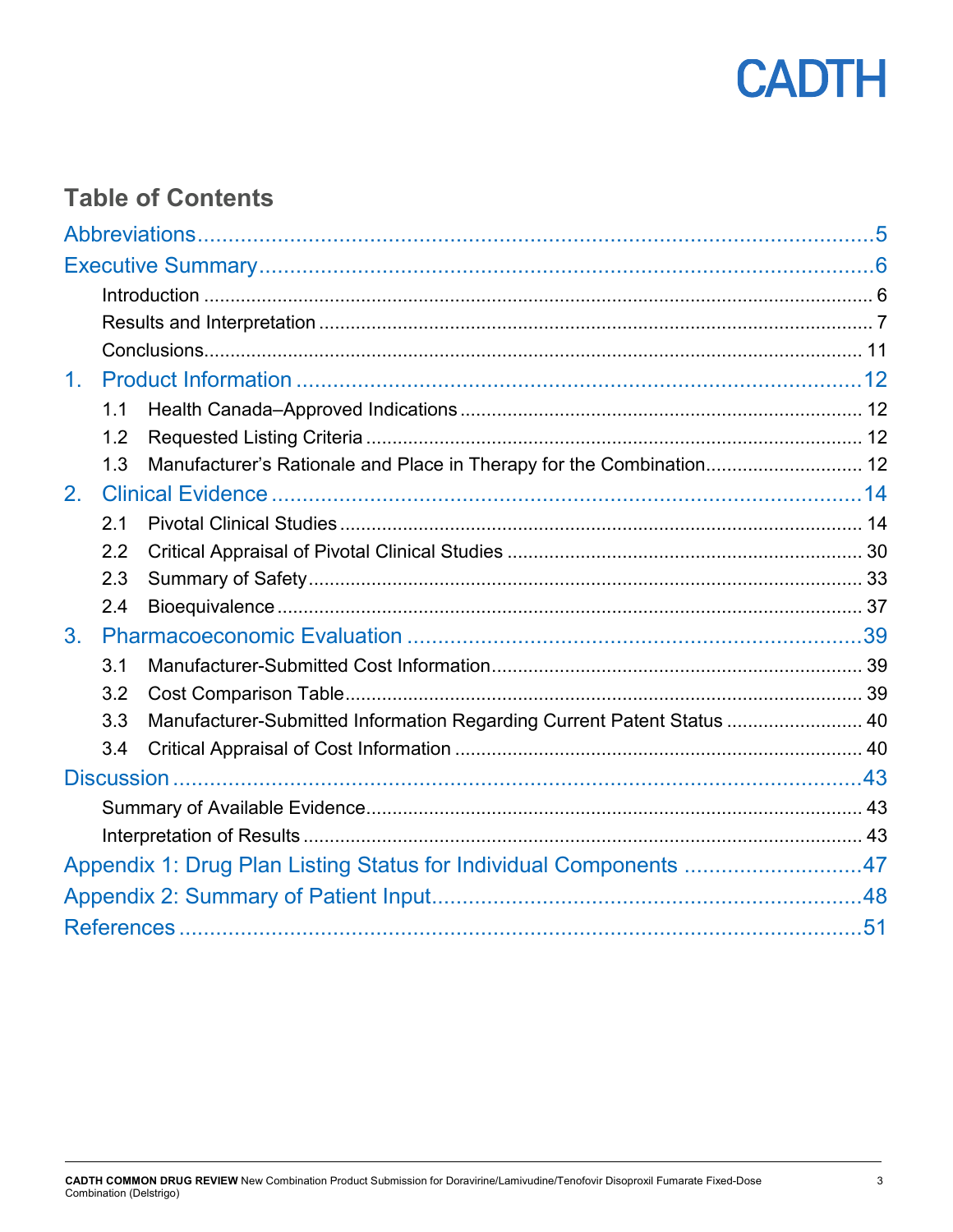

## **Tables**

| Table 14: Cost Comparison of New Combination Product and Individual Components 39    |  |
|--------------------------------------------------------------------------------------|--|
|                                                                                      |  |
| Table 16: Cost Information Comparing Manufacturer-Submitted Price                    |  |
| Table 17: Listing Status for Individual Components of the New Combination Product 47 |  |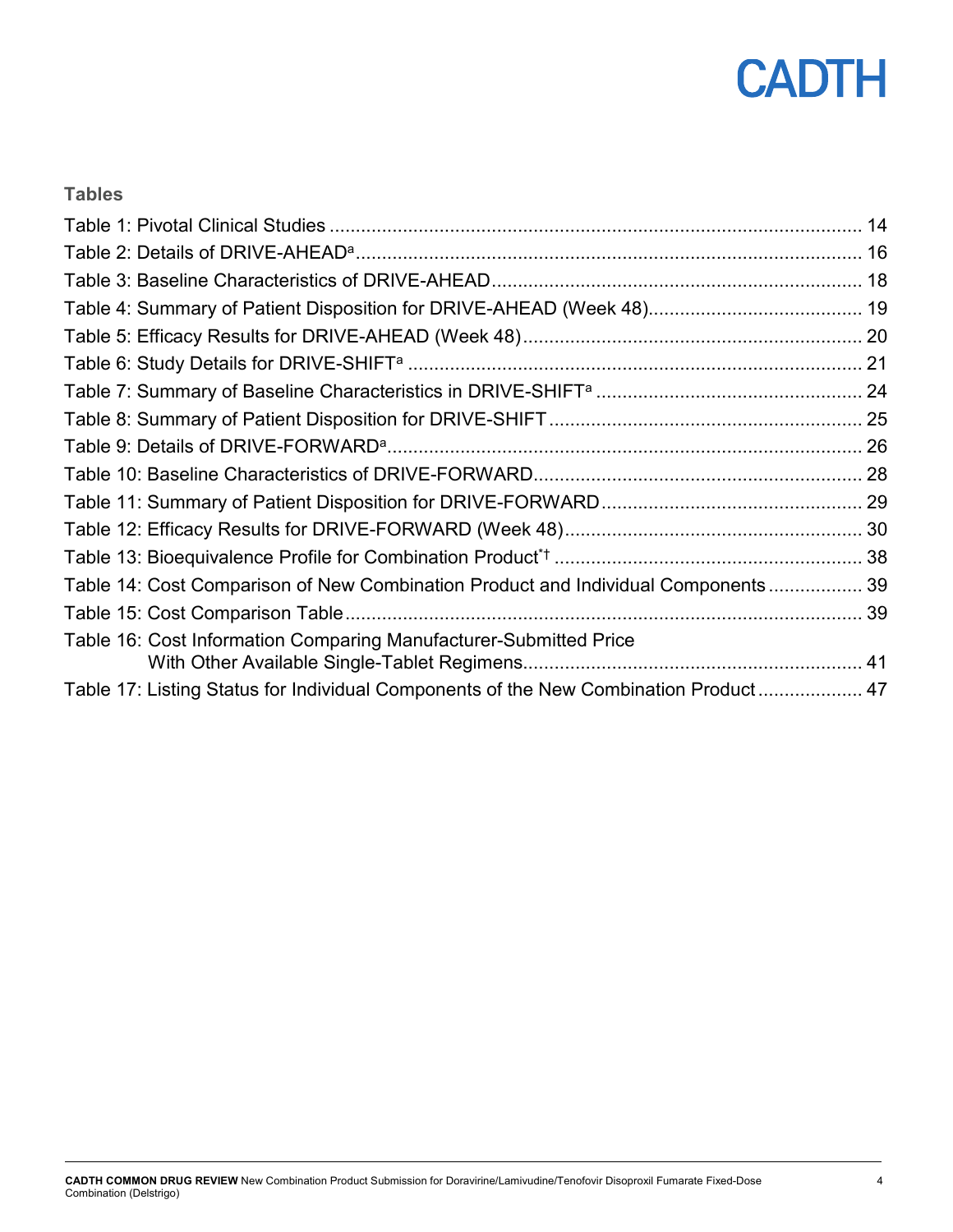## <span id="page-4-0"></span>**Abbreviations**

| 3TC             | lamivudine                                     |
|-----------------|------------------------------------------------|
| BIC             | bictegravir                                    |
| AE              | adverse event                                  |
| <b>ABC</b>      | abacavir                                       |
| ART             | antiretroviral therapy                         |
| <b>ARV</b>      | antiretroviral                                 |
| <b>cART</b>     | combination antiretroviral therapy             |
| CD4             | cluster of differentiation 4                   |
| <b>CDR</b>      | <b>CADTH Common Drug Review</b>                |
| СI              | confidence interval                            |
| COBI            | cobicistat                                     |
| <b>CTAC</b>     | <b>Canadian Treatment Action Council</b>       |
| <b>DHHS</b>     | US Department of Health and Human Services     |
| <b>DTG</b>      | dolutegravir                                   |
| <b>DOR</b>      | doravirine                                     |
| <b>DRV</b>      | darunavir                                      |
| <b>DSG</b>      | delayed switch group                           |
| <b>EFV</b>      | efavirenz                                      |
| <b>EVG</b>      | elvitegravir                                   |
| <b>FAS</b>      | full analysis set                              |
| FDC             | fixed-dose combination                         |
| <b>FTC</b>      | emtricitabine                                  |
| <b>HDL-C</b>    | high density lipoprotein cholesterol           |
| <b>INSTI</b>    | integrase strand transfer inhibitor            |
| ISG             | immediate switch group                         |
| <b>LDL-C</b>    | low-density lipoprotein cholesterol            |
| <b>NNRTI</b>    | non-nucleoside reverse transcriptase inhibitor |
| <b>NRTI</b>     | nucleoside reverse transcriptase inhibitor     |
| <b>PDVF</b>     | protocol defined virologic failure             |
| ΡI              | protease inhibitor                             |
| <b>RNA</b>      | ribonucleic acid                               |
| <b>RTV</b> or r | ritonavir                                      |
| <b>RPV</b>      | rilpivirine                                    |
| RT              | reverse transcriptase                          |
| <b>SAE</b>      | serious adverse event                          |
| SOC             | standard of care                               |
| STR             | single-tablet regimen                          |
| TAF             | tenofovir alafenamide                          |
| TDF             | tenofovir disoproxil fumarate                  |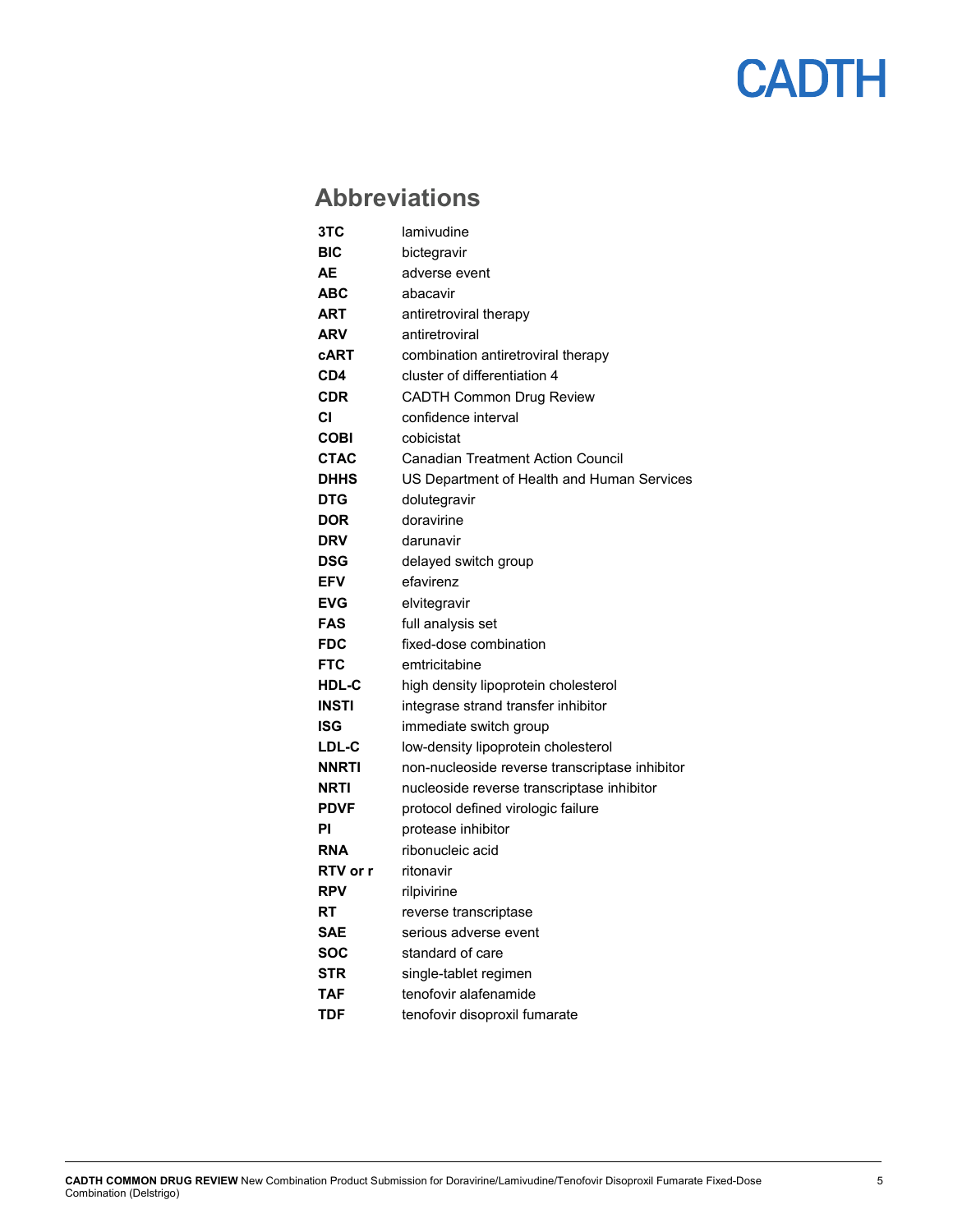| <b>Drug</b>                  | doravirine/lamivudine/tenofovir disoproxil fumarate (Delstrigo)                                                                                                                                       |  |  |
|------------------------------|-------------------------------------------------------------------------------------------------------------------------------------------------------------------------------------------------------|--|--|
| <b>Indication</b>            | As a complete regimen for the treatment of human immunodeficiency virus-1 (HIV-1) infection in<br>adults without past or present evidence of viral resistance to doravirine, lamivudine, or tenofovir |  |  |
| <b>Reimbursement Request</b> | As per indication                                                                                                                                                                                     |  |  |
| <b>Dosage Form(s)</b>        | Fixed-dose combination tablet containing doravirine 100 mg, lamivudine 300 mg, and tenofovir<br>disoproxil fumarate 300 mg                                                                            |  |  |
| <b>NOC Date</b>              | November 9, 2018                                                                                                                                                                                      |  |  |
| <b>Manufacturer</b>          | Merck Canada Inc.                                                                                                                                                                                     |  |  |

## <span id="page-5-0"></span>**Executive Summary**

## <span id="page-5-1"></span>**Introduction**

Human immunodeficiency virus is responsible for causing HIV infection, a condition that gradually weakens the immune system. $1$  HIV is transmitted via body fluids such as blood, semen, genital secretions, and breast milk; most commonly from unprotected sexual intercourse or through sharing of contaminated needles and syringes with an infected person.2 Left untreated, HIV infection can progress to AIDS and ultimately death. Surveillance data from the Public Health Agency of Canada estimates that, at the end of 2016, there were approximately 84,409 people in Canada living with HIV/AIDS, with an incidence rate of 6.4 per 100,000 population, or 2,344 new reported cases yearly. <sup>3</sup> Since the invention of highly active antiretroviral (ARV) therapy in the mid-1990s, antiretroviral therapy (ART) has improved steadily with the availability of newer potent-combination therapies. Treatments are aimed at lowering the level of HIV in the body, thereby allowing the immune system to recover and respond to other infections. Newer ARTs have significantly reduced HIV-associated morbidity and mortality, and HIV is now largely considered a manageable chronic condition.4

According to the US Department of Health and Human Services (DHHS)'s "Guidelines for the Use of Antiretroviral Agents in Adults and Adolescents Living with HIV," ARV regimens for treatment-naive patients generally consist of two nucleoside reverse transcriptase inhibitors (NRTIs) in combination with a third active ARV drug from one of three drug classes: an integrase strand transfer inhibitor (INSTI), a non-nucleoside reverse transcriptase inhibitor (NNRTI), or a protease inhibitor (PI) with a pharmacokinetic enhancer (booster) (cobicistat [COBI] or ritonavir [RTV]).4 ARV regimens are aimed at the following goals: maximally and durably suppress plasma HIV ribonucleic acid (RNA) below detectable limits (fewer than 50 copies per mL), restore and preserve immunologic function (increase cluster of differentiation 4 cell count), reduce HIV-associated morbidity, prolong the duration and quality of survival, and prevent HIV transmission. For treatment-experienced patients with viral suppression, the DHHS guidelines recommend that selecting a new ARV regimen should be based on the patient's previous ART history, including virologic responses, past ART-associated toxicities and intolerances, resistance test results, drug-drug interactions, and pill burden, in addition other non-clinical considerations.<sup>4</sup>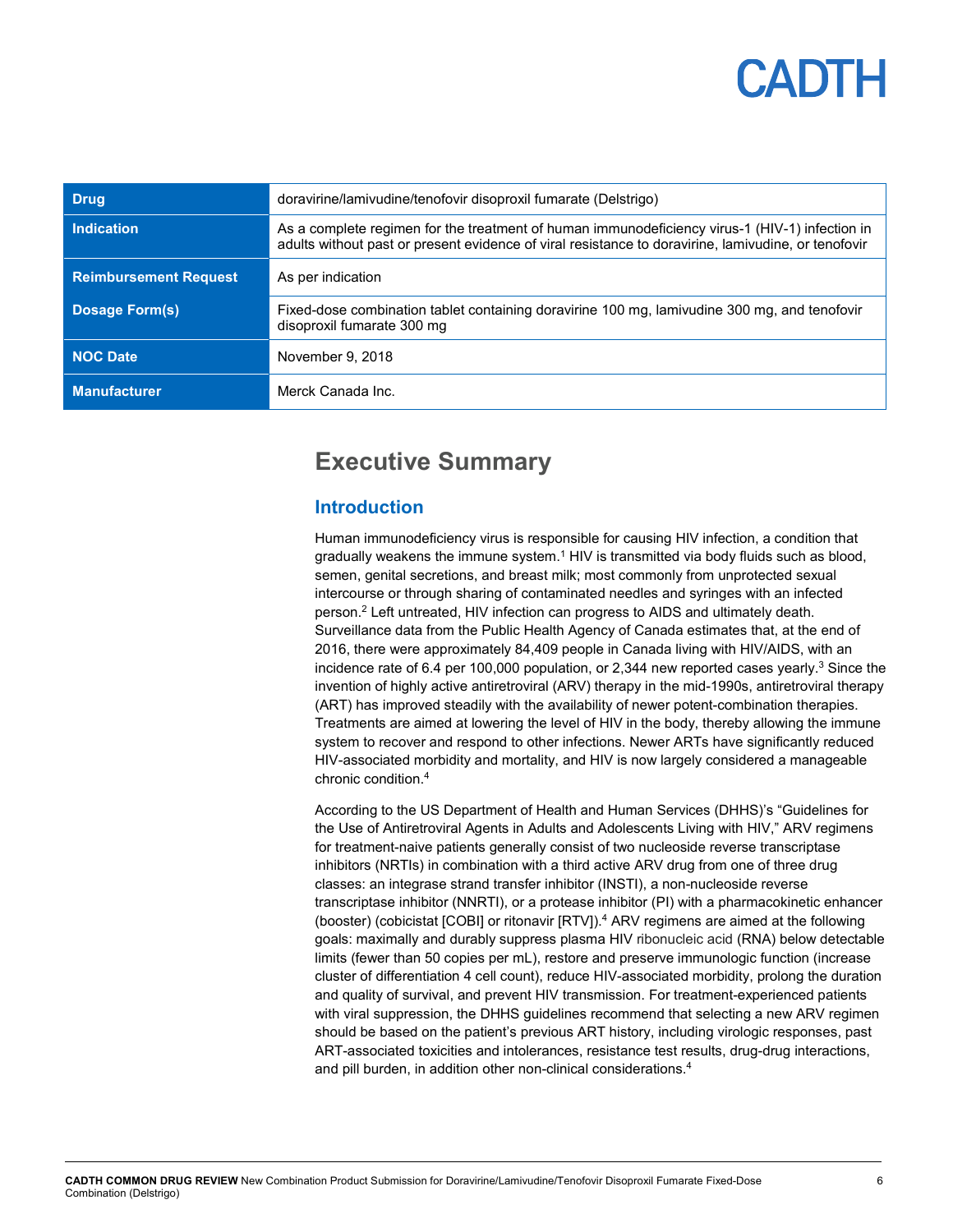Current ARTs are not curative; instead, they require lifelong administration and, therefore, high levels of adherence are critical to ensure achievement of treatment goals. To simplify ARV regimens for patients and support long-term adherence, several single-tablet regimens (STRs) are available, alongside other non-STRs, providing clinicians and patients an array of therapeutic options. Delstrigo is a fixed-dose combination of the antiviral drugs doravirine (DOR, 100 mg), lamivudine (3TC, 300 mg), and tenofovir disoproxil fumarate (TDF, 300 mg).5 Doravirine is an NNRTI of HIV-1, which acts by binding to and blocking HIV reverse transcriptase (RT), an enzyme essential for the HIV replication cycle, thereby preventing HIV from replicating. 3TC is a synthetic nucleoside analogue that inhibits RT via DNA chain termination after incorporation of the nucleotide analogue. TDF is an acyclic nucleoside phosphonate diester analogue of adenosine monophosphate, which acts by inhibiting the activity of HIV-1 RT by competing with the natural substrate deoxyadenosine 5'-triphosphate and, after incorporation into DNA, by DNA chain termination. Delstrigo can be taken orally once daily with or without food.5

The following section provides an overview of the evidence pertaining to the studies relevant for this review. This review was conducted in tandem with an evaluation of the DOR singledose product, Pifeltro, which includes additional study data that are not presented in this report. Readers are therefore suggested to consult the Pifeltro report for additional context.

### <span id="page-6-0"></span>**Results and Interpretation**

### Included Studies

Two randomized, active-controlled, noninferiority trials met the inclusion criteria for this systematic review; one double-blind trial (DRIVE-AHEAD,  $N = 728$ )<sup>6,7</sup> conducted in treatment-naive patients; and one open-label trial (DRIVE-SHIFT,  $N = 673$ <sup>8</sup> conducted in virologically suppressed patients on a stable ARV regimen. The double-blind and open-label trials had a total follow-up duration of 96 weeks and 48 weeks, respectively. Patients in DRIVE-AHEAD were randomized to receive DOR/3TC/TDF or efavirenz (EFV)/emtricitabine (FTC)/TDF. In DRIVE-SHIFT, patients either immediately switched to DOR/3TC/TDF to be received for 48 weeks (immediate switch group [ISG]) or continued their baseline regimen for 24 weeks (consisting of a RTV- or COBI-boosted PI, or COBI-boosted INSTI, or NNRTI, each administered with two NRTIs) before switching to DOR/3TC/TDF (delayed switch group [DSG]). The primary efficacy outcome in both trials was virologic suppression defined as the proportion of patients with HIV-1 RNA of fewer than 50 copies per mL (calculated using the FDA Snapshot algorithm; i.e., all missing data were treated as failures regardless of the reasons). In DRIVE-AHEAD, the between-treatment difference for the primary efficacy outcome was analyzed at week 48, while in DRIVE-SHIFT the primary analysis compared the proportion of patients maintaining HIV-1 RNA of fewer than 50 copies per mL at 48 weeks for the ISG versus those maintaining this outcome at 24 weeks while on baseline regimen (DSG). The noninferiority margin for the primary outcome was 10% and 8% for the double-blind and open-label trials, respectively. Secondary end points included changes in lipid levels and neuropsychiatric adverse events (AEs). Baseline patient characteristics, and medical and treatment history were largely similar between treatment groups. The majority of the patients were male, with a mean age of 33 years (treatment-naive) and 43 years (treatment-experienced/switch). Overall, 12% to 18% had a history of AIDS, fewer than 5% had hepatitis B and/or C, and 3% to 7% took lipid-lowering therapy. In DRIVE-AHEAD, approximately 20% to 23% had more than 100,000 HIV-1 RNA copies per mL.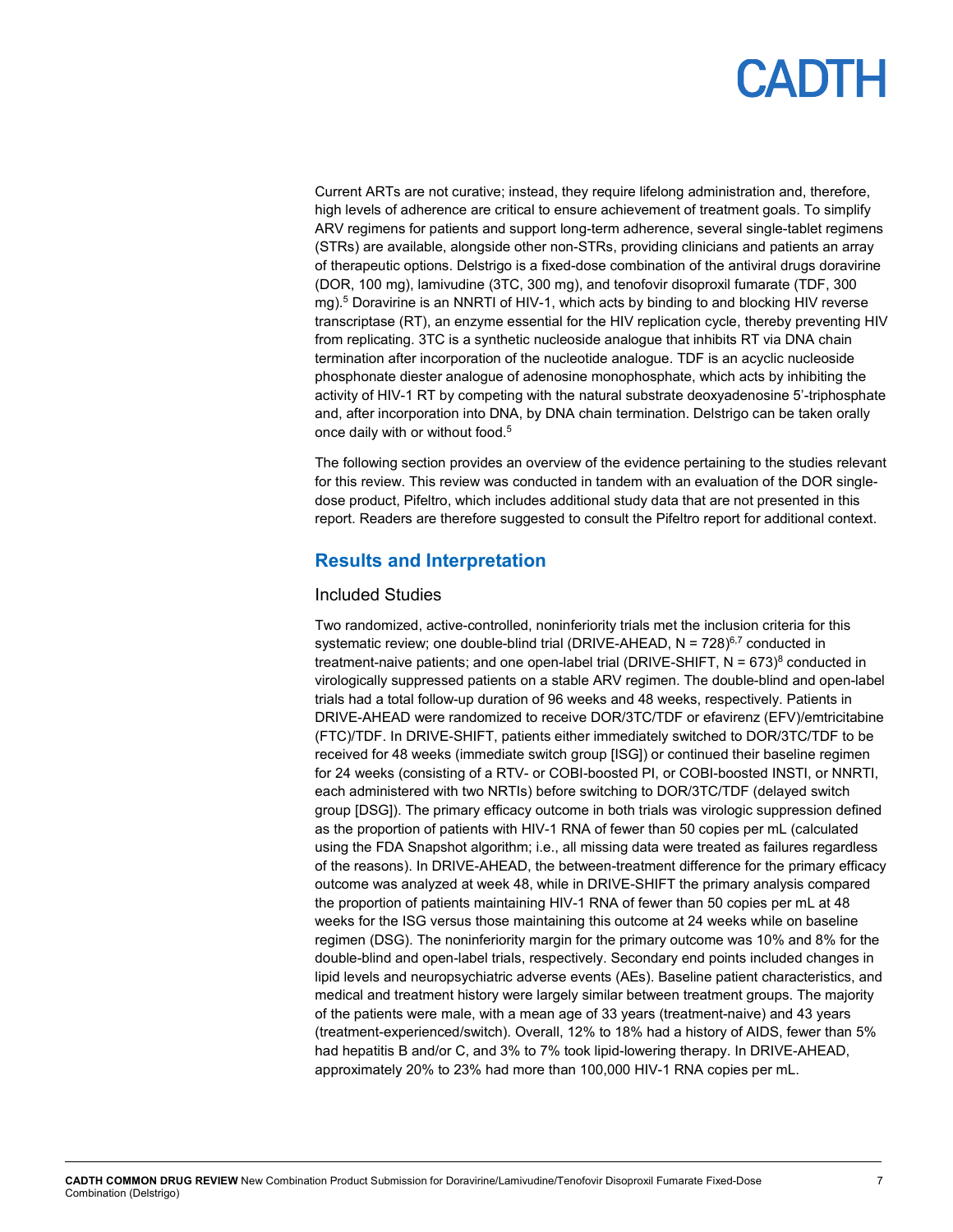Limitations noted in the double-blind trial are as follows: the comparator used in DRIVE-AHEAD, namely the EFV-based fixed-dose combination, is less commonly used in a treatment-naive setting according to the DHHS guidelines. The clinical expert consulted for this review agreed this is also the case for the Canadian context. Additionally, EFV is associated with negative neuropsychiatric events; DOR may therefore demonstrate a favourable neuropsychiatric profile when compared with EFV. Among treatment-naive patients, the rate of discontinuation ranged between 13% and 17% at week 48, and between 18% and 24% at week 96. Notably, the discontinuation rate was higher in the EFV arm compared with the DOR groups. Given that those who discontinued the study (including those who discontinued due to AEs) were considered not to have achieved the primary outcome, the comparative efficacy of DOR may be overestimated.

Several important methodological limitations were noted in the switch trial (DRIVE-SHIFT). First, the primary end point used in the switch trial was not consistent with the latest issue of FDA recommendations for HIV drugs. According to this, the primary efficacy outcome for switch trials should be HIV-1 RNA of 50 copies per mL or more, given that the end point is focused on patients who lose virologic control as a result of switching from a stable, virologically suppressive regimen to another regimen.9 However, DRIVE-SHIFT was initiated before the new recommendations were published. For the primary efficacy end point, the noninferiority margin chosen for DRIVE-SHIFT (8%) was more stringent than the 10% recommended by the FDA, which was used in DRIVE-AHEAD. However, there is some uncertainty regarding whether the 8% noninferiority margin for the primary outcome in DRIVE-SHIFT was actually met, given that the FDA Snapshot algorithm to account for missing data (missing data equals failure) was not followed properly. Instead, some patients with missing data at week 48 had their blood samples reanalyzed from other sources and their data were added to the analyses data set post-hoc. Following this modification, the noninferiority margin was met for the primary efficacy outcome; however, noninferiority was not demonstrated with the true FDA Snapshot approach initially. Finally, analysis of the primary end point was based on an unequal period of exposure to the respective study drugs (DOR/3TC/TDF or baseline regimens). Patients in the ISG group received DOR for 48 weeks, whereas those in the DSG group received their baseline regimens for 24 weeks followed by DOR/3TC/TDF for 24 weeks. Statistical comparisons were not made between the treatment groups at week 24 for most end points (including the primary efficacy end point), or were not controlled for multiplicity. Instead, results for the ISG group at week 48 were compared with the DSG group at week 24 in many cases.

#### **Efficacy**

All efficacy analyses were conducted in the full analyses set, a modified intention-to-treat population, which consisted of all randomized patients who received at least one dose of the study medication and had at least one measurement of the outcome (baseline or postbaseline).

Among treatment-naive patients, the primary outcome (proportion of patients with HIV-1 RNA of fewer than 50 copies per mL at week 48) was achieved by 84.3% and 80.8% patients receiving DOR/3TC/TDF and EFV/FTC/TDF in DRIVE-AHEAD, respectively. The between-treatment difference was 3.5% (95% confidence interval [CI], −2.0 to 9.0), meeting the pre-specified noninferiority margin of 10%, given that the lower bound of the 95% CI for treatment differences were above −10 percentage points. The proportions of patients with virologic success at week 96 were 77.5% and 73.6% for patients receiving DOR/3TC/TDF and EFV/ FTC/TDF, respectively.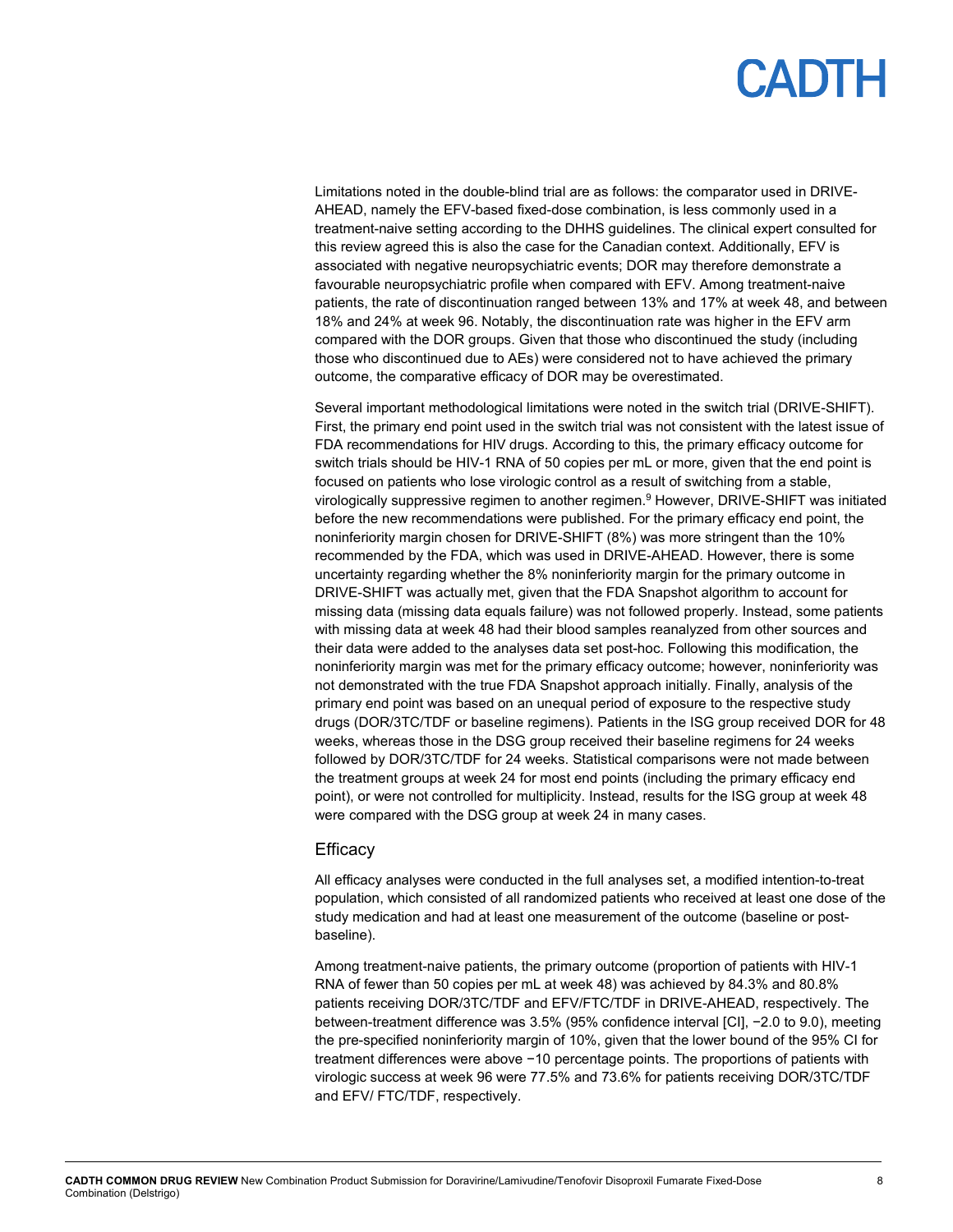The proportions of treatment-naive patients with HIV-1 RNA of 50 copies per mL or more (virologic failure) using the FDA-defined Snapshot approach were similar between the DOR/3TC/TDF and EFV/FTC/TDF groups; 10.7% versus 10.2%, respectively, at week 48, and 15.1% versus 12.1%, respectively, at week 96. No formal statistical testing was conducted at either time point.

In DRIVE-SHIFT, the proportion of patients with HIV-1 RNA of fewer than 50 copies per mL was 90.8% at week 48 in the ISG group compared with 94.6% in the DSG group at week 24; with a treatment difference of −3.8% (95% CI, −7.9 to 0.3). Given that the lower bound of the 95% CI was not less than −8%, switching to DOR/3TC/TDF was considered noninferior to continued treatment with baseline regimen. However, DRIVE-SHIFT had a number of methodologic issues leading to questionable validity with respect to establishing comparative efficacy between switching to DOR/3TC/TDF versus staying on baseline regimens. The comparison of virologic suppression between groups based on different durations of follow-up is unusual and the CADTH Common Drug Review review team is uncertain of the impact this has on the results. However, between-treatment comparisons based on the same duration of follow-up would have more internally validity. The betweentreatment difference for the proportion of patients with HIV-1 RNA of fewer than 50 copies per mL at the same time point in each group (24 weeks) was −0.9% (95% CI, −4.7 to 3.0), statistical testing was not controlled for multiplicity. Further, based on guidance from the FDA, the appropriate end point for treatment-switch trials is the proportion of patients with HIV-1 RNA of 50 copies per mL or more with an associated noninferiority margin of 4%. The proportions of patients with HIV-1 RNA of 50 copies per mL or more were similar between the ISG and DSG at weeks 48 and 24 (1.6% and 1.8% respectively), and between the ISG and DSG at week 24 for each group (1.8% in both groups); between-treatment differences were −0.2 (95% CI, −2.5 to 2.1) and −0.0 (95%CI, −2.3 to 2.3), respectively; however, statistical testing was not controlled for multiplicity.

#### Harms

The frequency of AEs at week 96 was similar between the treatment groups in the doubleblind trials: 88.2% versus 93.1% among patients receiving DOR and EFV, respectively, in DRIVE-AHEAD. In the switch trial, 80.3% of patients in the ISG group receiving DOR through week 48 experienced AEs. A higher proportion of treatment-switch patients receiving DOR reported AEs at week 24; a pattern consistent with the notion that patients switching therapies are likely to experience more AEs versus those remaining on their baseline therapy: 68.9% versus 52.5% among patients receiving DOR and baseline regimens, respectively; and 60.3% of patients in the DSG group experienced AEs postswitching (i.e., between weeks 24 and 48).

Among treatment-naive patients, serious AEs were reported by 5.8% to 8.2% of patients receiving DOR and EFV, respectively. Among treatment-switch patients, 1% to 5% patients across treatment groups reported serious AEs. The proportions of patients who withdrew from the study due to AEs were generally low, ranging from 3% to 7% in treatment-naive patients and 0% to 4% in treatment-switch patients. A total of eight deaths were reported in the two trials; one of which (cause of death: myocardial infarction; patients was in DRIVE-SHIFT and receiving DOR) was attributed to the study drug, although no confirmatory diagnosis (diagnosis by a medical professional or autopsy) was done.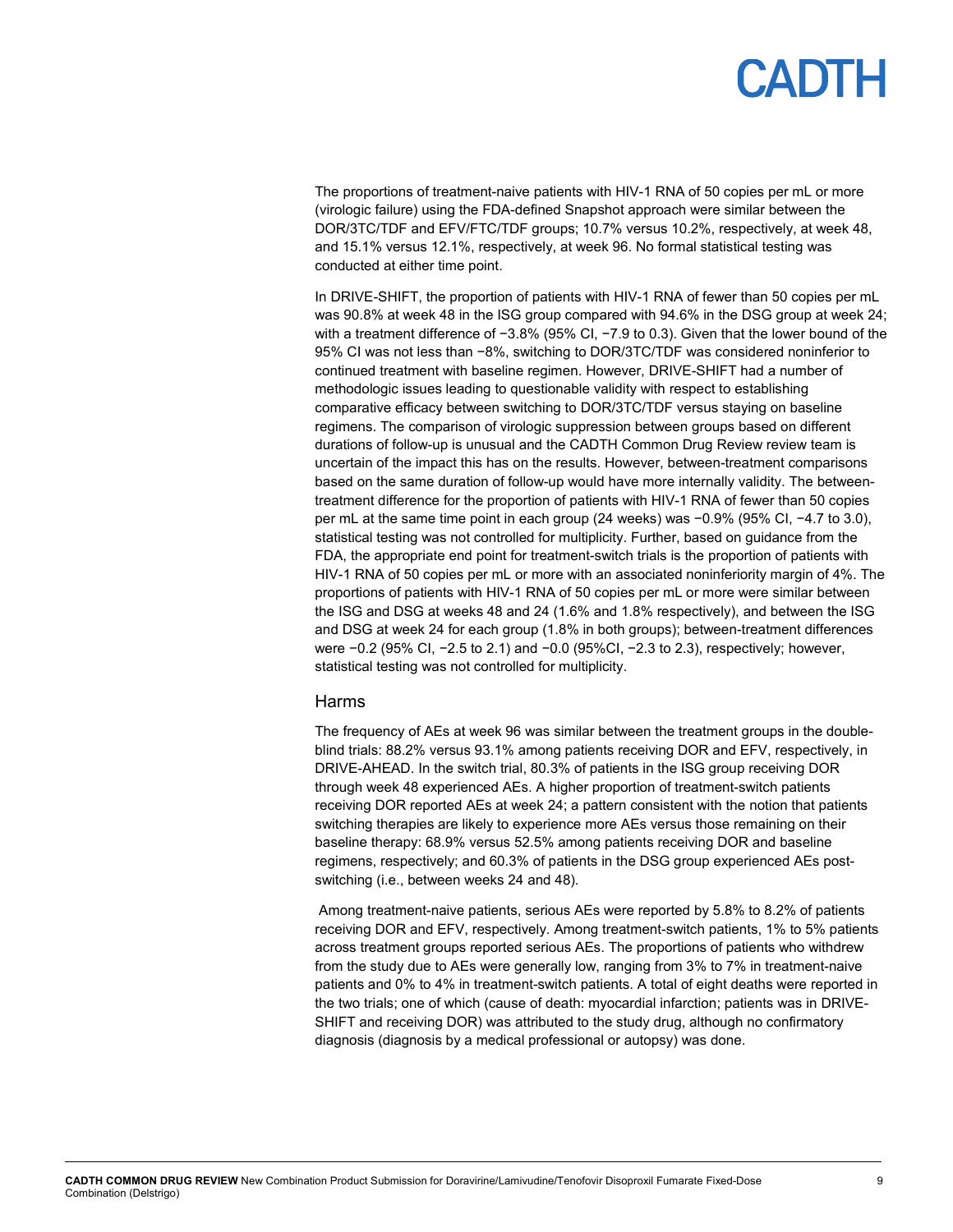## **ANTE**

DOR was associated with fewer neuropsychiatric AEs; however, the benefits were largely seen in comparison with EFV in DRIVE-AHEAD, which is commonly associated with neuropsychiatric side effects. Of note, the clinical expert consulted for this review indicated that an ARV formulation with tenofovir alafenamide fumarate as the backbone is more desirable to clinicians and patients, given that it is associated with less bone and renal toxicity.

### Potential Place in Therapy<sup>[1](#page-9-0)</sup>

Doravirine, an NNRTI, has some positive attributes compared with its predecessors in the class, including the lack of neuropsychiatric side effects (compared with efavirenz), lack of requirement to be taken with food and with normal gastric acidity (unlike rilpivirine), and once-daily dose (unlike etravirine).

Its role will be limited by its late entry into the market. As a single daily dose "third component" of an antiretroviral combination, it has been preceded to market by rilpivirine, dolutegravir, and boosted darunavir, among others. As a co-formulated STR, Delstrigo (DOR/3TC/TDF) is one of almost a dozen available single-tablet options, including Atripla (and generics), Complera, Odefsey, Stribild, Genvoya, Triumeq, Biktarvy, Symtuza, and Juluca.

The most commonly prescribed antivirals for treatment-naive patients, or those switching for reasons of convenience or tolerance, are the STRs, and in particular, Genvoya and Triumeq. Although having their own idiosyncracies, most of these are well tolerated, convenient, and effective. Use of the doravirine STR would be infrequent, as the tenofovir component of this Delstrigo STR is the TDF formulation, which is associated with renal and bone toxicities. The newer tenofovir alafenamide formulation, found in Biktarvy and Genvoya, is not associated with these side effects and is generally preferred by prescribing physicians.

As a single component of a regimen, doravirine (Pifeltro) would be a very reasonable treatment consideration if an STR is not available or an option for the individual patient. Most likely, it would be used where a tenofovir-containing regimen is not considered ideal, and where side effects on Triumeq have occurred. It would most likely be used with Kivexa (or its generic counterpart). I would anticipate its use to be infrequent.

<span id="page-9-0"></span><sup>&</sup>lt;sup>1</sup> This information is based on information provided in draft form by the clinical expert consulted by CADTH Common Drug Review reviewers for the purpose of this review.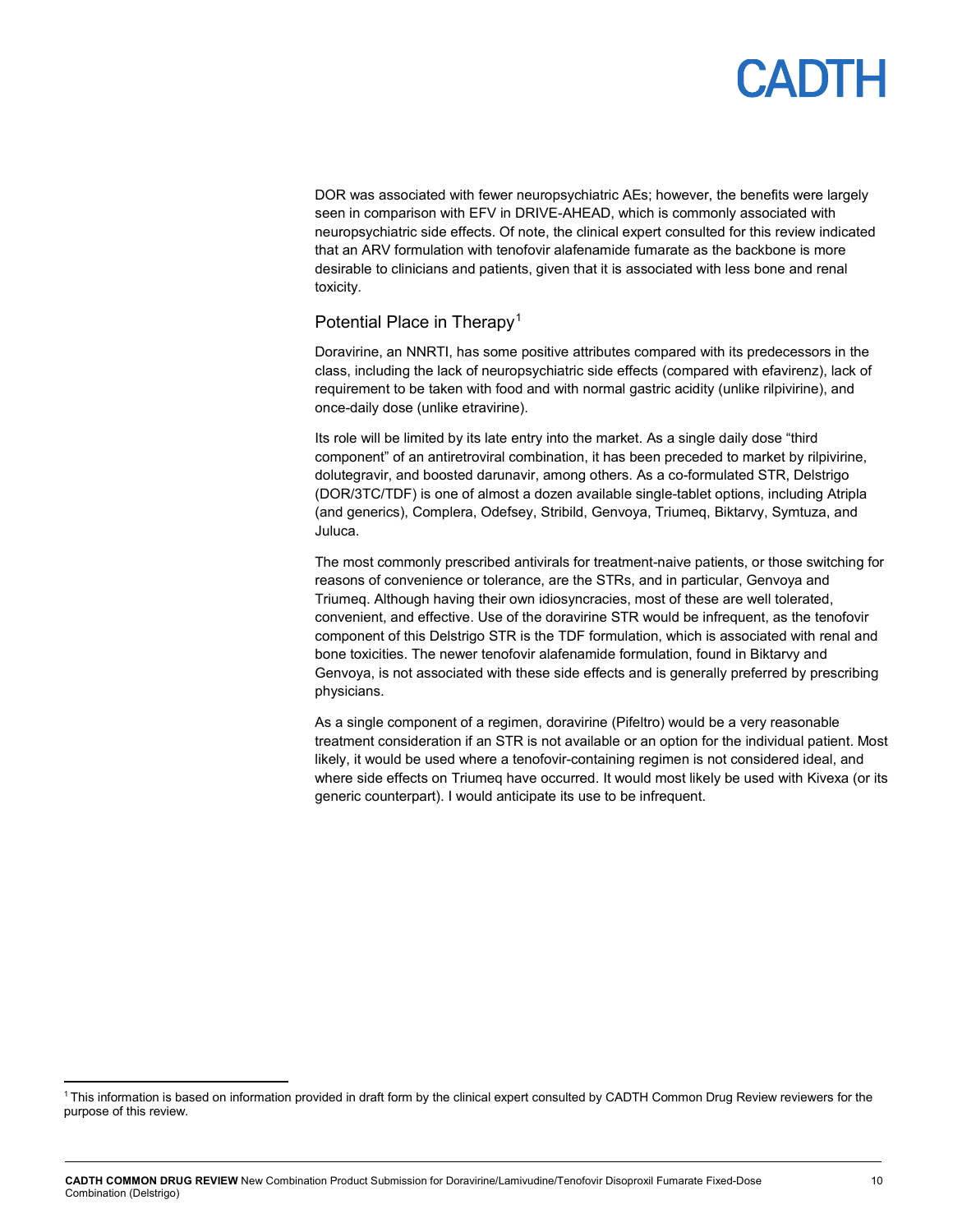### <span id="page-10-0"></span>**Conclusions**

Results from one double-blind randomized controlled trial in treatment-naive patients demonstrates that DOR/3TC/TDF is noninferior to EFV/FTC/TDF in achieving virologic suppression (HIV-1 RNA of fewer than 50 copies per mL) at week 48. Differential study discontinuation may have biased the estimates of comparative efficacy toward DOR/3TC/TDF, but the impact is unlikely to change the conclusion of noninferiority. DOR/3TC/TDF was associated with fewer neuropsychiatric events compared with EFV/FTC/TDF; however, the latter STR is known for its neuropsychiatric effects due to its EFV component. There is a lack of high-quality evidence of the efficacy and safety of DOR/3TC/TDF compared with other newer, more frequently used regimens, including STRs.

Results from one open-label randomized controlled trial in virologically suppressed treatment-experienced patients suggest that DOR/3TC/TDF is noninferior to continuing baseline treatment (consisting of an RTV- or COBI-boosted PI, or COBI-boosted INSTI, or NNRTI, each administered with two NRTIs) based on the primary outcome of HIV-1 RNA of fewer than 50 copies per mL. However, this finding is of questionable validity given that the two treatment arms had an unequal period of exposure to the respective study drugs. Additionally, the FDA-recommended end point of interest for switch trials (HIV-1 RNA of 50 copies per mL or more) was not included in the statistical hierarchy.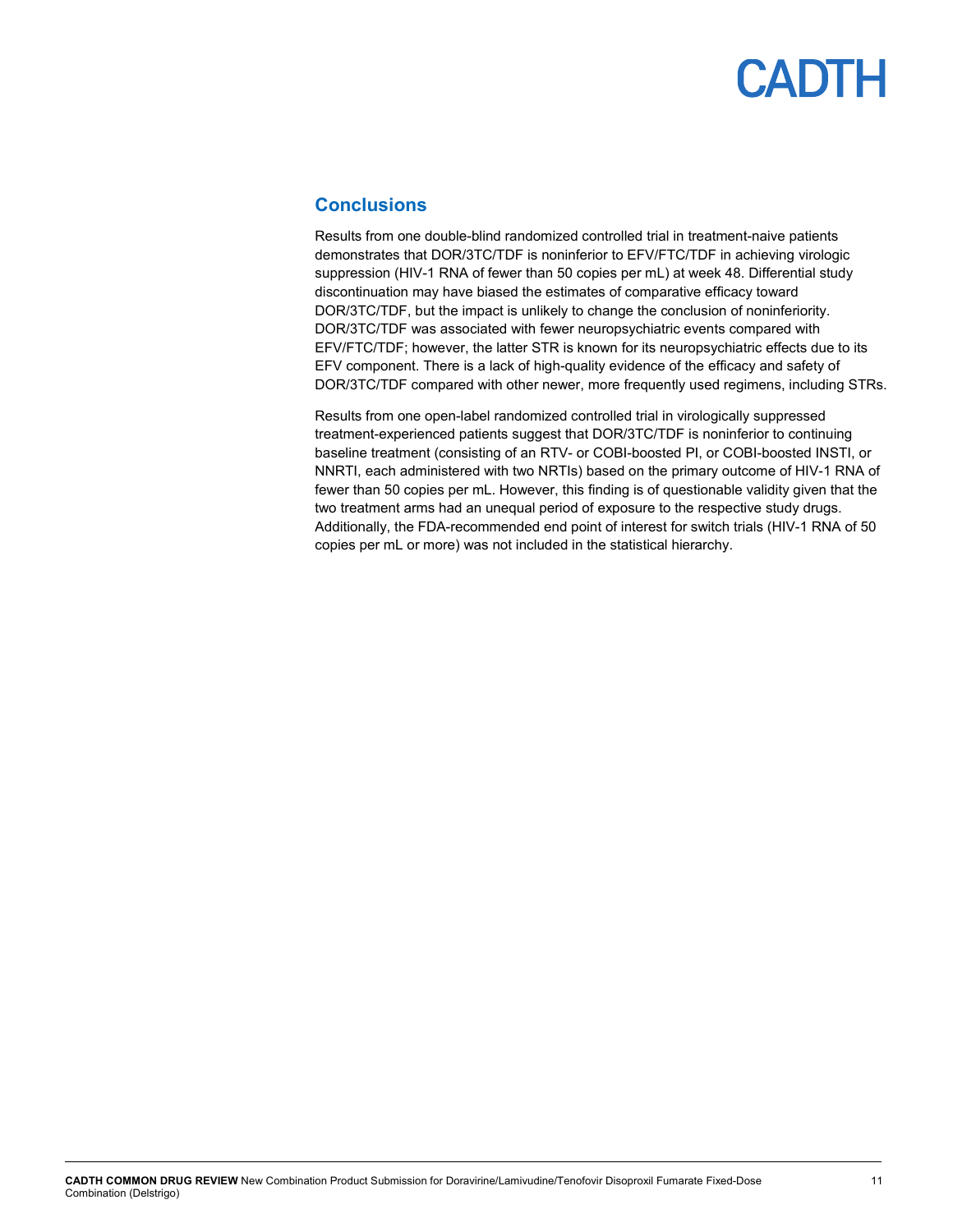## **1. Product Information**

## **1.1 Health Canada–Approved Indications**

#### <span id="page-11-1"></span><span id="page-11-0"></span>**Indication(s) to be Reviewed by CADTH**

<span id="page-11-2"></span>Delstrigo (doravirine/lamivudine/tenofovir disoproxil fumarate) is indicated as a complete regimen for the treatment of HIV-1 infection in adults without past or present evidence of viral resistance to doravirine, lamivudine, or tenofovir.

### **1.2 Requested Listing Criteria**

**Requested Listing Criteria**

<span id="page-11-3"></span>As per indication.

### **1.3 Manufacturer's Rationale and Place in Therapy for the Combination**

### 1.3.1 Rationale

HIV infection is treated with combination (c) ART (ART); the goal of cART is to suppress viral load, thereby decreasing infectivity and preventing HIV transmission.2 Given that there is no cure for HIV, patients must continue cART for life to maintain virologic response and retain the benefits of treatment.<sup>2-4</sup>

As patients with HIV live longer and receive cART for several decades, they are exposed to an increased risk of various ART/HIV-associated and non-HIV related comorbidities.<sup>5-10</sup> Patients must therefore deal with polypharmacy, not only for the treatment of HIV itself, but also for management of comorbidities. $1,11,12$  Polypharmacy leads to an increased pill burden, greater risk of drug-drug interactions, and more drug-related adverse events (AEs), which may in turn result in nonadherence to ART and potentially compromise ART efficacy.<sup>1,12</sup> Along with being more likely to have multiple comorbidities and associated polypharmacy, older patients are also more likely to experience ART-related AEs and they may be particularly susceptible to cognitive impairments and depression.<sup>13,14</sup> These factors may all further contribute to poor ART adherence.<sup>15</sup>

The most common treatment-specific reasons for switching ARTs include regimen simplification (33%), toxicity (31%), virologic failure (6%), and drug interactions (4%).<sup>16</sup> Simplifying antiretroviral (ARV) regimens and reducing toxicity are key strategies used to increase ART adherence and improve HIV virologic outcomes.17-20 Single-tablet regimens (STRs) given once daily allow for the simplification of the ART regimens, reduction in pill burden, improvement of ART adherence, quality of life and patient preferences which may ensure long-lasting efficacy and durability of ART.18

With the newly attainable aging of the HIV-positive population, patient comorbidities, polypharmacy, and cumulative toxicities of ART become more and more important in therapy decisions.<sup>1</sup> Treatment guidelines consistently underscore the importance of simplifying and customizing the ARV regimen for the individual patient by considering the specifics of their clinical situation. $2$  For all these reasons, there is a continuous and ongoing need for diversity of ART options, available both as single-agent and combined (STR)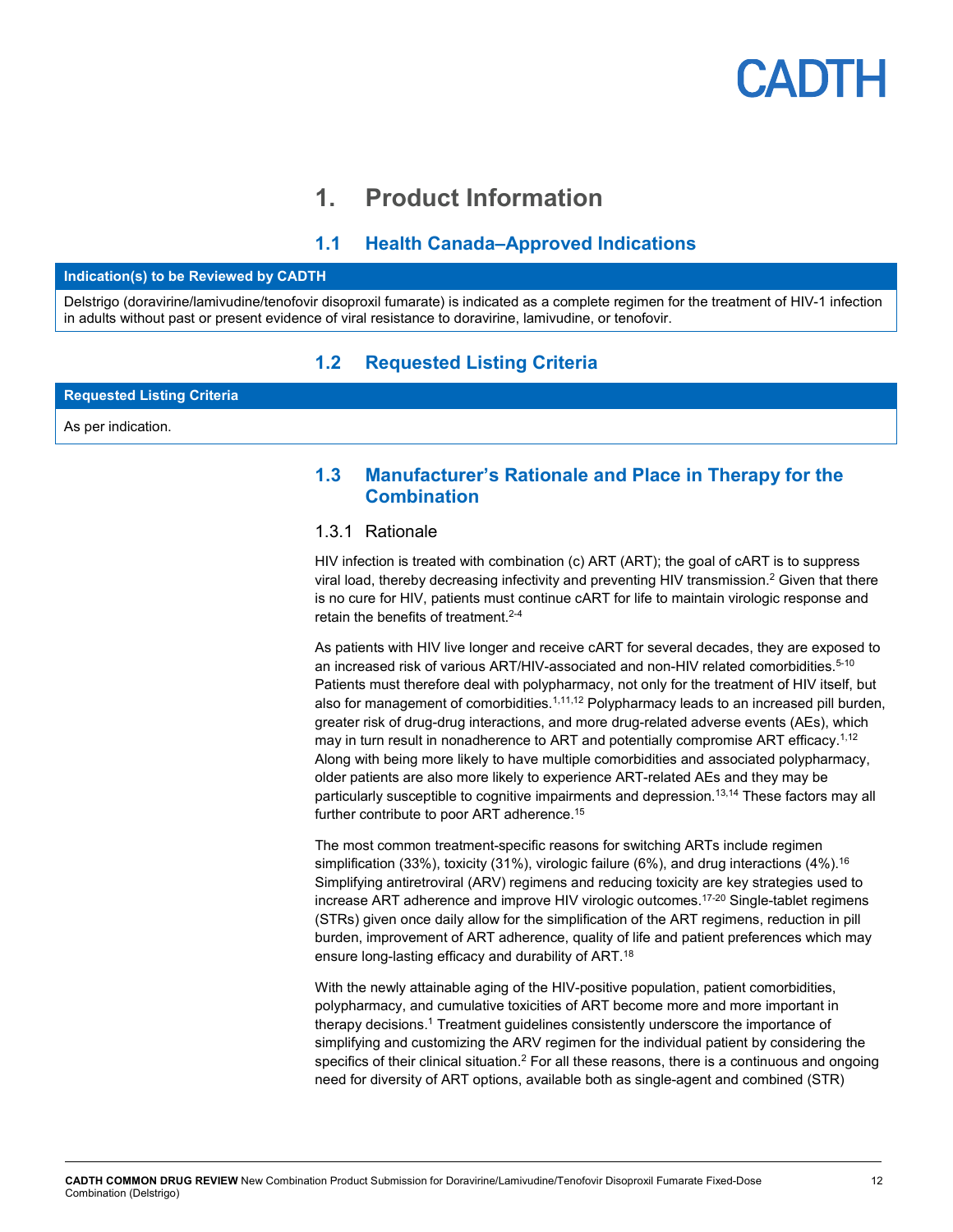formulations, and for new options that bring clinical advantages over the preceding generation that do not interact with other chronic medications or exacerbate comorbidities.<sup>1,2</sup>

### 1.3.2 Place in Therapy

Per the anticipated indication, doravirine (DOR) STR should be used for the treatment of adults infected with HIV-1 without past or present evidence of viral resistance to DOR, lamivudine (3TC), or tenofovir. DOR STR tablets are available as a fixed-dose combination of 100 mg of DOR, 300 mg of 3TC, and 300 mg of tenofovir disoproxil fumarate (TDF). The recommended dosage regimen of DOR STR is one tablet taken orally once daily with or without food.

DOR STR can be used for initiating therapy in patients with HIV-1 who are naive to ART or for patients with HIV-1 who have failed on their current ART (due to tolerance, AEs, resistance, and so forth). Both 3TC and TDF are widely used "backbone" therapies for the treatment of HIV-1. The combination of DOR and these two nucleoside reverse transcriptase inhibitors (NRTIs) (at their most commonly prescribed doses) simplifies the administration of cART with the goal of increasing reducing pill burden and improving adherence of ART.

**CADTH Common Drug Review (CDR) reviewer comment**: While the manufacturer indicates that common reasons for switching include virologic failure, and that Delstrigo could be initiated in patients who have failed on their current regiment (due in some cases to resistance), it should be noted that, in the one trial that enrolled treatment-experienced patients, all patients were virologically suppressed on their current regimen. Thus, there is no randomized controlled trial evidence for the use of Delstrigo in patients who have failed their current therapy as evidenced by HIV-1 ribonucleic acid (RNA) of 50 copies per mL or more, whether due to resistance or other reasons.

### 1.3.3 Dosing Considerations

DOR STR can be used for initiating therapy in patients with HIV-1 who are naive to ART or for patients with HIV-1 who have failed on their current ART (due to tolerance, AEs, resistance, and so forth). As DOR STR is only available as one fixed-dose combination of 100 mg of DOR, 300mg of 3TC, and 300mg of TDF, there is no ability to titrate doses of DOR STR, and increasing the dose of one component dose not result in an unnecessary dose increase of the other component.

**CDR reviewer comment:** As previously mentioned, there is no randomized controlled trial evidence for the use of Delstrigo in patients who have failed their current therapy as evidenced by HIV-1 RNA of 50 copies per mL or more, whether due to resistance or other reasons. It is unlikely that treatment-naive or treatment-experienced patients would be initiated on the individual components of Delstrigo, given that this would require the use of three individual dosage formulations.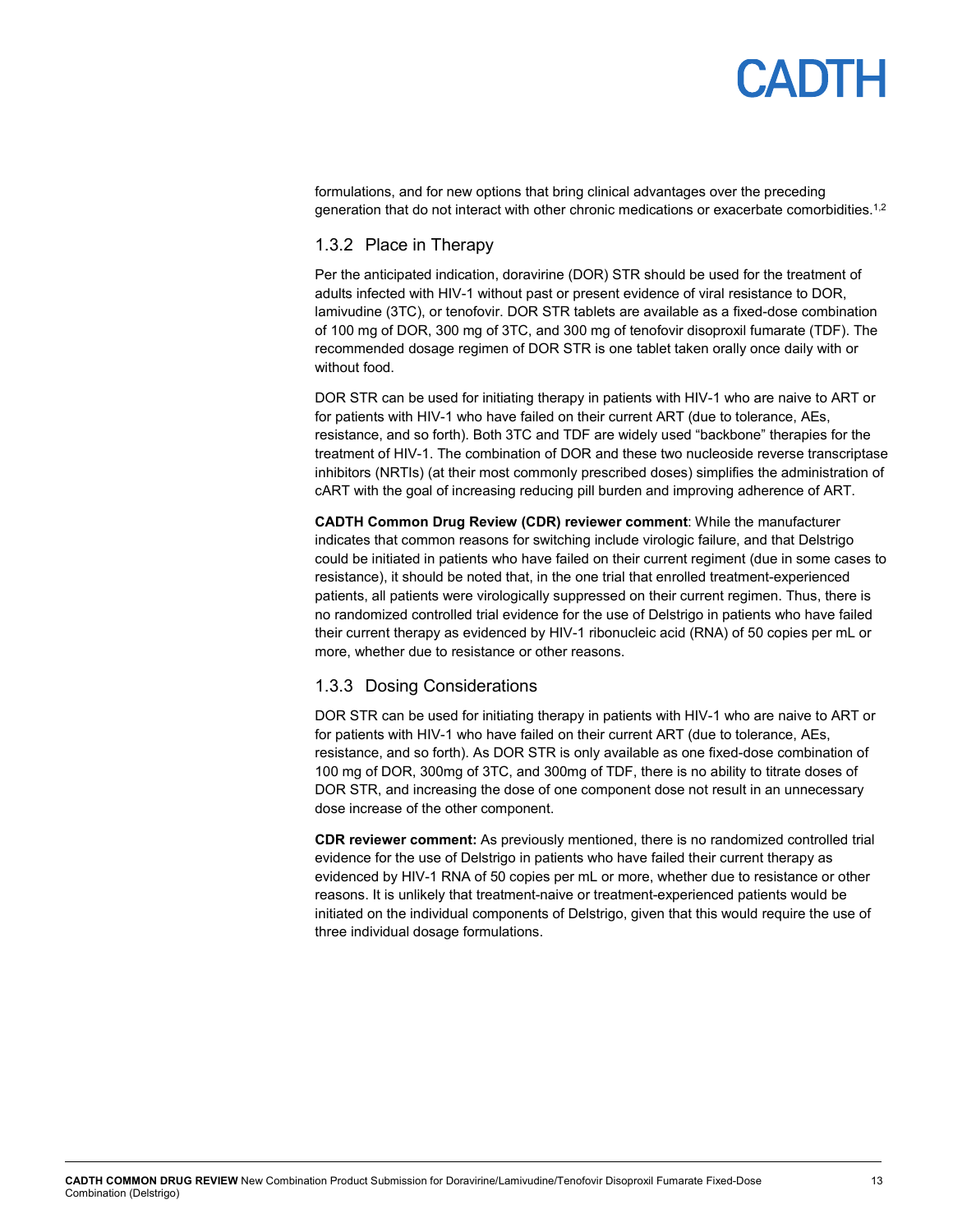## <span id="page-13-0"></span>**2. Clinical Evidence**

## <span id="page-13-1"></span>**2.1 Pivotal Clinical Studies**

The DOR/3TC/TDF fixed-dose combination (FDC) clinical program assessed the safety and efficacy of DOR in combination with 3TC and TDF, as an FDC, in patients who were both naive to ART and in patients who were switched from existing ART.

The following are pivotal clinical trials supporting DOR STR. These studies can also be found in the Clinical Studies section of the submission.

**CDR reviewer comment**: Although the manufacturer included three clinical trials in this report, only in DRIVE-AHEAD and DRIVE-SHIFT did patients receive the DOR/3TC/TDF STR relevant to this review. In the DRIVE-FORWARD study, patients received DOR in combination with other NRTI backbone therapies; therefore, this is not a pivotal trial for Delstrigo. Thus, the CDR team will focus on reviewing and appraising the evidence pertaining to DRIVE-AHEAD and DRIVE-SHIFT.

### <span id="page-13-2"></span>**Table 1: Pivotal Clinical Studies**

| <b>Study Name</b>                                                                                                                                                                                                                                                                                                                                          | <b>Design</b>                                                                                                                                                                                                                                                                                                                                                                                                       | <b>Objectives</b>                                                                                                                                                                                                                                                                                                                                                                                     | <b>Population</b>                                                                                                                                                                                                                                                                                                                                                                                                                                                                                                                                                            |
|------------------------------------------------------------------------------------------------------------------------------------------------------------------------------------------------------------------------------------------------------------------------------------------------------------------------------------------------------------|---------------------------------------------------------------------------------------------------------------------------------------------------------------------------------------------------------------------------------------------------------------------------------------------------------------------------------------------------------------------------------------------------------------------|-------------------------------------------------------------------------------------------------------------------------------------------------------------------------------------------------------------------------------------------------------------------------------------------------------------------------------------------------------------------------------------------------------|------------------------------------------------------------------------------------------------------------------------------------------------------------------------------------------------------------------------------------------------------------------------------------------------------------------------------------------------------------------------------------------------------------------------------------------------------------------------------------------------------------------------------------------------------------------------------|
| <b>DRIVE-AHEAD</b><br>A phase III, multi-<br>centre, double-blind,<br>randomized, active<br>comparator-<br>controlled clinical trial<br>to evaluate the safety<br>and efficacy of MK-<br>1439A once daily<br>versus Atripla once<br>daily in treatment-<br>naive HIV-1-infected<br>patients.                                                               | A phase III, multi-centre,<br>double-blind.<br>randomized, active<br>comparator-controlled,<br>96-week <sup>a</sup> clinical trial<br>with a 96-week<br>extension. A total of 734<br>participants were<br>randomized 1:1 to<br>doravirine 100 mg +<br>lamivudine 300 mg +<br>tenofovir disoproxil<br>fumarate 300 mg or<br>efavirenz 600 mg +<br>emtricitabine 200 mg +<br>tenofovir disoproxil<br>fumarate 300 mg. | Primary efficacy end point:<br>Proportion of participants with HIV-1<br>RNA < 50 copies/mL at week 48.<br>Key secondary efficacy end points:<br>Proportion of participants with HIV-1<br>RNA < 50 copies/mL at week 96.<br>Change from baseline in CD4 T-cell<br>count at week 48 and 96.<br>• Proportion of participants with HIV-<br>1 RNA < 40 copies/mL at week 48<br>and 96.                     | Adults (aged $\geq$ 18 years) with HIV-1<br>infection who were naive to ART, with<br>plasma HIV-1 RNA ≥ 1000 copies/mL<br>within 45 days prior to the treatment<br>phase of the study, alkaline<br>phosphatase concentrations three<br>times the upper limit of normal or<br>less, aminotransferase<br>concentrations five times the upper<br>limit of normal or less, a creatinine<br>clearance rate of 50 mL/min or higher<br>at the time of screening, and no<br>documented or known resistance to<br>any of the study regimen<br>components.                             |
| <b>DRIVE-SHIFT</b><br>A phase III, multi-<br>centre, open-label,<br>randomized study to<br>evaluate a switch to<br>MK-1439A in HIV-1-<br>infected subjects<br>virologically<br>suppressed on a<br>stable regimen of a<br>ritonavir- or<br>cobicistat-boosted<br>protease inhibitor, or<br>cobicistat-boosted<br>integrase strand<br>transfer inhibitor, or | A phase III, multi-centre,<br>open-label, randomized<br>study over 48 weeks. A<br>total of 673 patients were<br>randomized 1:1 to switch<br>on day 1 from their<br>existing ART or at week<br>24 from their existing<br>ART to doravirine 100<br>mg + lamivudine 300 mg<br>+ tenofovir disoproxil<br>fumarate 300 mg FDC.                                                                                           | <b>Primary end point:</b><br>Proportion of patients maintaining HIV-<br>1 RNA < 50 copies/mL at week 48 in<br>the immediate switch group and at<br>week 24 in the delayed switch group.<br>Key secondary end points:<br>Change from baseline in fasting serum<br>LDL-C and non-HDL-C.<br>Proportion of patient maintaining HIV-1<br>RNA < 40 copies/mL.<br>Change from baseline in CD4 cell<br>count. | Adults (aged $\geq$ 18 years) with HIV-1<br>infection and who have had HIV-1<br>RNA < 40 copies/mL for at least 6<br>months on a stable EVG/COBI-,<br>PI/COBI, or RTV- or NNRTI-based<br>ARV regimen, not taking lipid-<br>lowering medications, alkaline<br>phosphatase concentrations three<br>times the upper limit of normal or<br>less, aminotransferase<br>concentrations five times the upper<br>limit of normal or less, a creatinine<br>clearance rate of 50 mL/min or higher<br>at the time of screening and no<br>known resistance to any of the study<br>agents. |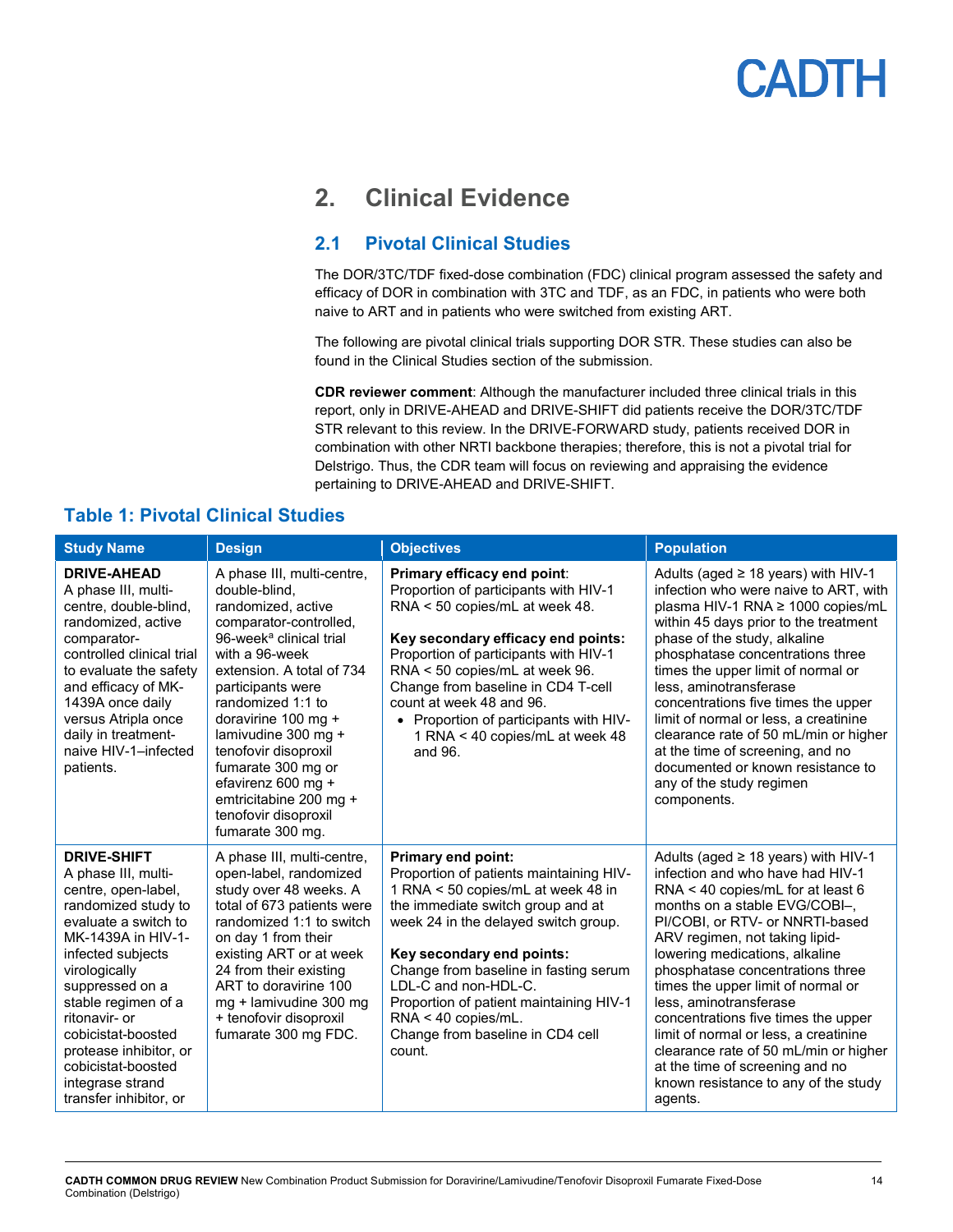| <b>Study Name</b>                                                                                                                                                                                                          | <b>Design</b>                                                                                                                                                                                                                                                                                                                                                                                                          | <b>Objectives</b>                                                                                                                                                                                                                                                                                                                                                             | <b>Population</b>                                                                                                                                                                                                                                                                                                                                                                                                                                                                                                                         |
|----------------------------------------------------------------------------------------------------------------------------------------------------------------------------------------------------------------------------|------------------------------------------------------------------------------------------------------------------------------------------------------------------------------------------------------------------------------------------------------------------------------------------------------------------------------------------------------------------------------------------------------------------------|-------------------------------------------------------------------------------------------------------------------------------------------------------------------------------------------------------------------------------------------------------------------------------------------------------------------------------------------------------------------------------|-------------------------------------------------------------------------------------------------------------------------------------------------------------------------------------------------------------------------------------------------------------------------------------------------------------------------------------------------------------------------------------------------------------------------------------------------------------------------------------------------------------------------------------------|
| non-nucleoside<br>reverse transcriptase<br>inhibitor; each<br>administered with two<br>nucleoside/nucleotide<br>reverse transcriptase<br>inhibitors. <sup>b</sup>                                                          |                                                                                                                                                                                                                                                                                                                                                                                                                        |                                                                                                                                                                                                                                                                                                                                                                               |                                                                                                                                                                                                                                                                                                                                                                                                                                                                                                                                           |
| <b>DRIVE-FORWARD</b><br>Doravirine versus<br>ritonavir-boosted<br>darunavir in<br>antiretroviral-naive<br>adults with HIV-1: 48-<br>week results of a<br>randomized, double-<br>blind, phase III,<br>noninferiority trial. | Multi-centre, randomized,<br>controlled, double-blind,<br>noninferiority trial.<br>Randomization (1:1) was<br>stratified by plasma HIV-<br>1 RNA count (≤ 100,000<br>or $> 100,000$ copies/mL)<br>at screening and by the<br>NRTI component, which<br>was selected by the<br>investigator. Base study<br>of blinded treatment for<br>96 weeks followed by<br>open-label study<br>extension for additional<br>96 weeks. | Primary efficacy end point:<br>Proportion of participants with HIV-1<br>RNA < 50 copies/mL at week 48.<br>Key secondary efficacy end points:<br>Proportion of participants with HIV-1<br>RNA < 50 copies/mL at week 96.<br>Change from baseline in CD4 T-cell<br>count at week 48 and 96<br>Proportion of participants with HIV-1<br>RNA < 40 copies/mL at week 48 and<br>96. | Adults (aged $\geq$ 18 years) with HIV-1<br>infection who were naive to ART, with<br>plasma HIV-1 RNA $\geq$ 1,000<br>copies/mL within 45 days prior to the<br>treatment phase, alkaline<br>phosphatase concentrations three<br>times the upper limit of normal or<br>less, aminotransferase<br>concentrations five times the upper<br>limit of normal or less, a creatinine<br>clearance rate of 50 mL/min or higher<br>at the time of screening, and no<br>documented or known resistance to<br>any of the study regimen<br>components. |

ART = antiretroviral therapy; COBI = cobicistat; CD4 = cluster of differentiation 4; EVG = elvitegravir; FDC = fixed-dose combination; HDL-C = high density lipoprotein cholesterol; LDL-C = low-density lipoprotein cholesterol; NNRTI = non-nucleoside reverse transcriptase inhibitor; NRTI = nucleoside reverse transcriptase inhibitor; PI = protease inhibitor; RNA = ribonucleic acid; RTV = ritonavir.

**Note: CDR reviewer comment**: The manufacturer frequently uses the name "MK-1439A" to refer to the Delstrigo product.

 $^{\rm a}$  The duration of the DRIVE-AHEAD study was changed from 48 to 96 weeks based on data from the Orkin et al. $^{10}$ 

 $^{\rm b}$  Data were added or modified by the CADTH Common Drug Review reviewer based on data from the clinical study report. $^8$ 

### DRIVE-AHEAD (PN-021)

### A. Study Characteristics

DRIVE-AHEAD is a phase III, double-blind, noninferiority trial. ARV treatment-naive adults with 1,000 HIV-1 RNA copies per mL or more were randomized (1:1) to once-daily, fixeddose DOR at 100 mg, 3TC at 300 mg, and TDF at 300 mg (DOR/3TC/TDF) or to efavirenz (EFV) at 600 mg, emtricitabine (FTC) at 200 mg, and TDF at 300 mg (EFV/ FTC/TDF) for 96 weeks. The primary efficacy end point was the proportion of participants with fewer than 50 HIV-1 RNA copies per mL at week 48 (FDA Snapshot approach; noninferiority margin 10%).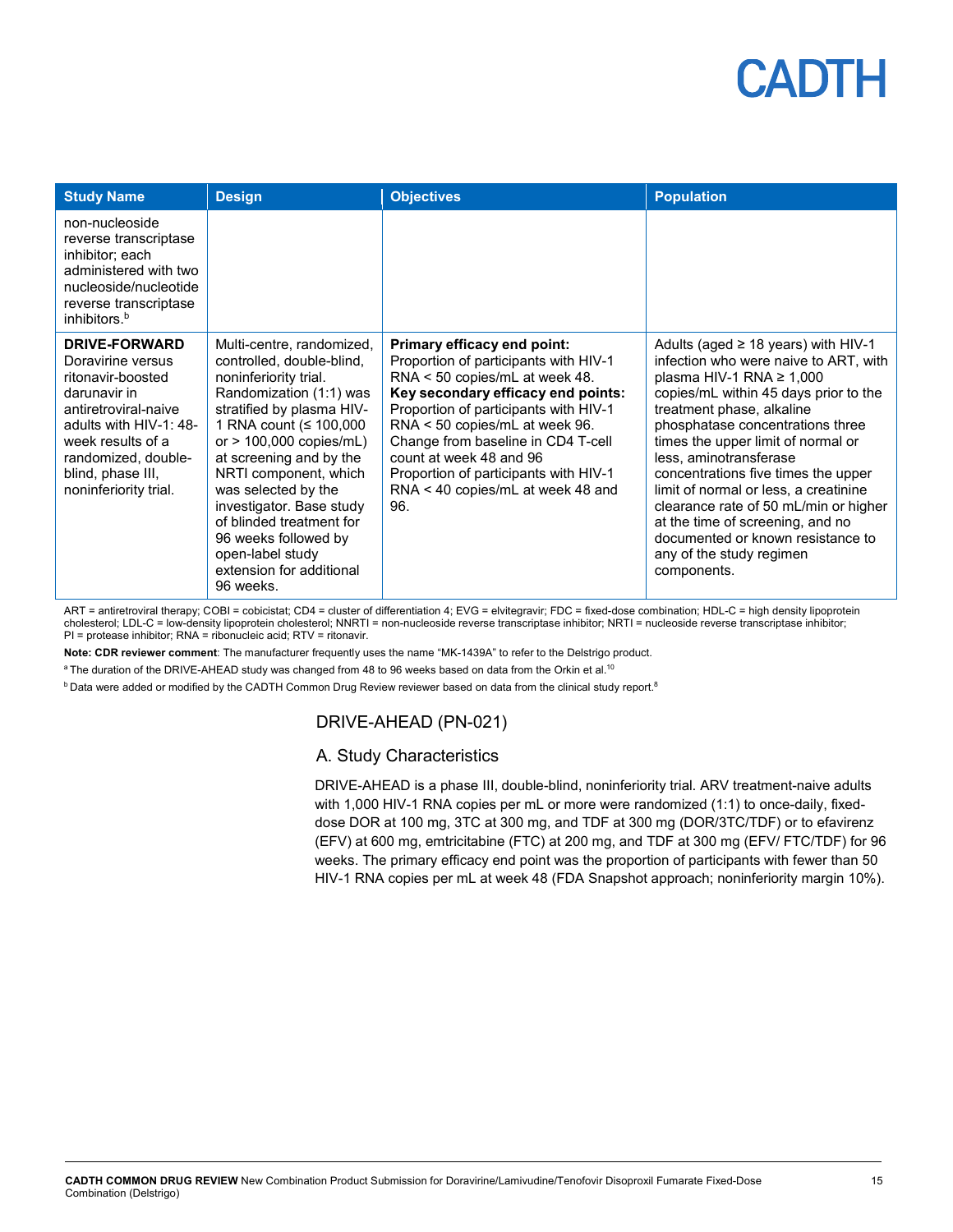## <span id="page-15-0"></span>**Table 2: Details of DRIVE-AHEADa**

| <b>Characteristics</b>  |                           | <b>DRIVE-AHEAD</b>                                                                                                                                                                                                                                                                                                                                                                                                                                                                                                                                                                                                                                                                                                                                                                                                                                                                                                                                                                                                                                                                                                                                                                                                                                                                                                                                                                                                                                                                                                                                                                                                                      |  |  |
|-------------------------|---------------------------|-----------------------------------------------------------------------------------------------------------------------------------------------------------------------------------------------------------------------------------------------------------------------------------------------------------------------------------------------------------------------------------------------------------------------------------------------------------------------------------------------------------------------------------------------------------------------------------------------------------------------------------------------------------------------------------------------------------------------------------------------------------------------------------------------------------------------------------------------------------------------------------------------------------------------------------------------------------------------------------------------------------------------------------------------------------------------------------------------------------------------------------------------------------------------------------------------------------------------------------------------------------------------------------------------------------------------------------------------------------------------------------------------------------------------------------------------------------------------------------------------------------------------------------------------------------------------------------------------------------------------------------------|--|--|
| <b>STUDY DESIGN</b>     | <b>Objective</b>          | Pivotal efficacy and safety study                                                                                                                                                                                                                                                                                                                                                                                                                                                                                                                                                                                                                                                                                                                                                                                                                                                                                                                                                                                                                                                                                                                                                                                                                                                                                                                                                                                                                                                                                                                                                                                                       |  |  |
|                         | <b>Blinding</b>           | Double blind                                                                                                                                                                                                                                                                                                                                                                                                                                                                                                                                                                                                                                                                                                                                                                                                                                                                                                                                                                                                                                                                                                                                                                                                                                                                                                                                                                                                                                                                                                                                                                                                                            |  |  |
|                         | <b>Study period</b>       | 2015-06 to 2017-03                                                                                                                                                                                                                                                                                                                                                                                                                                                                                                                                                                                                                                                                                                                                                                                                                                                                                                                                                                                                                                                                                                                                                                                                                                                                                                                                                                                                                                                                                                                                                                                                                      |  |  |
|                         | <b>Study centres</b>      | Australia (2), Belgium (3), Canada (4), Chile (4), Columbia (3), Denmark (2), Germany (6),<br>Guatemala (4), Honduras (1), Israel (2), Mexico (3), New Zealand (1), Peru (7), Portugal (5),<br>Puerto Rico (3), Russia (8), South Africa (9), Spain (4), Switzerland (3), Taiwan (6), Thailand<br>(6), UK (7), US (31)                                                                                                                                                                                                                                                                                                                                                                                                                                                                                                                                                                                                                                                                                                                                                                                                                                                                                                                                                                                                                                                                                                                                                                                                                                                                                                                  |  |  |
|                         | Design                    | Noninferiority trial vs. efavirenz 600 mg + emtricitabine 200 mg + tenofovir disoproxil<br>fumarate 300 mg                                                                                                                                                                                                                                                                                                                                                                                                                                                                                                                                                                                                                                                                                                                                                                                                                                                                                                                                                                                                                                                                                                                                                                                                                                                                                                                                                                                                                                                                                                                              |  |  |
|                         | Randomized (N)            | 734                                                                                                                                                                                                                                                                                                                                                                                                                                                                                                                                                                                                                                                                                                                                                                                                                                                                                                                                                                                                                                                                                                                                                                                                                                                                                                                                                                                                                                                                                                                                                                                                                                     |  |  |
| <b>STUDY POPULATION</b> | <b>Inclusion criteria</b> | • Adults (≥18 years of age) HIV-1 positive as determined by a positive result on an enzyme-<br>immunoassay, has screening plasma HIV-1 RNA (determined by the central laboratory) ≥<br>1,000 copies/mL within 45 days prior to the treatment phase of this study, and has HIV<br>treatment indicated based on physician assessment<br>Has never received ART<br>No documented or known resistance to any of the study drugs<br>Is highly unlikely to either become pregnant or impregnate a partner                                                                                                                                                                                                                                                                                                                                                                                                                                                                                                                                                                                                                                                                                                                                                                                                                                                                                                                                                                                                                                                                                                                                     |  |  |
|                         | <b>Exclusion criteria</b> | • Has a history or current evidence of any condition, therapy, laboratory abnormality, or<br>other circumstance that might confound results of the study<br>Is a user of recreational or illicit drugs or has a recent history of alcohol/drug abuse<br>• Has been treated for a viral infection other than HIV-1 (e.g., hepatitis B) with an agent that<br>is active against HIV-1<br>• Has participated in a study with an investigational drug/device within 30 days prior to<br>screening<br>• Has used systemic immunosuppressive therapy or immune modulators within 30 days<br>prior to treatment in this study or is anticipated to need them during the course of the<br>study<br>• Has a current (active) diagnosis of acute hepatitis due to any cause (note: participants<br>with chronic hepatitis B and C may enter the study as long as they fulfill all entry criteria,<br>have stable liver function tests, and have no significant impairment of hepatic synthetic<br>function)<br>Is a female who is pregnant, breastfeeding, or expecting to conceive<br>Is a female and is expecting to donate eggs or is male and is expecting to donate sperm<br>(investigators will provide appropriate guidance regarding egg and/or sperm donation after<br>completion of the study treatment regimen)<br>Has evidence of decompensated liver disease manifested by the presence of or a history<br>of ascites, esophageal or gastric variceal bleeding, hepatic encephalopathy or other signs<br>or symptoms of advanced liver diseases, or has liver cirrhosis and a Child-Pugh Class C<br>score or Pugh-Turcotte score > 9 |  |  |
| <b>DRUGS</b>            | Intervention              | Dosing regimen for 96 weeks, once-daily oral dose of:<br>doravirine 100 mg + lamivudine 300 mg + tenofovir disoproxil fumarate 300 mg as a STR<br>plus comparator placebo                                                                                                                                                                                                                                                                                                                                                                                                                                                                                                                                                                                                                                                                                                                                                                                                                                                                                                                                                                                                                                                                                                                                                                                                                                                                                                                                                                                                                                                               |  |  |
|                         | Comparator(s)             | efavirenz 600 mg + emtricitabine 200 mg + tenofovir disoproxil fumarate 300 mg as a STR<br>plus comparator placebo                                                                                                                                                                                                                                                                                                                                                                                                                                                                                                                                                                                                                                                                                                                                                                                                                                                                                                                                                                                                                                                                                                                                                                                                                                                                                                                                                                                                                                                                                                                      |  |  |
|                         | Run-in                    | 45 days                                                                                                                                                                                                                                                                                                                                                                                                                                                                                                                                                                                                                                                                                                                                                                                                                                                                                                                                                                                                                                                                                                                                                                                                                                                                                                                                                                                                                                                                                                                                                                                                                                 |  |  |
| <b>DURATION</b>         | <b>Treatment</b>          | 96 weeks                                                                                                                                                                                                                                                                                                                                                                                                                                                                                                                                                                                                                                                                                                                                                                                                                                                                                                                                                                                                                                                                                                                                                                                                                                                                                                                                                                                                                                                                                                                                                                                                                                |  |  |
|                         | <b>Extension (OL)</b>     | 96 weeks                                                                                                                                                                                                                                                                                                                                                                                                                                                                                                                                                                                                                                                                                                                                                                                                                                                                                                                                                                                                                                                                                                                                                                                                                                                                                                                                                                                                                                                                                                                                                                                                                                |  |  |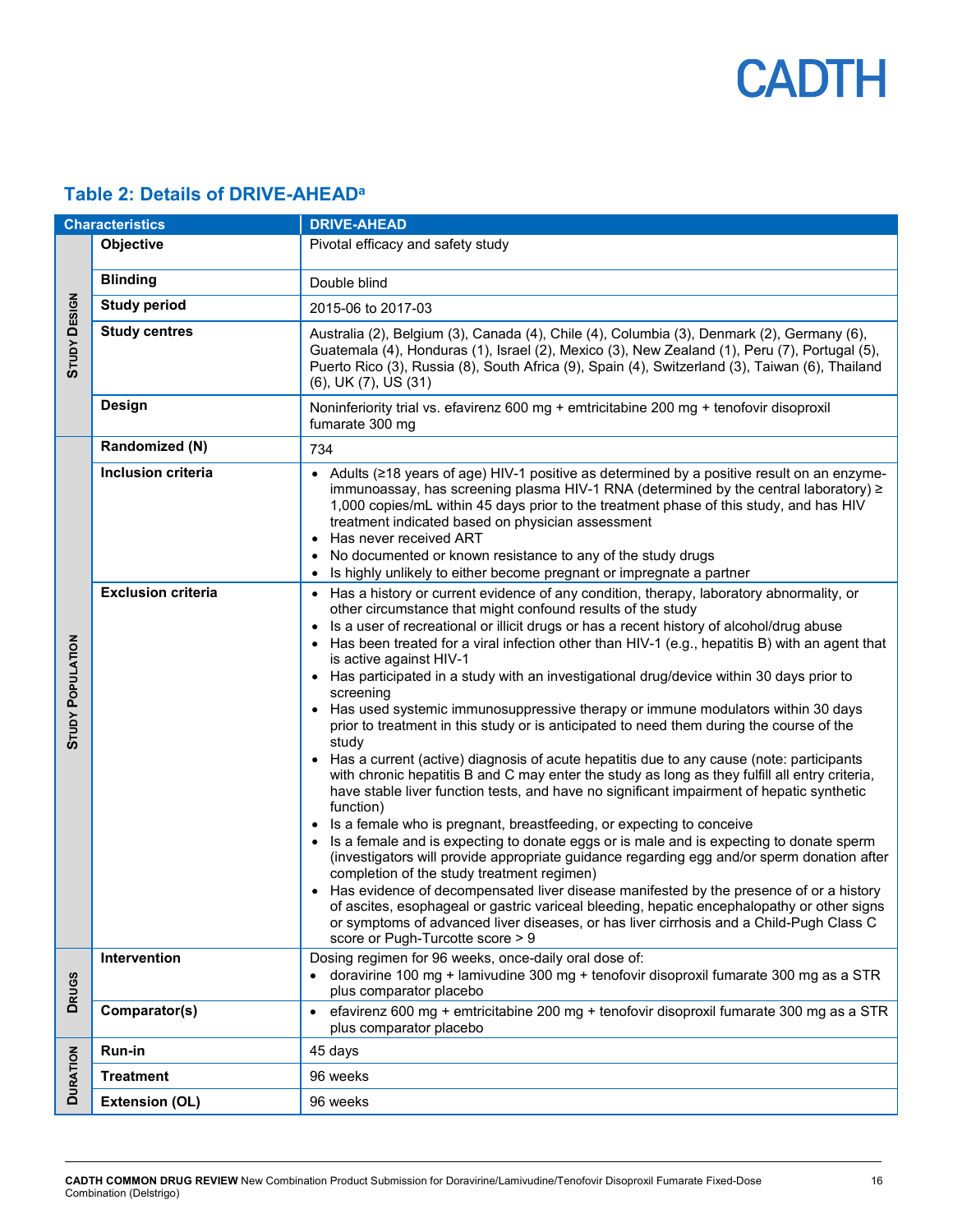## PADTH

| <b>Characteristics</b>    |                      | <b>DRIVE-AHEAD</b>                                                                                                                                                                                                                                                                                                                                                                                                                                                                                                                                                                |  |  |
|---------------------------|----------------------|-----------------------------------------------------------------------------------------------------------------------------------------------------------------------------------------------------------------------------------------------------------------------------------------------------------------------------------------------------------------------------------------------------------------------------------------------------------------------------------------------------------------------------------------------------------------------------------|--|--|
|                           | Primary end point(s) | Percentage of patients achieving HIV-1 RNA < 50 copies/mL at 48 weeks                                                                                                                                                                                                                                                                                                                                                                                                                                                                                                             |  |  |
| MES<br>$\bar{\mathbf{C}}$ | Other end points     | Change from baseline in fasting low-density lipoprotein cholesterol (LDL-C)<br>Change from baseline in fasting non-high-density lipoprotein cholesterol (non-HDL-C)<br>Change from baseline in cluster of differentiation (CD4) cell counts<br>Percentage of participants achieving HIV-1 RNA < 40 copies/mL or < 200 copies/mL<br>Percentage of participants with HIV-1 RNA >=50 copies/mL<br>Percentage of participants achieving HIV-1 RNA < 50 copies/mL at week 96<br>Percentage of patients with dizziness, sleep disorders, and disturbances, or with altered<br>sensorium |  |  |
| 69                        | <b>Publications</b>  | Clinicaltrials.gov identifier: NCT02403674<br>Orkin C et al., Clin Infect Dis. 2018 Aug 31, (Epub ahead of print) <sup>10</sup>                                                                                                                                                                                                                                                                                                                                                                                                                                                   |  |  |

ART = antiretroviral therapy; CD4 = cluster of differentiation 4; OL = open label; RNA = ribonucleic acid; STR = single-tablet regime; vs. = versus.

 $^{\rm a}$ Data were added or modified by the CADTH Common Drug Review reviewer based on data from the clinical study report. $^{6.7}$ 

#### *Intervention and Comparators*

Participants were randomly assigned (1:1) to either DOR/3TC/TDF (plus placebo for EFV/ FTC/TDF) or EFV/FTC/TDF (plus placebo for DOR/3TC/TDF), stratified by screening HIV-1 RNA (either ≤ or > 100,000 copies per mL) and chronic hepatitis B and/or C coinfection (either yes or no). DOR/3TC/TDF (and matching placebo) were taken orally once daily, without regard to food, at approximately the same time each day. EFV/FTC/TDF (and matching placebo) were taken orally once daily at bedtime on an empty stomach. No dose modifications were permitted during the study.

#### *Outcomes*

#### **Efficacy**

Plasma HIV-1 RNA was measured at all study visits by the central laboratory using the Abbott RealTime HIV-1 assay (lower limit of quantification of 40 copies per mL). Protocol defined virologic failure (PDVF) consisted of virologic rebound (confirmed HIV-1 RNA of 50 copies per mL or more after initial response of HIV-1 RNA of fewer than 50 copies per mL at any time during the study) or non-response (either confirmed HIV-1 RNA of 200 copies per mL or more at week 24 or 36 or confirmed HIV-1 RNA of 50 copies per mL or more at week 48). In all cases, confirmation required two consecutive measures of HIV-1 RNA at least one week apart. Participants who met PDVF criteria were discontinued from the study, regardless of their adherence to the study therapy.

#### **Safety**

Safety was monitored by AE reporting, treatment-emergent abnormalities in laboratory tests, and physical examinations. AEs were assessed by the investigator for intensity (mild, moderate, severe), seriousness, and relationship to study therapy. Laboratory values were graded according to the Division of AIDS criteria.

#### *Statistical Analyses*

The primary efficacy population was the full analysis set (FAS), which consisted of all randomized participants who received at least one dose of a study drug. The primary efficacy end point was the proportion of participants achieving HIV-1 RNA of fewer than 50 copies per mL at week 48 using the FDA Snapshot approach, which treats all missing values as failures, regardless of the reason. The difference between treatment groups at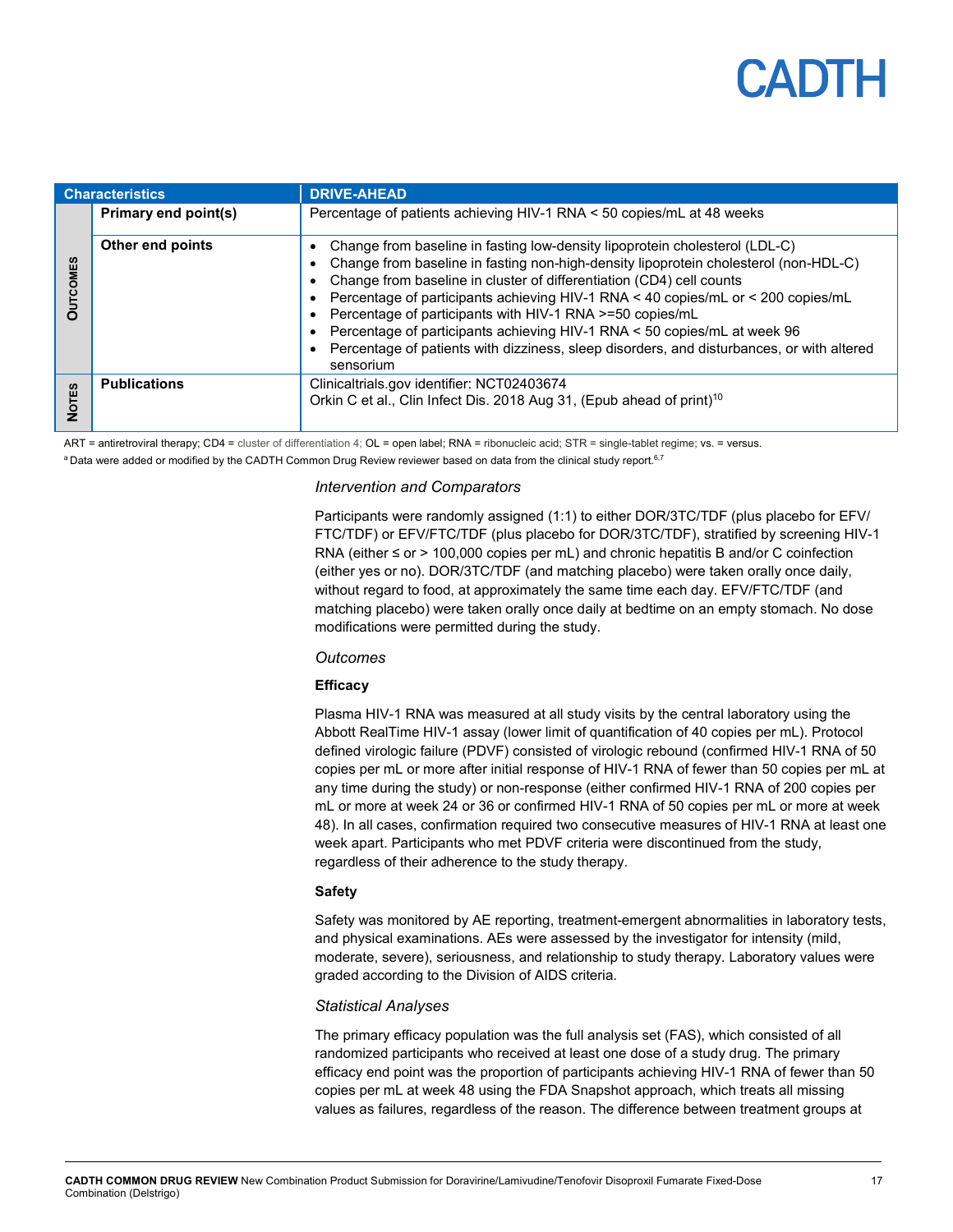each time point and the associated 95% confidence intervals (CIs) were calculated using the stratum-adjusted Mantel–Haenszel method. The pre-specified noninferiority margin was −10%. With 340 participants per treatment arm, the trial had 90% power to demonstrate that DOR/3TC/TDF is noninferior to EFV/FTC/TDF on the primary end point, at the one-sided 2.5% alpha level, assuming a true response rate of 80% for both arms.

**CDR reviewer comment**: The following outcomes were tested in the given order as part of the statistical testing hierarchy; proportion of patients achieving HIV-1 RNA of fewer than 50 copies per mL at week 48, neuropsychiatric AEs (three categories; i.e., dizziness, sleep disorders and disturbances, or with altered sensorium) at week 48, mean change from baseline for fasting low-density lipoprotein cholesterol (LDL-C) at week 48, mean change from baseline for fasting non-high density lipoprotein cholesterol (HDL-C) at week 48, and proportion of patients achieving HIV-1 RNA of fewer than 50 copies per mL at week 48.

#### B. Results

#### *Baseline Characteristics*

Demographics and baseline characteristics were generally similar between the treatment groups [\(Table 3\)](#page-17-0). By week 48, 14% of the DOR/3TC/TDF group and 17% of the EFV/FTC/TDF group had discontinued study treatment, primarily due to lack of efficacy, AEs, withdrawal of consent, and loss to follow-up.

No significant conditions, medications, or relevant issues to note.

### <span id="page-17-0"></span>**Table 3: Baseline Characteristics of DRIVE-AHEAD**

|                                          | <b>DOR/3TC/TDF</b> | <b>EFV/FTC/TDF</b> | <b>Total</b>   |  |
|------------------------------------------|--------------------|--------------------|----------------|--|
|                                          | $(N = 364)$        | $(N = 364)$        | $(N = 728)$    |  |
| Age (years), median (range)              | 32.0 (18, 70)      | 30.0 (18, 69)      | 31.0 (18, 70)  |  |
| Male, n (%)                              | 305 (84%)          | 311 (85%)          | 616 (85%)      |  |
| Race, n (%)                              |                    |                    |                |  |
| White                                    | 177 (49%)          | 170 (47%)          | 347 (48%)      |  |
| <b>Black or African-American</b>         | 67 (18%)           | 68 (19%)           | 135 (19%)      |  |
| Asian                                    | 59 (16%)           | 65 (18%)           | 124 (17%)      |  |
| Other <sup>a</sup>                       | 61 (17%)           | 61 (17%)           | 122 (17%)      |  |
| Hispanic or Latino ethnicity             | 126 (35%)          | 120 (33%)          | 246 (34%)      |  |
| Region, n (%)                            |                    |                    |                |  |
| Africa                                   | 37 (10%)           | 27 (7%)            | 64 (9%)        |  |
| Asia/Pacific                             | 59 (16%)           | 62 (17%)           | 121 (17%)      |  |
| Europe                                   | 88 (24%)           | 94 (26%)           | 182 (25%)      |  |
| Latin America                            | 89 (24%)           | 87 (24%)           | 176 (24%)      |  |
| North America                            | 91 (25%)           | 94 (26%)           | 185 (25%)      |  |
| <b>CD4+ T-cell count</b>                 |                    |                    |                |  |
| Median (range), cells/mm <sup>3</sup>    | 414 (19, 1399)     | 388 (19, 1452)     | 397 (19, 1452) |  |
| $\leq$ 200 cells/mm <sup>3</sup> , n (%) | 44 (12%)           | 46 (13%)           | 90 (12%)       |  |
| $>$ 200 cells/mm <sup>3</sup> , n (%)    | 320 (88%)          | 318 (87%)          | 638 (88%)      |  |
| Plasma HIV-1 RNA                         |                    |                    |                |  |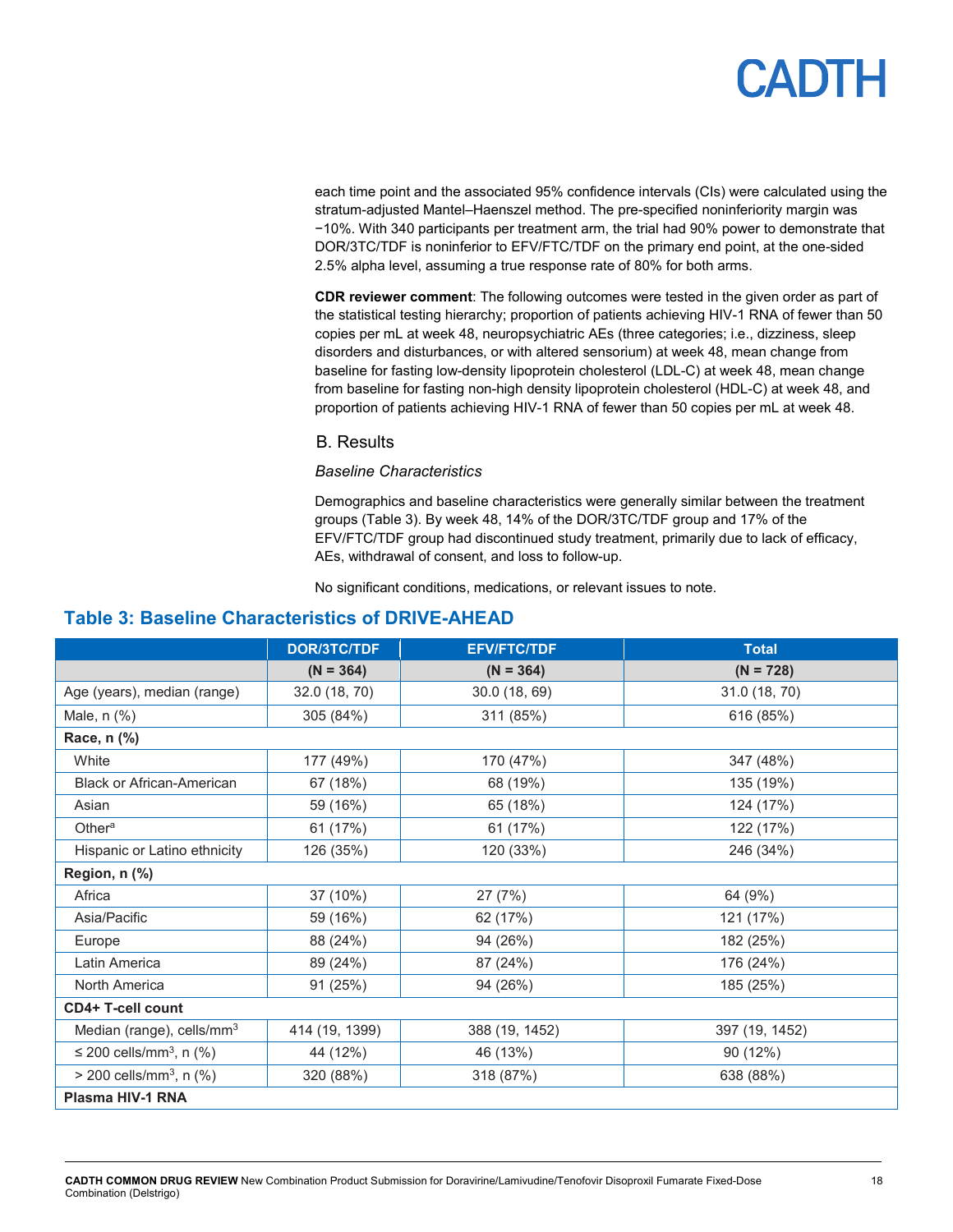

|                                                | <b>DOR/3TC/TDF</b>  | <b>EFV/FTC/TDF</b>         | <b>Total</b>                |
|------------------------------------------------|---------------------|----------------------------|-----------------------------|
|                                                | $(N = 364)$         | $(N = 364)$                | $(N = 728)$                 |
| Median (range), log <sub>10</sub><br>copies/mL | 4.4 (2.4 to $6.1$ ) | $4.5(2.6 \text{ to } 6.4)$ | 4.4 $(2.4 \text{ to } 6.4)$ |
| ≤ 100 000 copies/mL, n $%$ )                   | 291 (80%)           | 282 (77%)                  | 573 (79%)                   |
| > 100 000 copies/mL, n (%)                     | 73 (20%)            | 82 (23%)                   | 155 (21%)                   |
| History of AIDS, n (%)                         | 46 (13%)            | 53 (15%)                   | 99 (14%)                    |
| Hepatitis B and/or $Cb$ n (%)                  | 11(3%)              | 9(2%)                      | 20(3%)                      |
| HIV-1 subtype B, $n$ (%)                       | 232 (64%)           | 253 (70%)                  | 485 (67%)                   |

DOR/3TC/TDF = doravirine at 100 mg, lamivudine at 300 mg, and tenofovir disoproxil fumarate at 300 mg; EFV/FTC/TDF = efavirenz at 600 mg, emtricitabine at 200 mg, and tenofovir disoproxil fumarate at 300 mg; CD4 = cluster of differentiation 4; RNA = ribonucleic acid.

 $\degree$  Other race includes multiracial, American Indian, or Alaska Native.

 $^{\circ}$  Evidence of hepatitis B surface antigen or hepatitis C virus RNA.

#### *Patient Disposition*

The most common reasons for screen failure were a documented or known resistance to any study drug (n = 139) and plasma HIV-1 RNA of fewer than 1,000 copies per mL at screening (n = 62). Of 992 participants screened, ~2.4% were excluded due to DORassociated mutations (Y188L and V106I) and ~4.0% were excluded due to EFV-associated mutations (Y188L, K103N, L100I, K101, V108I, G190, and Y181C).

Patient disposition from the 48-week treatment period is shown in [Table 4.](#page-18-0)

### <span id="page-18-0"></span>**Table 4: Summary of Patient Disposition for DRIVE-AHEAD (Week 48)**

| <b>Disposition</b>                     | <b>DOR/3TC/TDF</b> | <b>EFV/FTC/TDF</b> |  |  |
|----------------------------------------|--------------------|--------------------|--|--|
| <b>Screened, N</b>                     | 992                |                    |  |  |
| Randomized, N                          | 734                |                    |  |  |
| Discontinued, N (%)                    | 51 (13.9%)         | 61 (16.7%)         |  |  |
| WDAEs, $N$ $(\%)$                      | 10(2.7%)           | 23 (6.3%)          |  |  |
| Withdrawal due to SAEs, N (%)          | $0(0\%)$           | $0(0\%)$           |  |  |
| Lost to follow-up, $N$ (%)             | 6(1.6%)            | $7(1.9\%)$         |  |  |
| Lack of efficacy, $N$ (%) <sup>a</sup> | 18 (4.9)           | 10(2.7)            |  |  |
| Other reason, N (%) <sup>a</sup>       | 17(4.6)            | 21(5.7)            |  |  |
| Intention to treat, N                  | 368                | 366                |  |  |
| Full analysis set, <sup>a</sup> N      | 364                | 364                |  |  |
| Per protocol, N                        | <b>NA</b>          | <b>NA</b>          |  |  |
| Safety, N                              | 364                | 364                |  |  |

DOR/3TC/TDF = doravirine at 100 mg, lamivudine at 300 mg, and tenofovir disoproxil fumarate at 300 mg; EFV/FTC/TDF = efavirenz at 600 mg, emtricitabine at 200 mg, and tenofovir disoproxil fumarate at 300 mg; NA = not applicable; SAE = serious adverse event; WDAE = withdrawal due to adverse event.

 $^{\rm a}$ Data added or modified by the CADTH Common Drug Review reviewer based on Orkin 2018. $^{10}$ 

**CDR reviewer comment**: Full disposition details for week 48 and 96 for DRIVE-AHEAD are included in the Pifeltro CDR Clinical Review Report.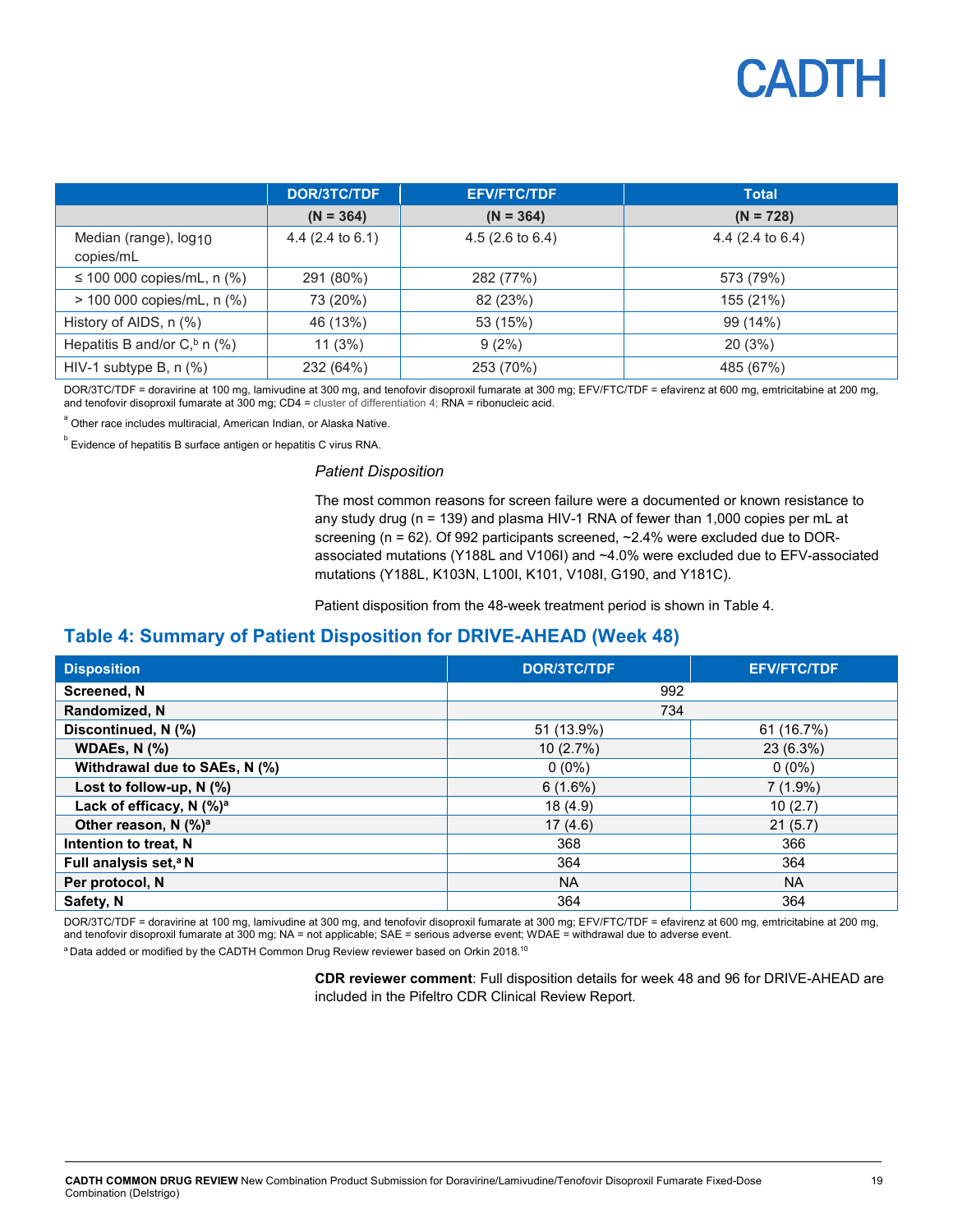#### *Efficacy*

### <span id="page-19-0"></span>**Table 5: Efficacy Results for DRIVE-AHEAD (Week 48)**

|                                                    | DOR/3TC/TDF ( $N = 364$ ) |        | EFV/FTC/TDF (N = 364) |         |
|----------------------------------------------------|---------------------------|--------|-----------------------|---------|
| Primary analysis (FDA Snapshot approach)           | n                         | (%)    | n                     | $(\% )$ |
| HIV-1 RNA < 50 copies/mL                           | 307                       | (84.3) | 294                   | (80.8)  |
| HIV-1 RNA $\geq$ 50 copies/mL <sup>a</sup>         | 39                        | (10.7) | 37                    | (10.2)  |
| No virologic data in week 48 window                | 18                        | (4.9)  | 33                    | (9.1)   |
| Discontinued study due to AE or death <sup>b</sup> | 9                         | (2.5)  | 24                    | (6.6)   |
| Discontinued study for other reasons <sup>c</sup>  | 9                         | (2.5)  | 8                     | (2.2)   |
| On study but missing data in window                |                           | (0.0)  |                       | (0.3)   |
| Secondary and exploratory end points               | n/N                       | $(\%)$ | n/N                   | $(\%)$  |
| $HIV-1$ RNA < 50 copies/mL<br>(observed failure)   | 307/346                   | (88.7) | 294/331               | (88.8)  |
| HIV-1 RNA < 40 copies/mL (FDA Snapshot)            | 305/364                   | (83.8) | 290/364               | (79.7)  |
| $HIV-1$ RNA < 200 copies/mL<br>(FDA Snapshot)      | 313/364                   | (86.0) | 301/364               | (82.7)  |

AE = adverse event; DOR/3TC/TDF = doravirine at 100 mg, lamivudine at 300 mg, and tenofovir disoproxil fumarate at 300 mg; EFV/FTC/TDF = efavirenz at 600 mg, emtricitabine at 200 mg, and tenofovir disoproxil fumarate at 300 mg; RNA = ribonucleic acid.

<sup>a</sup> Includes participants who changed any component of background therapy before week 48, participants who discontinued study drug before week 48 for lack or loss of efficacy, and participants with HIV-1 RNA of 50 copies per mL or more in the week 48 window (relative day 295 to 378).

 $^{\rm b}$  Includes participants who discontinued because of AE or death at any time point from day 1 through the time window if this resulted in no virologic data on treatment during the specified window.

。<br>Chther reasons include: lost to follow-up, non-compliance with study drug, physician decision, pregnancy, protocol deviation, screen failure, and withdrawal by participant.

DOR/3TC/TDF was noninferior to EFV/FTC/TDF on the primary efficacy end point, with 84.3% (307 out of 364) and 80.8% (294 out of 364) of participants, respectively, achieving HIV-1 RNA of fewer than 50 copies per mL at week 48 (difference, 3.5%; 95% CI, –2.0 to 9.0). Virologic response rates were similar between the treatment groups at each time point and across all baseline prognostic and demographic factors except age, with response rates favouring EFV/FTC/TDF in participants 31 years old or younger and DOR/3TC/TDF in those older than 31. Among participants with high baseline HIV-1 RNA (more than 100,000 copies per mL), 56 out of 69 (81.2%) in the DOR/3TC/TDF group and 59 out of 73 (80.8%) in the EFV/FTC/TDF group achieved HIV-1 RNA of fewer than 50 copies per mL at week 48. Similar results were observed for the virologic end points of HIV-1 RNA of fewer than 40 copies per mL (83.8% for DOR/3TC/TDF versus 79.7% for EFV/FTC/TDF; difference, 4.1%; 95% CI, –1.5 to 9.7) and HIV-1 RNA of fewer than 200 copies per mL. The mean change in CD4+ T-cell count from baseline to week 48 was similar in the DOR/3TC/TDF and EFV/FTC/TDF groups (198 versus 188 cells/mm<sup>3</sup>; difference, 10.1; 95% CI, -16.1 to 36.3).

**CDR reviewer comment**: Additional efficacy outcomes at week 48 and week 96 are summarized in the CDR Clinical Review Report for Pifeltro.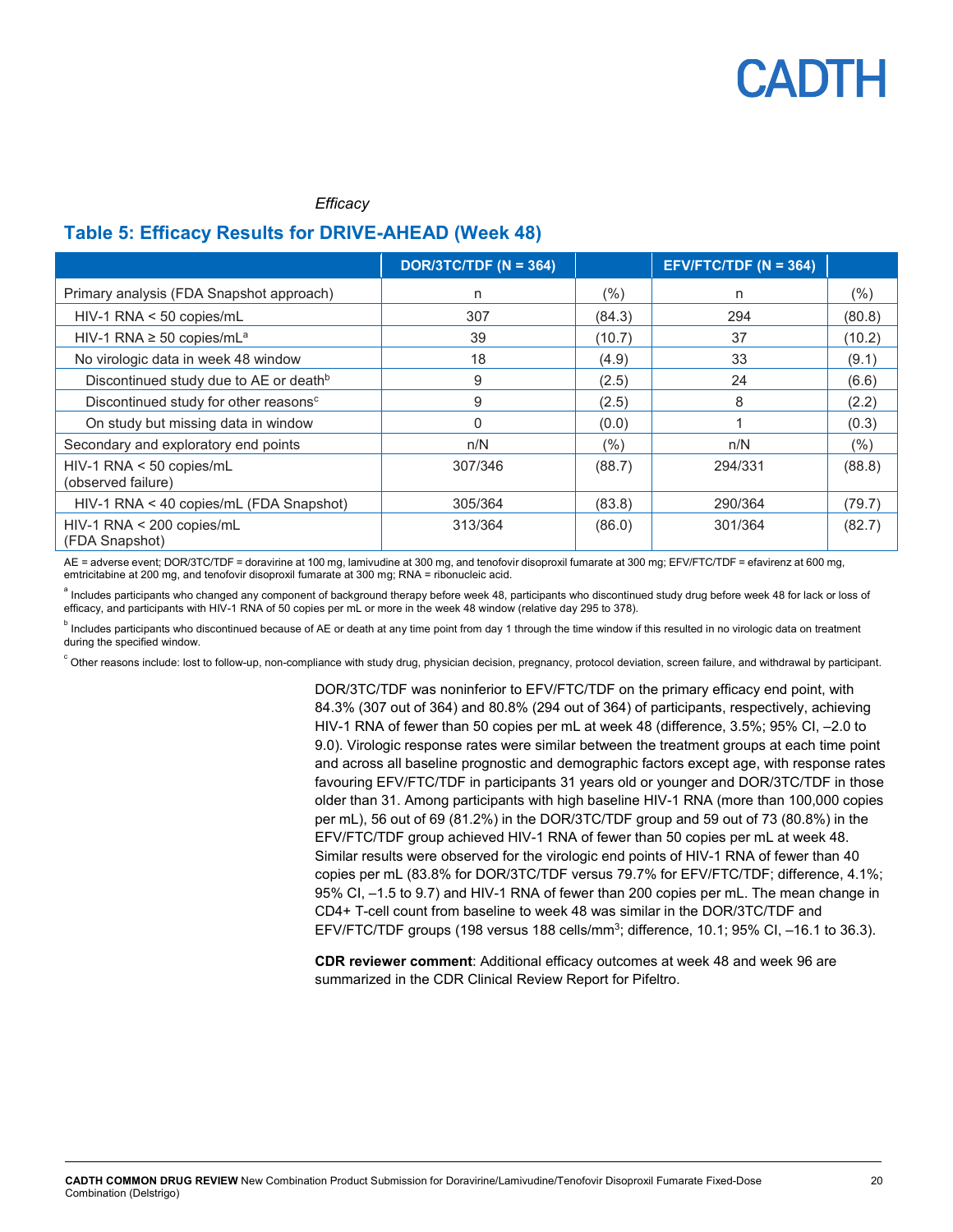### DRIVE-SHIFT (PN-024)

### A. Study Characteristics

(See Merck Sharp & Dohme Corp. 2018. A Phase III Multi-center, Open-Label, Randomized Study to Evaluate a Switch to MK-1439A in HIV-1-Infected Subjects Virologically Suppressed on a Regimen of a Ritonavir-boosted Protease Inhibitor and Two Nucleoside Reverse Transcriptase Inhibitors (NRTIs). PN-024, section 12 – Safety Evaluation, page 99).8

A phase III, multi-centre, open-label, randomized (2:1 - DOR/3TC/TDF: current therapy) study to evaluate a switch to DOR/3TC/TDF in HIV-1-infected patients virologically suppressed on a regimen of a ritonavir (RTV)-boosted protease inhibitor (PI) and two NRTIs. The protocol was subsequently amended to include switches from cobicistat [COBI]-boosted PIs, COBI-boosted elvitegravir (EVG), or non-nucleoside reverse transcriptase inhibitors (NNRTIs).

| <b>Characteristics</b>  |                    | <b>Details for DRIVE-SHIFT</b>                                                                                                                                                                                                                                                                                                                                                                                                                                                                                                                                                                                                                                                                                                                                                                                                                                                                                                                                                                                                                                                                                                                                                                                                                                                                     |
|-------------------------|--------------------|----------------------------------------------------------------------------------------------------------------------------------------------------------------------------------------------------------------------------------------------------------------------------------------------------------------------------------------------------------------------------------------------------------------------------------------------------------------------------------------------------------------------------------------------------------------------------------------------------------------------------------------------------------------------------------------------------------------------------------------------------------------------------------------------------------------------------------------------------------------------------------------------------------------------------------------------------------------------------------------------------------------------------------------------------------------------------------------------------------------------------------------------------------------------------------------------------------------------------------------------------------------------------------------------------|
|                         | Objective          | Pivotal efficacy and safety study                                                                                                                                                                                                                                                                                                                                                                                                                                                                                                                                                                                                                                                                                                                                                                                                                                                                                                                                                                                                                                                                                                                                                                                                                                                                  |
|                         | Blinding           | Open label                                                                                                                                                                                                                                                                                                                                                                                                                                                                                                                                                                                                                                                                                                                                                                                                                                                                                                                                                                                                                                                                                                                                                                                                                                                                                         |
|                         | Study period       | 2015-06 to 2018-02                                                                                                                                                                                                                                                                                                                                                                                                                                                                                                                                                                                                                                                                                                                                                                                                                                                                                                                                                                                                                                                                                                                                                                                                                                                                                 |
| <b>STUDY DESIGN</b>     | Study centres      | Argentina (4), Australia (4), Austria (3), Belgium (5), Canada (5), Colombia (1), Denmark (4), France (4),<br>Germany (7), Guatemala (2), Israel (7), Italy (10), Mexico (3), New Zealand (1), Peru (1), Poland (3),<br>Puerto Rico (3), Russia (6), South Korea (2), Spain (8), Switzerland (4), UK (9), US (38)                                                                                                                                                                                                                                                                                                                                                                                                                                                                                                                                                                                                                                                                                                                                                                                                                                                                                                                                                                                  |
|                         | Design             | Noninferiority                                                                                                                                                                                                                                                                                                                                                                                                                                                                                                                                                                                                                                                                                                                                                                                                                                                                                                                                                                                                                                                                                                                                                                                                                                                                                     |
|                         | Randomized (N)     | 673                                                                                                                                                                                                                                                                                                                                                                                                                                                                                                                                                                                                                                                                                                                                                                                                                                                                                                                                                                                                                                                                                                                                                                                                                                                                                                |
| <b>STUDY POPULATION</b> | Inclusion criteria | • Clinically stable HIV-1 infected adults ( $\geq$ 18 years) who were virologically suppressed for $\geq$ 6 months,<br>had HIV-1 RNA levels < 40 copies/mL at screening and were on a stable ART regimen consisting of<br>one of the following: ritonavir- or cobicistat-boosted protease inhibitor (atazanavir, darunavir, or<br>lopinavir) or cobicistat-boosted elvitegravir or an NNRTI (specifically, efavirenz, nevirapine, or<br>rilpivirine) in combination with two NRTIs (and no other antiretroviral therapy) continuously for $>= 6$<br>months<br>• Receiving first or second retroviral regimen (participants receiving a NNRTI at screening must be on<br>their first retroviral regimen)<br>• No history of using an experimental NNRTI<br>• Not receiving lipid-lowering therapy or on a stable dose of lipid-lowering therapy at the time of<br>enrolment<br>Male or female participant not of reproductive potential or, if of reproductive potential, agrees to avoid<br>$\bullet$<br>becoming pregnant or impregnating a partner while receiving study drug and for 14 days after the last<br>dose of study drug by complying with one of the following: 1) practice abstinence from heterosexual<br>activity, or 2) use acceptable contraception during heterosexual activity |
|                         | Exclusion criteria | Uses recreational or illicit drugs or has a recent history of drug or alcohol abuse or dependence<br>• Received treatment for a viral infection other than HIV-1, such as hepatitis B, with an agent that is<br>active against HIV-1 such as adefovir, emtricitabine, lamivudine, or tenofovir<br>Has documented or known resistance to study drugs including MK-1439, lamivudine, and/or tenofovir<br>$\bullet$<br>• Participated in a study with an investigational compound or device within 30 days or anticipates doing<br>so during the course of this study<br>• Used systemic immunosuppressive therapy or immune modulators within 30 days or anticipates<br>needing them during the course of this study (short courses of corticosteroids will be allowed)<br>• Current, active diagnosis of acute hepatitis due to any cause (participants with chronic hepatitis B and                                                                                                                                                                                                                                                                                                                                                                                                                |

### <span id="page-20-0"></span>**Table 6: Study Details for DRIVE-SHIFTa**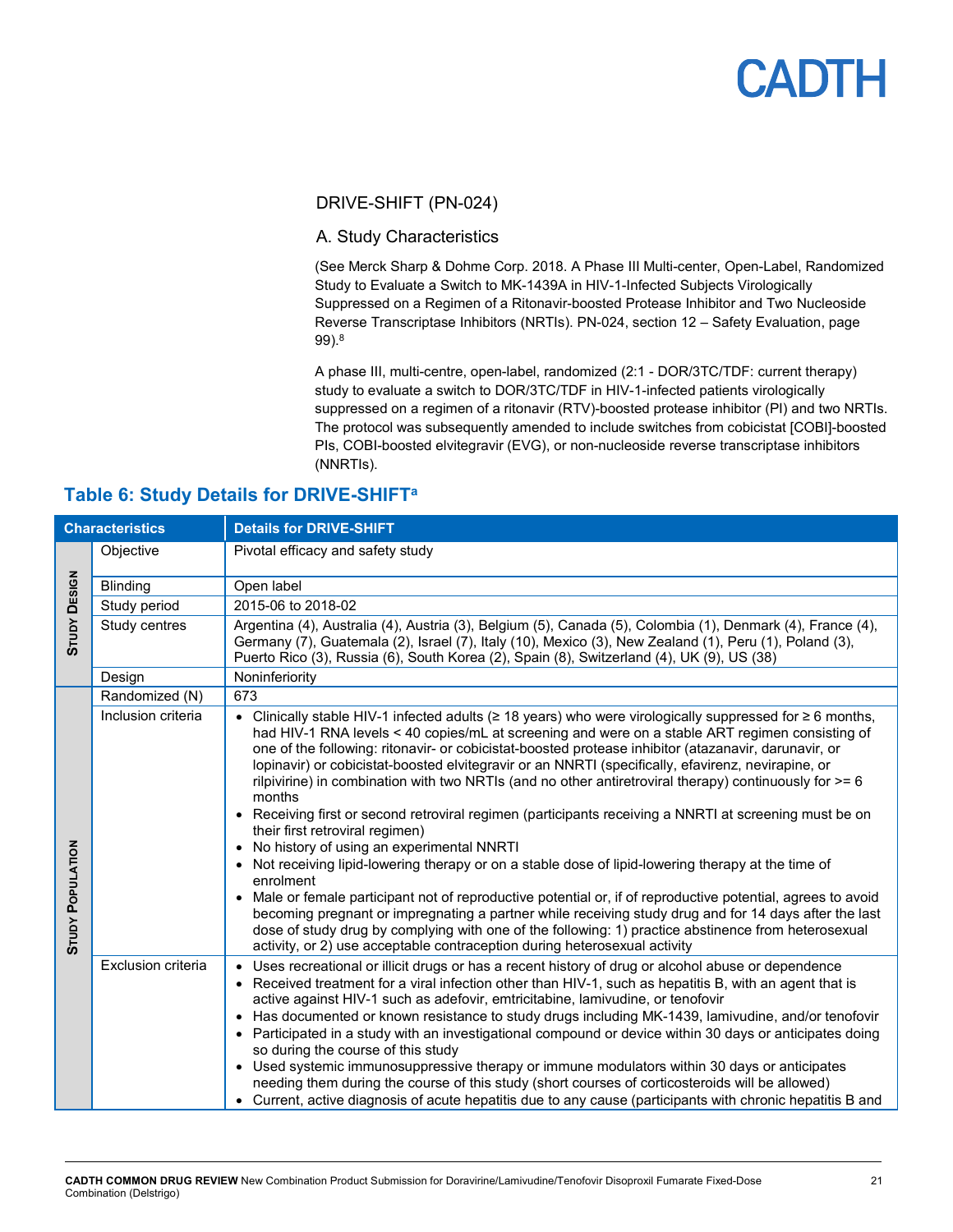| <b>Characteristics</b> |                         | <b>Details for DRIVE-SHIFT</b>                                                                                                                                                                                                                                                                                                                                                                                                                                                                                                                                                                                                                                                                                                                                                                    |
|------------------------|-------------------------|---------------------------------------------------------------------------------------------------------------------------------------------------------------------------------------------------------------------------------------------------------------------------------------------------------------------------------------------------------------------------------------------------------------------------------------------------------------------------------------------------------------------------------------------------------------------------------------------------------------------------------------------------------------------------------------------------------------------------------------------------------------------------------------------------|
|                        |                         | C may enter the study as long as they fulfill all entry criteria, have stable liver function tests, and have<br>no significant impairment of hepatic function)<br>• Has evidence of decompensated liver disease or has liver cirrhosis and a Child-Pugh Class C score or<br>Pugh-Turcotte score > 9<br>• Pregnant, breastfeeding, or expecting to conceive at any time during the study<br>• Female and is expecting to donate eggs or male and is expecting to donate sperm during the study                                                                                                                                                                                                                                                                                                     |
|                        | Intervention            | Immediate switch group<br>• Doravirine 100 mg + lamivudine 300 mg + tenofovir disoproxil fumarate 300 mg as an STR once daily                                                                                                                                                                                                                                                                                                                                                                                                                                                                                                                                                                                                                                                                     |
| <b>DRUGS</b>           | Comparator(s)           | Delayed switch group<br>One of the following dosing regimens once daily for the first 24 weeks:<br>• baseline regimen of ritonavir- or cobicistat-boosted protease inhibitor (dosing as per patient's current<br>treatment regimen) or<br>• baseline regimen of cobicistat-boosted elvitegravir (dosing as per patient's current treatment regimen)<br>or<br>baseline regimen of a non-nucleoside reverse transcriptase inhibitor (dosing as per patient's current<br>$\bullet$<br>treatment regimen) or<br>• baseline regimen of two nucleoside reverse transcriptase inhibitors (dosing as per patient's current<br>treatment regimen).<br>For week 24 to 48 all patients were switched to doravirine 100 mg + lamivudine 300 mg + tenofovir<br>disoproxil fumarate 300 mg as an STR once daily |
|                        | Run-in                  | 4 weeks                                                                                                                                                                                                                                                                                                                                                                                                                                                                                                                                                                                                                                                                                                                                                                                           |
| <b>DURATION</b>        | Treatment               | 48 weeks                                                                                                                                                                                                                                                                                                                                                                                                                                                                                                                                                                                                                                                                                                                                                                                          |
|                        | Extension (OL)          | 144 weeks                                                                                                                                                                                                                                                                                                                                                                                                                                                                                                                                                                                                                                                                                                                                                                                         |
|                        | Primary end<br>point(s) | Percentage of participants maintaining HIV-1 RNA < 50 copies/mL at week 48 for the ISG compared to<br>week 24 for the DSG                                                                                                                                                                                                                                                                                                                                                                                                                                                                                                                                                                                                                                                                         |
| <b>OUTCOMES</b>        | Other end points        | • Change from baseline in fasting low-density lipoprotein cholesterol (LDL-C) (week 24)<br>Change from baseline in fasting non-high-density lipoprotein cholesterol (non-HDL-C) (week 24)<br>• Percentage of participants maintaining HIV-1 RNA < 50 copies/mL (week 24)<br>• Change from baseline in cluster of differentiation (CD4) cell counts (week 48/week 24, and week 24<br>only)<br>• Percentage of participants maintaining HIV-1 RNA < 40 copies/mL (week 24)<br>• Percentage of participants with HIV-1 RNA $>$ = 50 copies/mL (week 48/week 24)                                                                                                                                                                                                                                      |
| <b>NOTES</b>           | Publications            | clinicaltrials.gov identification code: NCT02397096                                                                                                                                                                                                                                                                                                                                                                                                                                                                                                                                                                                                                                                                                                                                               |

ART = antiretroviral therapy; CD4 = cluster of differentiation 4; DSG = delayed switch group; NNRTI = non-nucleoside reverse transcriptase inhibitor; NRTI = nucleoside reverse transcriptase inhibitor; RNA = ribonucleic acid; SRT = single-tablet regimen.

 $^{\rm a}$  Data were added or modified by the CADTH Common Drug Review reviewer based on data from the clinical study report. $^{\rm 8}$ 

#### *Intervention and Comparators*

Approximately 660 patients will be stratified by the ART class used in their regimen at screening (an RTV-boosted PI, specifically atazanavir, darunavir (DRV), or lopinavir versus a COBI-boosted PI versus COBI-boosted EVG or an NNRTI, specifically, EFV, nevirapine, or rilpivirine [RPV]) and, for patients whose regimen at screening includes an RTV-boosted PI, by use of lipid-lowering therapy at study day 1. The four strata are RTV-boosted PI with lipid-lowering therapy at day 1, RTV-boosted PI without lipid-lowering therapy at day 1, COBI-boosted PI, and COBI-boosted EVG or an NNRTI. Patients will be randomized in a 2:1 ratio to an immediate switch to MK-1439A (DOR/3TC/TDF) on study day 1 (immediate switch group [ISG]) or delayed switch to MK-1439A at study week 24 (delayed switch group [DSG]). The DSG will continue their baseline regimen until the time of switch to MK-1439A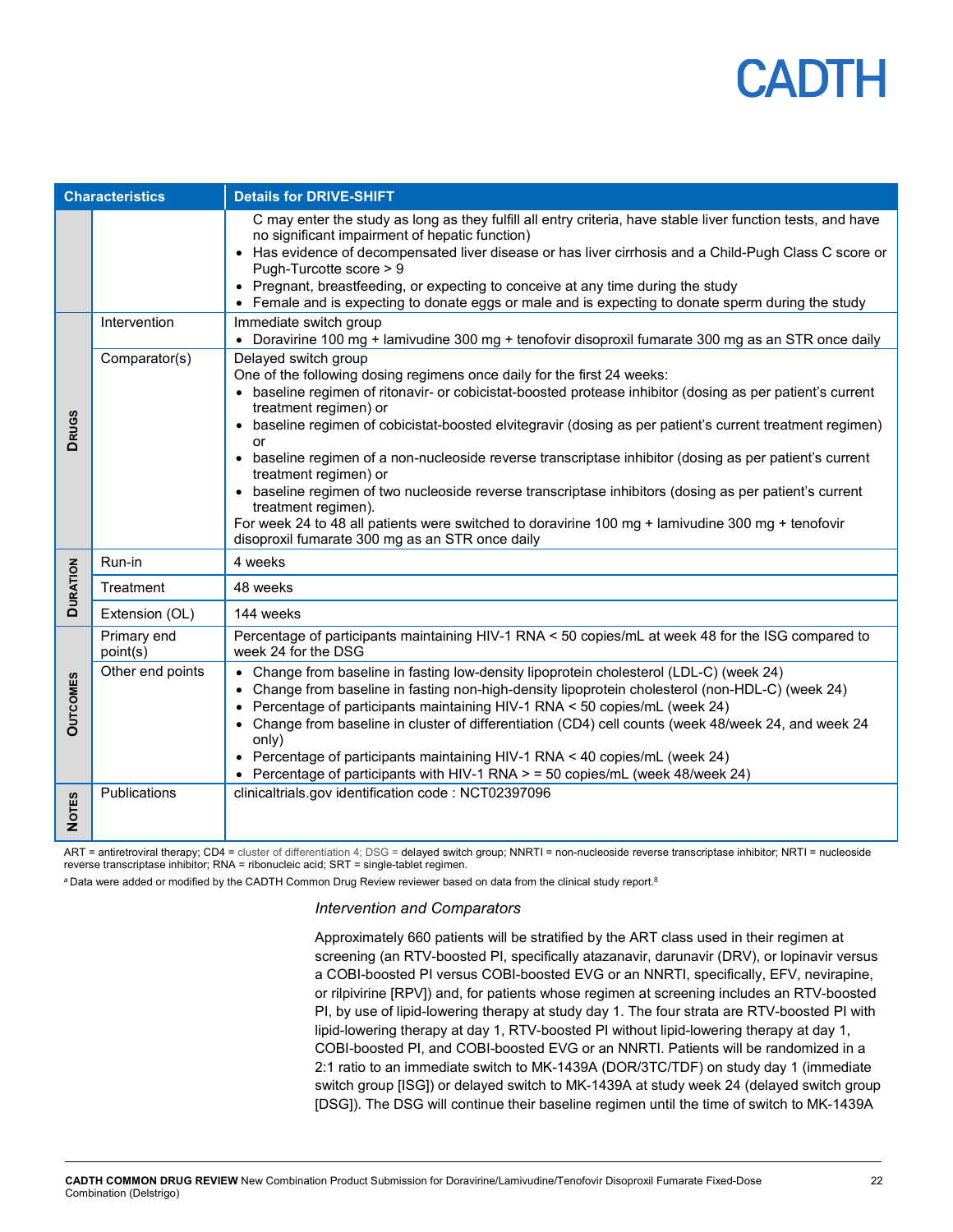# PADTH

at study week 24. The total duration of treatment for a given patient who does not continue into study extension 1 is 48 weeks; for patients who continue into study extension 1, 144 weeks; and for patients who continue into study extension 2, a maximum of 240 weeks.

#### *Outcomes*

The protocol specified the primary efficacy end point as the proportion of patients with HIV-1 RNA of fewer than 50 copies per mL. The proportion of patients with HIV-1 RNA of fewer 40 copies per mL was a secondary end point. Note that the European Union considers the proportion of patients with HIV-1 RNA of fewer than 40 copies per mL at the primary time points (above) as the primary end point.

Note that the secondary efficacy hypothesis testing noninferiority between treatment groups at study week 24 is only supportive to the primary efficacy hypothesis and was not included in the multiplicity strategy in this study.

#### *Statistical Analyses*

The primary hypothesis will be assessed based on the proportion of patients maintaining HIV-1 RNA of fewer than 50 copies per mL by the Abbott RealTime HIV-1 assay at study week 48 in the ISG and at study week 24 in the DSG. The Non-Completer=Failure approach as defined by the FDA Snapshot approach will be used as the primary approach for handling missing data. All missing data will be treated as failures regardless of the reason.

The difference in proportions between treatment groups and the associated 95% CI will be calculated using the stratum-adjusted Mantel–Haenszel method with the difference weighted by the harmonic mean of the sample size per arm for each stratum. Only two strata will be used for this analysis: RTV-boosted or COBI-boosted PI versus COBI-boosted EVG or NNRTI as a component of the baseline regimen. The use of lipid-lowering therapy is not expected to be associated with virologic response; therefore, stratification by use of lipidlowering therapy will not be included in the analyses of virologic response.

For the primary hypothesis, an immediate switch to MK-1439A on study day 1 will be concluded noninferior to continuation of the baseline regimen, if the lower bound of the twosided 95% CI for the difference in the proportion of patients maintaining HIV-1 RNA of fewer than 50 copies per mL by the Abbott RealTime HIV-1 assay (ISG minus DSG) is greater than –8 percentage points. It can be further concluded that an immediate switch to MK-1439A is superior to continuation of the baseline regimen if the lower bound of the two-sided 95% CI for the difference in response rates (ISG minus DSG) is greater than zero contingent upon satisfying the multiplicity criteria. A similar approach will be used for the supportive secondary efficacy hypotheses for noninferiority and superiority at study week 24 for both treatment groups.

**CDR reviewer comment**: The following outcomes were tested in the given order as part of the statistical testing hierarchy; proportion of patients maintaining HIV-1 RNA of fewer than 50 copies per mL testing noninferiority at study week 48 for the ISG versus baseline regimen at study week 24 for the DSG, mean change from baseline in each treatment group for fasting LDL-C at week 24, mean change from baseline in each treatment group for fasting non-HDL-C at week 24, proportion of patients maintaining HIV-1 RNA of fewer than 50 copies per mL testing superiority at study week 48 for the ISG versus baseline regimen at study week 24 for the DSG.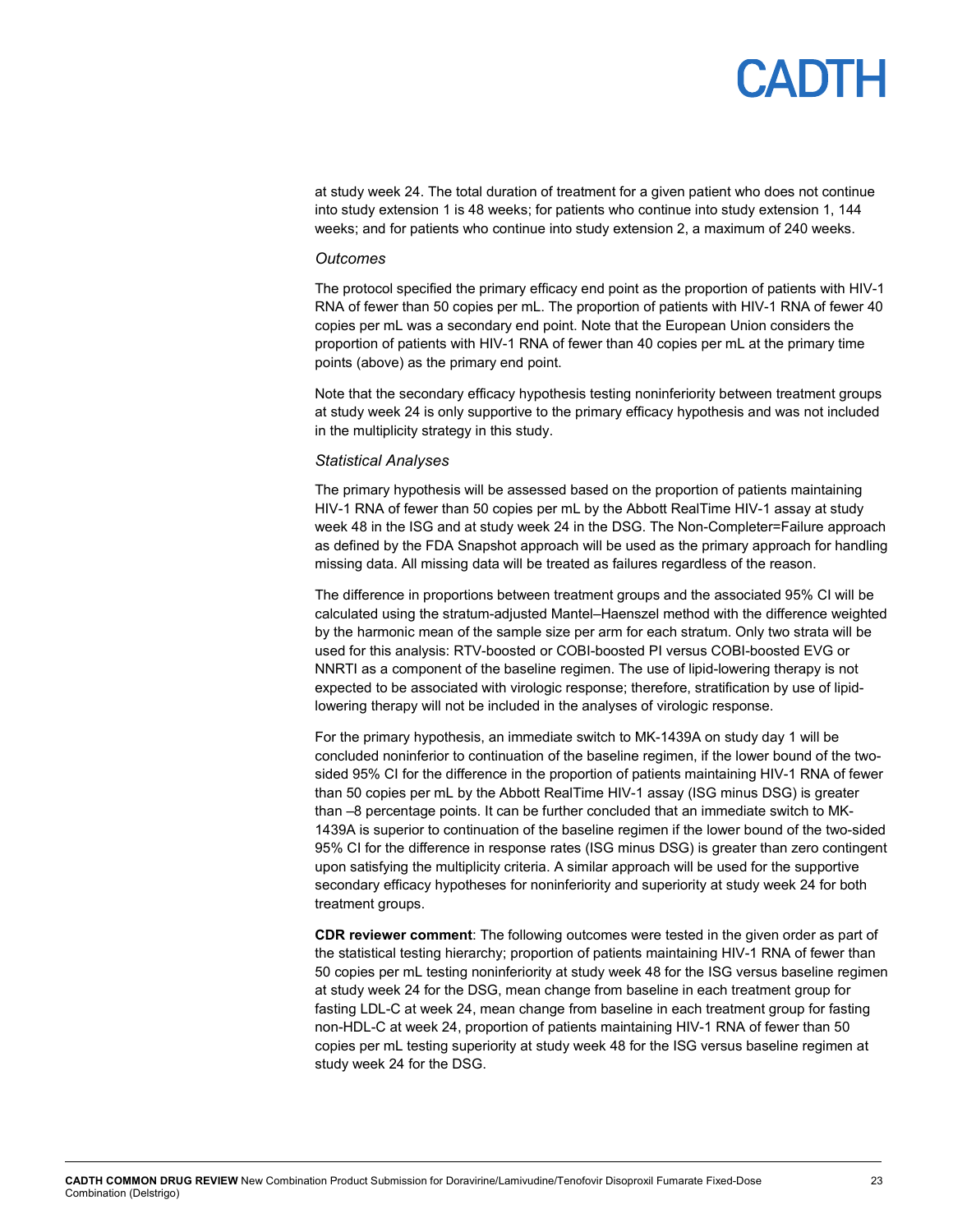#### B. Results

*Baseline Characteristics*

- In terms of demographics, there were marginally more females in the ISG versus the DSG.
- The majority of patients were on a PI class of medication at entry.

### <span id="page-23-0"></span>**Table 7: Summary of Baseline Characteristics in DRIVE-SHIFTa**

|                                                                                                                               | <b>DRIVE-SHIFT</b>                                       |                                                       |  |  |
|-------------------------------------------------------------------------------------------------------------------------------|----------------------------------------------------------|-------------------------------------------------------|--|--|
|                                                                                                                               | <b>ISG</b><br>$(N = 447)$                                | <b>DSG</b><br>$(N = 223)$                             |  |  |
| <b>Demographic and Clinical Characteristics</b>                                                                               |                                                          |                                                       |  |  |
| Male, n (%)                                                                                                                   | 372 (83.2)                                               | 194 (87.0)                                            |  |  |
| Race n (%)<br>White<br><b>Black</b><br>Asian                                                                                  | 344 (77.0)<br>56 (12.5)<br>17(3.8)                       | 168 (75.3)<br>34 (15.2)<br>8(3.6)                     |  |  |
| Age (years)<br>Mean (SD)                                                                                                      | 43.1 (10.1)                                              | 43.7 (10.6)                                           |  |  |
| Baseline CD4 Cell Count (cells/mm <sup>3</sup> )<br>Mean (SD)                                                                 | 664.9 (295.3)                                            | 649.9 (279.2)                                         |  |  |
| Baseline Plasma HIV-1 RNA, n (%)<br>< 50 copies/mL                                                                            | 436 (97.5)                                               | 222 (99.6)                                            |  |  |
| History of AIDS, n (%)<br>Yes                                                                                                 | 80 (17.9)                                                | 35(15.7)                                              |  |  |
| <b>Baseline Hepatitis Status</b><br>HBV and/or HCV positive<br>HBV positive only<br>HCV positive only<br>HBV and HCV negative | 14(3.1)<br>12(2.7)<br>2(0.4)<br>433 (96.9)               | 9(4.0)<br>7(3.1)<br>2(0.9)<br>214 (96.0)              |  |  |
| ART History, n (%)                                                                                                            |                                                          |                                                       |  |  |
| Ritonavir-boosted PI<br><b>ATV</b><br><b>DRV</b><br>LPV                                                                       | 312 (69.8)<br>96 (21.5)<br>161 (36.0)<br>54 (12.1)       | 155 (69.5)<br>43 (19.3)<br>81 (36.3)<br>31 (13.9)     |  |  |
| Cobicistat-boosted PI<br><b>DRV</b>                                                                                           | 5(1.1)                                                   | 1(0.4)                                                |  |  |
| Cobicistat-boosted elvitegravir<br><b>NNRTI</b><br>EFV<br><b>NVP</b><br><b>RPV</b>                                            | 25(5.6)<br>106 (23.7)<br>78 (17.4)<br>17(3.8)<br>11(2.5) | 12(5.4)<br>55 (24.7)<br>36(16.1)<br>12(5.4)<br>7(3.1) |  |  |
| Duration of ART Regimen Prior to Enrolment (months),<br>Mean (SD)                                                             | 56.6 (38.4)                                              | 58.6 (37.0)                                           |  |  |

ART = antiretroviral therapy; ATV = atazanavir; CD4 = cluster of differentiation 4; DRV = darunavir; DSG = delayed switch group; EFV = efavirenz; HBV = hepatitis B virus; HCV = hepatitis C virus; ISG = immediate switch group; LPV = lopinavir; NNRTI = non-nucleoside reverse transcriptase inhibitor; NVP = nevirapine; PI = protease inhibitor; RNA = ribonucleic acid; RPV = rilpivirine; SD = standard deviation.

 $^{\rm a}$ Table added by CADTH Common Drug Review Reviewer based on data from the DRIVE-SHIFT clinical study report. $^{\rm 8}$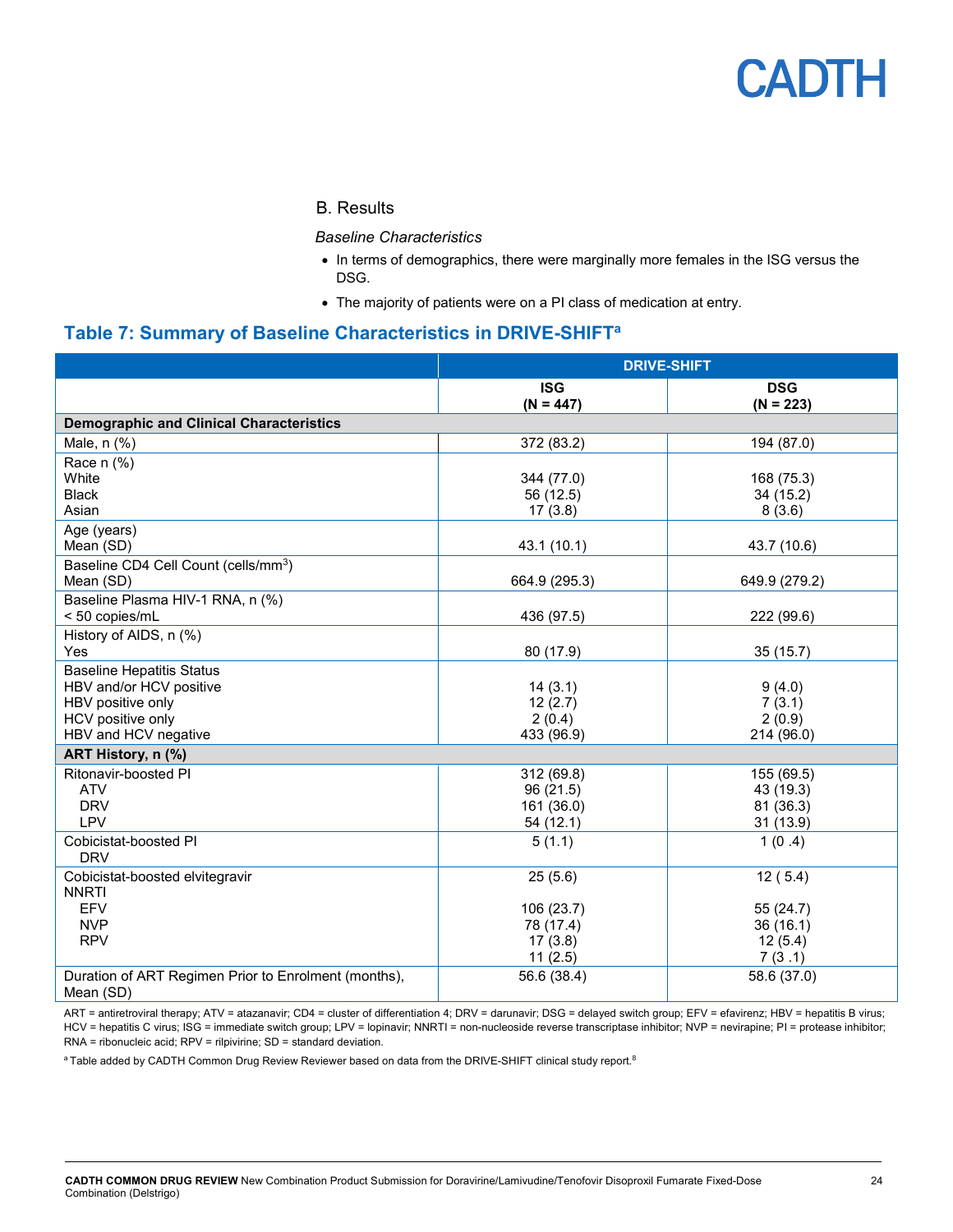*Patient Disposition*

- Patients were randomized 2:1 (DOR/3TC/TDF versus current therapy).
- Intervention (DOR/3TC/TDF) is the ISG and the comparator arm (current therapy) is the DSG.
- There appears to be a small trend for higher AEs in the ISG versus DSG.

### <span id="page-24-0"></span>**Table 8: Summary of Patient Disposition for DRIVE-SHIFT**

| <b>Disposition</b>                        | <b>DOR/3TC/TDF</b> | <b>Comparator Arm</b> |
|-------------------------------------------|--------------------|-----------------------|
| <b>Screened, N</b>                        | 852                | 852                   |
| Randomized, N                             | 447                | 223                   |
| Discontinued, N (%)                       | 40 (8.9%)          | 21 (9.4%)             |
| <b>WDAEs, N (%)</b>                       | 13 (2.9%)          | $3(1.3\%)$            |
| Withdrawal due to SAEs, N (%)             | $0(0\%)$           | $0(0\%)$              |
| Lost to follow-up, $N$ (%)                | $5(1.1\%)$         | $4(1.8\%)$            |
| Lack of efficacy, N (%) <sup>a</sup>      | $5(1.1\%)$         | $2(0.9\%)$            |
| Withdrawal by patient, N (%) <sup>a</sup> | $11(2.4\%)$        | $3(1.3\%)$            |
| Other reason, N $(\%)^a$                  | 6(1.3%)            | $9(4.0\%)$            |
| Intention to treat, N                     | 450                | 223                   |
| Full analysis set, <sup>a</sup> N         | 447                | 223                   |
| Per protocol, N                           | <b>NA</b>          | <b>NA</b>             |
| Safety, N                                 | 447                | 223                   |

DOR/3TC/TDF = doravirine at 100 mg, lamivudine at 300 mg, and tenofovir disoproxil fumarate at 300 mg; NA = not applicable; SAE = serious adverse event; WDAE = withdrawal due to adverse event.

 $^{\rm a}$  Data added or modified by the CADTH Common Drug Review reviewer based on data from the clinical study report. $^{\rm 8}$ 

**CDR reviewer comment**: Full disposition details for DRIVE-SHIFT are included in the Pifeltro CDR Clinical Review Report.

#### *Efficacy*

For the primary efficacy end point, the proportion (%) of patients with HIV-1 RNA of fewer than 50 copies per mL by the FDA Snapshot approach was 90.8% (406 out of 447) for the ISG at study week 48 and 94.6% (211 out of 223) for the DSG at study week 24. The observed treatment difference (ISG minus DSG) was −3.8%, with an associated 95% CI of (−7.9% to 0.3%), demonstrating noninferiority given that the lower bound is greater than the predefined noninferiority bound of −8%. After demonstrating the superiority on fasting lipids (see Section 2.4), the superiority of efficacy was assessed. The superiority of efficacy was not established given that the lower bound of the 95% CI is below zero. The analysis of the proportion of patients with HIV-1 RNA of less than 40 copies per mL by FDA Snapshot approach showed similar results as the primary analysis.

The analysis of the proportion of patients with HIV-1 RNA of fewer than 50 copies per mL by the observed failure approach showed the observed treatment difference (ISG minus DSG) was 0.2%, with an associated 95% CI of (–2.2 to 2.6). The analysis of the proportion of patients with HIV-1 RNA of fewer than 40 copies per mL by the observed failure approach showed similar results.

**CDR reviewer comment**: Additional efficacy outcomes are summarized in the Pifeltro Clinical Review Report.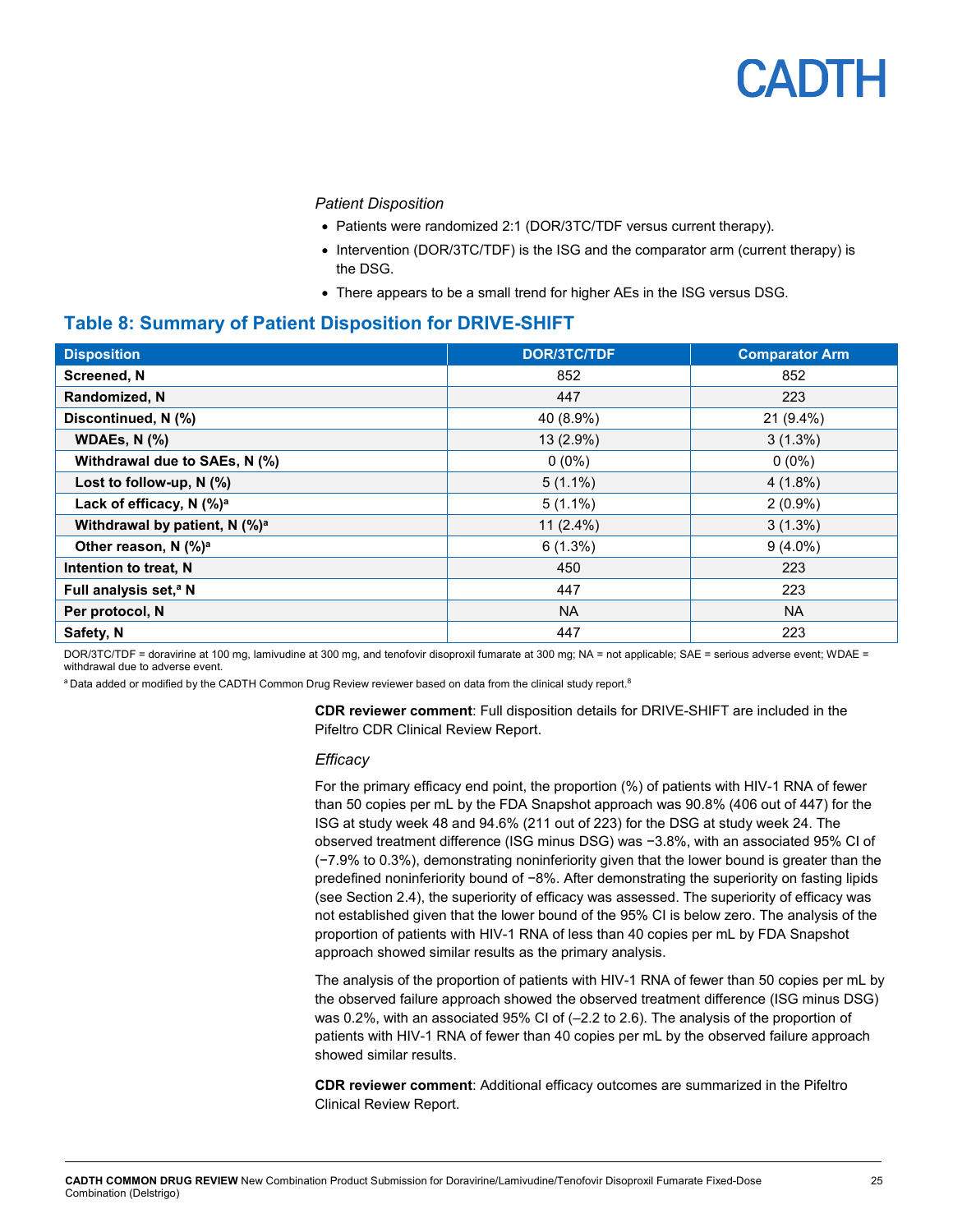### DRIVE-FORWARD (PN-018)

**CDR reviewer comment**: The DRIVE-FORWARD study is considered supporting data and is not a pivotal trial for DOR/3TC/TDF because the DOR intervention group were administered NRTI backbone therapies that were not consistent with the Delstrigo product. Thus, the information included in this section has not been reviewed or appraised by CDR. A thorough review of this trial may be found in the CDR Clinical Review Report for Pifeltro.

### A. Study Characteristics

A phase III, multi-centre, double-blind, randomized, active comparator-controlled clinical trial to evaluate the safety and efficacy of DOR (MK-1439) 100 mg once daily versus DRV 800 mg once daily plus RTV 100 mg once daily, each in combination with Truvada or Epzicom/Kivexa, in patients with treatment-naive HIV-1 infection.

| <b>Characteristics</b>  |                    | <b>DRIVE-FORWARD</b>                                                                                                                                                                                                                                                                                                                                                                                                                                                                                                                                                                                                                                                                                                                                                                                                                                                                                                                                                                                                                                        |
|-------------------------|--------------------|-------------------------------------------------------------------------------------------------------------------------------------------------------------------------------------------------------------------------------------------------------------------------------------------------------------------------------------------------------------------------------------------------------------------------------------------------------------------------------------------------------------------------------------------------------------------------------------------------------------------------------------------------------------------------------------------------------------------------------------------------------------------------------------------------------------------------------------------------------------------------------------------------------------------------------------------------------------------------------------------------------------------------------------------------------------|
|                         | Objective          | Pivotal efficacy and safety study                                                                                                                                                                                                                                                                                                                                                                                                                                                                                                                                                                                                                                                                                                                                                                                                                                                                                                                                                                                                                           |
|                         | <b>Blinding</b>    | Double blind                                                                                                                                                                                                                                                                                                                                                                                                                                                                                                                                                                                                                                                                                                                                                                                                                                                                                                                                                                                                                                                |
|                         | Study period       | 2014-12 to 2016-09                                                                                                                                                                                                                                                                                                                                                                                                                                                                                                                                                                                                                                                                                                                                                                                                                                                                                                                                                                                                                                          |
| <b>STUDY DESIGN</b>     | Study centres      | Argentina (4), Australia (6), Austria (4), Canada (5), Chile (5), Denmark (3), France (8),<br>Germany (12), Italy (1), Puerto Rico (4), Romania (6), Russia (11), South Africa (3), Spain<br>(10), UK (11), US (40)                                                                                                                                                                                                                                                                                                                                                                                                                                                                                                                                                                                                                                                                                                                                                                                                                                         |
|                         | Design             | Noninferiority                                                                                                                                                                                                                                                                                                                                                                                                                                                                                                                                                                                                                                                                                                                                                                                                                                                                                                                                                                                                                                              |
|                         | Randomized (N)     | 769                                                                                                                                                                                                                                                                                                                                                                                                                                                                                                                                                                                                                                                                                                                                                                                                                                                                                                                                                                                                                                                         |
|                         | Inclusion criteria | • Is HIV-1 positive and has HIV treatment indicated based on physician assessment<br>• Has received no (0 days of) antiretroviral therapy, including investigational antiretroviral<br>agents<br>• Is considered clinically stable with no signs or symptoms of active infection for at least two<br>weeks prior to the start of treatment                                                                                                                                                                                                                                                                                                                                                                                                                                                                                                                                                                                                                                                                                                                  |
|                         |                    | • Female is highly unlikely to become pregnant, or male is highly unlikely to impregnate a<br>partner because they are not of reproductive potential, or agree to practice abstinence or<br>use acceptable contraception for up to 14 days after the last dose of study drug                                                                                                                                                                                                                                                                                                                                                                                                                                                                                                                                                                                                                                                                                                                                                                                |
| <b>STUDY POPULATION</b> | Exclusion criteria | • Uses or has had a recent history of using recreational or illicit drugs<br>• Has been treated for a viral infection other than HIV-1, such as hepatitis B, with an agent<br>that is active against HIV-1<br>• Has documented or known resistance to study drugs including doravirine, darunavir,<br>ritonavir, emtricitabine, tenofovir, abacavir, and/or lamivudine<br>• Has participated in a study with an investigational compound/device within the prior<br>month, or anticipates doing so during this study<br>• Has used systemic immunosuppressive therapy or immune modulators within the prior 30<br>days, or anticipates doing so during this study<br>• Has significant hypersensitivity or other contraindication to any of the components of the<br>study drugs<br>• Has a current (active) diagnosis of acute hepatitis due to any cause<br>Is pregnant, breastfeeding, or expecting to conceive at any time during the study<br>• Female who expects to donate eggs, or male who expects to donate sperm at any time<br>during the study |
| DRU                     | Intervention       | DOR (100 mg) one tablet orally once daily in combination with either TDF 300 mg/FTC 200<br>mg FDC or ABC 600 mg/3TC 300 mg FDC one tablet orally once a day                                                                                                                                                                                                                                                                                                                                                                                                                                                                                                                                                                                                                                                                                                                                                                                                                                                                                                 |

### <span id="page-25-0"></span>**Table 9: Details of DRIVE-FORWARDa**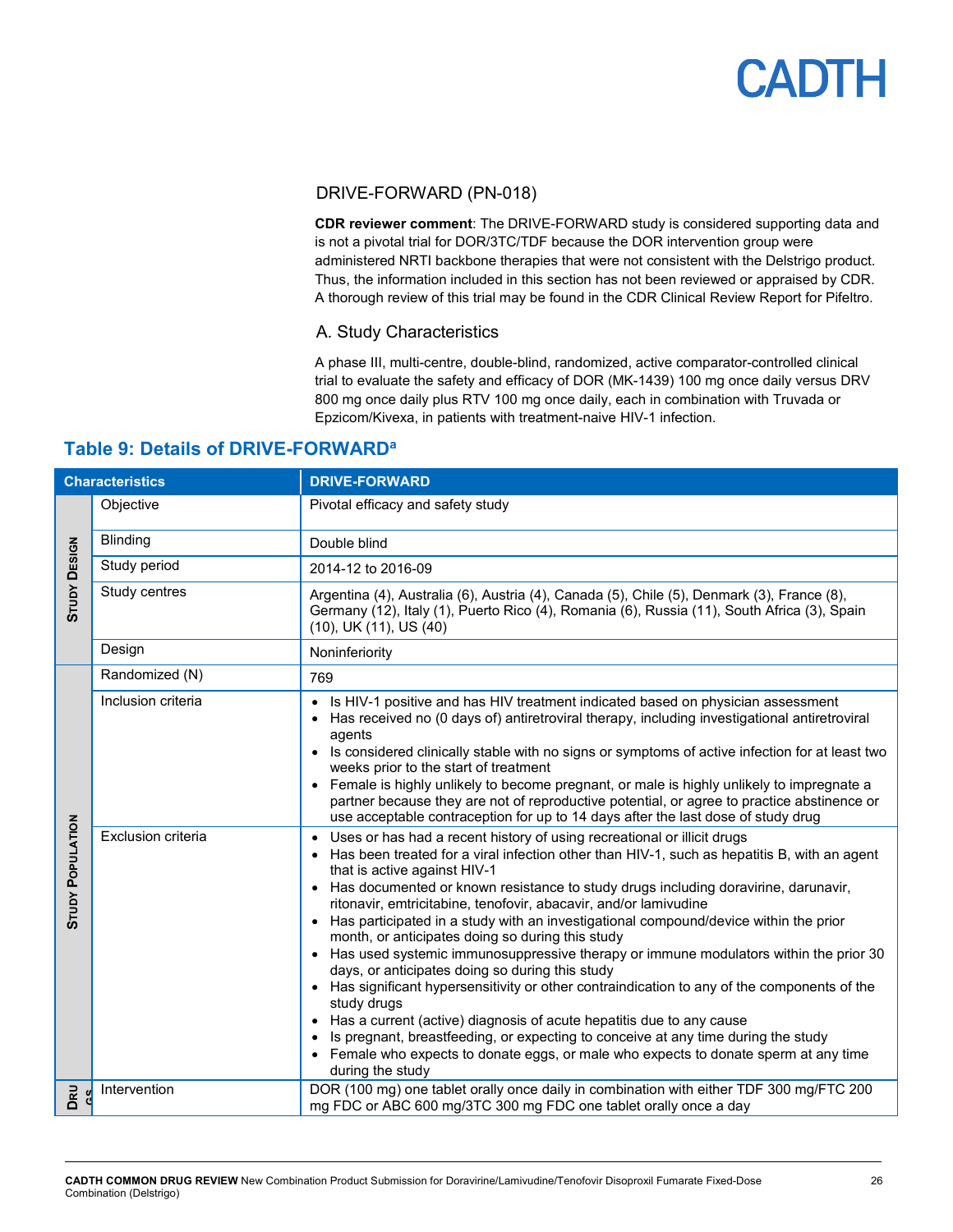## PANTE

| <b>Characteristics</b> |                      | <b>DRIVE-FORWARD</b>                                                                                                                                                                                            |  |  |
|------------------------|----------------------|-----------------------------------------------------------------------------------------------------------------------------------------------------------------------------------------------------------------|--|--|
|                        | Comparator(s)        | DRV 800 mg with RTV 100 mg orally once daily in combination with either TDF 300 mg/FTC<br>200 mg FDC or ABC 600 mg/3TC 300 mg FDC one tablet orally once a day                                                  |  |  |
| $\overline{6}$         | Run-in               | 6.5 weeks                                                                                                                                                                                                       |  |  |
| <b>URATI</b>           | Treatment            | 96 weeks                                                                                                                                                                                                        |  |  |
| Q                      | Extension (OL)       | 96 weeks                                                                                                                                                                                                        |  |  |
|                        | Primary end point(s) | Proportion of participants with HIV-1 RNA < 50 copies/mL at week 48                                                                                                                                             |  |  |
| COMES<br>O             | Other end points     | Proportion of participants with HIV-1 RNA < 50 copies/mL at week 96<br>Change from baseline in CD4 T-cell count at week 48 and 96<br>Proportion of participants with HIV-1 RNA < 40 copies/mL at week 48 and 96 |  |  |
| <b>NOTES</b>           | <b>Publications</b>  | clinicaltrials.gov identification code: NCT02275780, Molina et al. <sup>11</sup>                                                                                                                                |  |  |

3TC = lamivudine; ABC = abacavir; CD4 = cluster of differentiation 4; DOR = doravirine; DRV = darunavir; FDC = fixed-dose combination; FTC = emtricitabine; OL = open label; RNA = ribonucleic acid; RTV = ritonavir; TDF = tenofovir disoproxil fumarate.

 $^{\rm a}$  Data were modified by the CADTH Common Drug Review reviewer based on data from the clinical study report. $^{12,13}$ 

#### *Intervention and Comparators*

Seven hundred and sixty-nine patients were stratified by screening HIV-1 RNA (≤ or > 100,000 copies per mL) and NRTI backbone therapy (Truvada or Epzicom/Kivexa, as selected by the investigator), and randomized within strata in a 1:1 ratio to receive either MK-1439 100 mg once daily with placebo DRV/RTV or DRV/RTV (800 mg/100 mg once daily) with placebo MK-1439, each in combination with the selected backbone therapy. The duration of treatment for a given patient in the base study is 96 weeks (approximately two years). The primary end point is the proportion of patients achieving HIV-1 RNA of fewer than 50 copies per mL at week 48.

#### *Outcomes*

The primary efficacy end point was the proportion of participants who had plasma HIV-1 RNA of fewer than 50 copies per mL at week 48 as defined by the FDA Snapshot algorithm. Secondary end points were HIV-1 RNA of fewer than 40 copies per mL and change from baseline in CD4 T-cell count. Exploratory end points were HIV-1 RNA of fewer than 200 copies per mL, time to loss of virological response, PDVF, and the development of viral resistance to the study medications. Safety outcomes were change from baseline in LDL-C and non-HDL-C, incidence of AEs, time to discontinuation because of AEs, and predefined limits of change in laboratory parameters.

#### *Statistical Analyses*

Assuming a true response rate of 80% at week 48, a sample size of 340 participants per treatment group would achieve 90% power to detect noninferiority at a one-sided alpha of 0.025. Noninferiority was established if the lower bound of the two-sided 95% CI for the treatment difference (DOR minus DRV) was greater than −10 percentage points. The efficacy analyses used the FAS, defined as all randomly assigned participants who received at least one dose of study treatment with participants included in the treatment group to which they were randomly assigned. Assessment of the primary efficacy end point used the FDA Snapshot approach, which treats all missing data as treatment failures regardless of the reason, including early discontinuation of study therapy. Participants who changed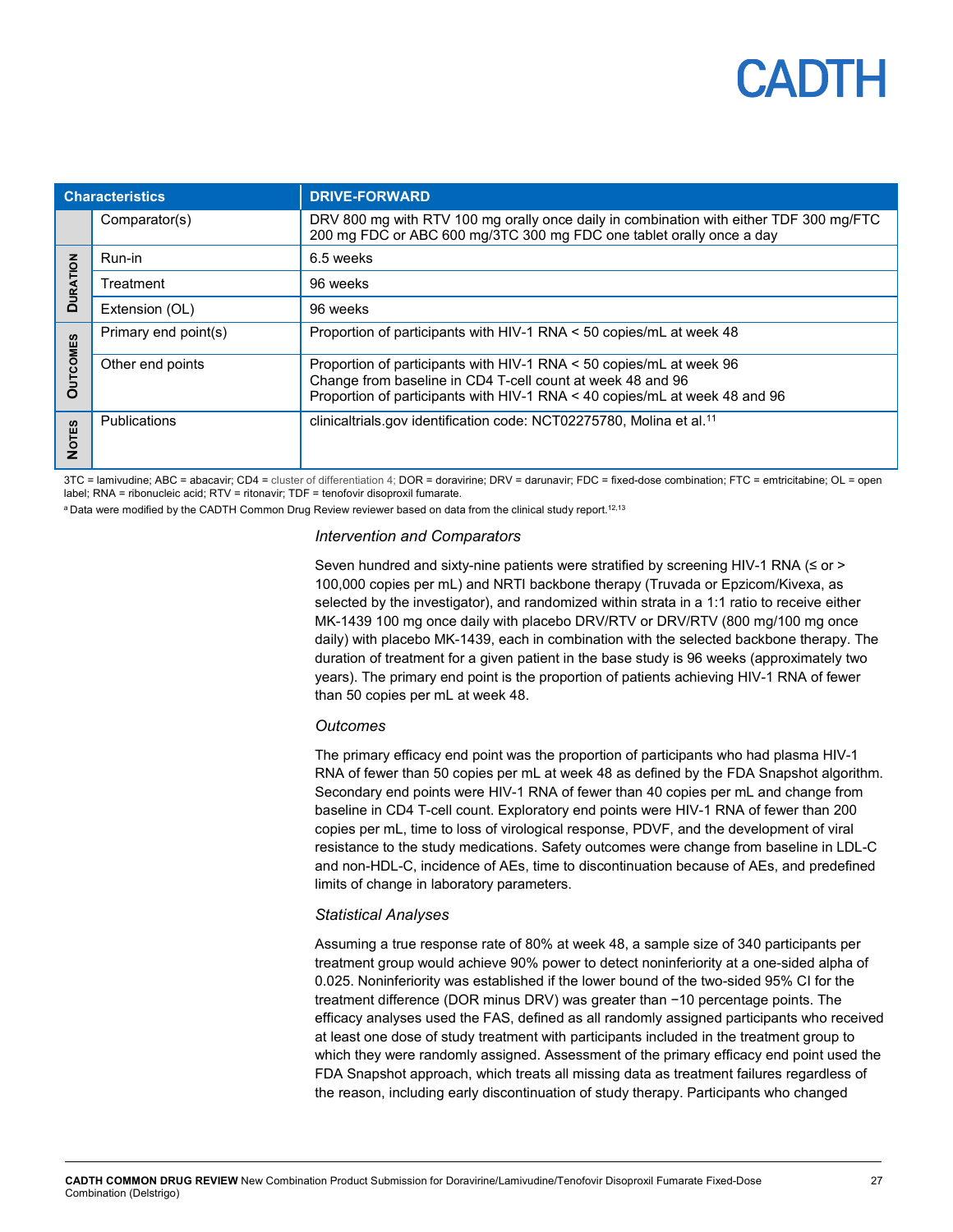background NRTI therapy after week 2 with HIV-1 RNA of 50 copies per mL or higher at the time of switch were counted as treatment failures at subsequent visits. The difference between treatment groups in the proportion of participants achieving HIV-1 RNA of fewer than 50 copies per mL and the associated 95% CIs were calculated by the stratum-adjusted Mantel–Haenszel method with the difference weighted by the harmonic mean of the sample size per arm for each stratum. The secondary and exploratory virological end points were analyzed using the same method as the primary end point. SAS software (version 9.3 or 9.4; SAS Institute, Cary, NC, USA) was used for all analyses.

### B. Results

*Baseline Characteristics*

### <span id="page-27-0"></span>**Table 10: Baseline Characteristics of DRIVE-FORWARD**

|                                                  | <b>Doravirine Regimen</b> | <b>Darunavir and Ritonavir Regimen</b> |  |
|--------------------------------------------------|---------------------------|----------------------------------------|--|
|                                                  | $(n = 383)$               | $(n = 383)$                            |  |
| Sex                                              |                           |                                        |  |
| Men                                              | 319 (83%)                 | 326 (85%)                              |  |
| Women                                            | 64 (17%)                  | 57 (15%)                               |  |
| Race                                             |                           |                                        |  |
| White                                            | 280 (73%)                 | 280 (73%)                              |  |
| <b>Black</b>                                     | 86 (22%)                  | 88 (23%)                               |  |
| Asian                                            | 7(2%)                     | 7(2%)                                  |  |
| Other                                            | 10(3%)                    | 7(2%)                                  |  |
| <b>Ethnic origin</b>                             |                           |                                        |  |
| Hispanic or Latino                               | 93 (24%)                  | 86 (22%)                               |  |
| Region                                           |                           |                                        |  |
| Europe                                           | 170 (44%)                 | 179 (47%)                              |  |
| North America                                    | 140 (37%)                 | 146 (38%)                              |  |
| South America                                    | 38 (10%)                  | 33 (9%)                                |  |
| Africa                                           | 23 (6%)                   | 22 (6%)                                |  |
| Asia-Pacific                                     | 12 (3%)                   | 3(1%)                                  |  |
| Median age, years                                | 33.0 (27 to 41)           | 34.0 (27 to 43)                        |  |
| Median CD4 count (cells per µL)                  | 410 (299 to 550)          | 393 (257 to 547)                       |  |
| CD4 Count (cells per µL)                         |                           |                                        |  |
| $\leq 200$                                       | 42 (11%)                  | 67 (17%)                               |  |
| > 200                                            | 341 (89%)                 | 316 (83%)                              |  |
| Median HIV-1 RNA log <sub>10</sub> copies per mL | 4.4 (4.0 to 4.9)          | 4.4 (4.0 to 4.8)                       |  |
| <b>HIV-1 RNA Concentration</b>                   |                           |                                        |  |
| $\leq$ 100 000 copies per mL                     | 300 (78%)                 | 308 (80%)                              |  |
| > 100 000 copies per mL                          | 83 (22%)                  | 74 (19%)                               |  |
| Previous AIDS diagnosis                          | 36 (9%)                   | 37 (10%)                               |  |
| <b>NRTI Component</b>                            |                           |                                        |  |
| Tenofovir and emtricitabine                      | 333 (87%)                 | 335 (87%)                              |  |
| Abacavir and lamivudine                          | 50 (13%)                  | 48 (13%)                               |  |
| Hepatitis B or C positive                        | 11(3%)                    | 18 (5%)                                |  |
| <b>HIV Viral Subtype</b>                         |                           |                                        |  |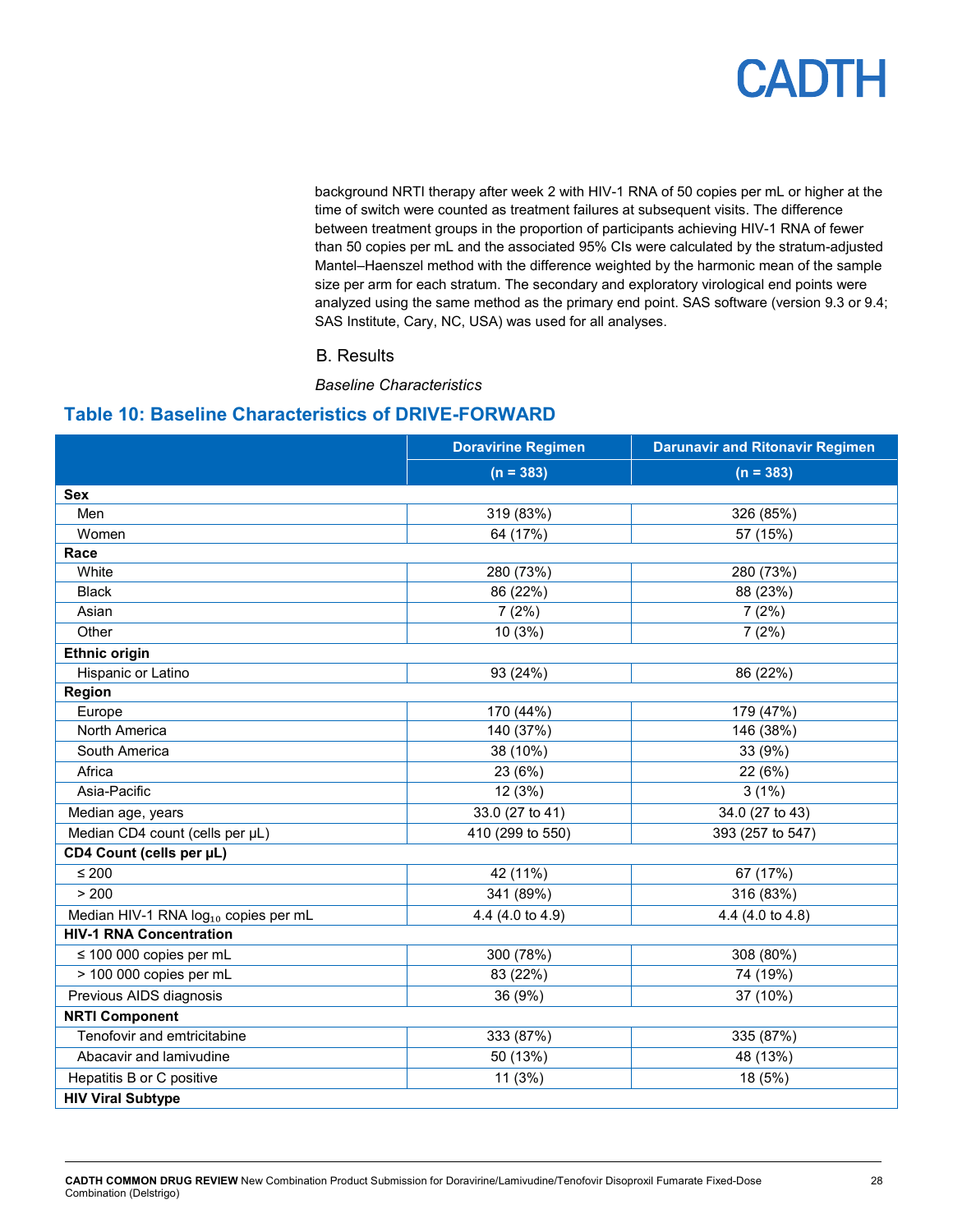

|               | <b>Doravirine Regimen</b> | <b>Darunavir and Ritonavir Regimen</b> |
|---------------|---------------------------|----------------------------------------|
|               | $(n = 383)$               | $(n = 383)$                            |
| Subtype B     | 266 (69%)                 | 272 (71%)                              |
| Subtype non-B | 117(31%)                  | 111 (29%)                              |

CD4 = cluster of differentiation 4; NRTI = nucleoside reverse transcriptase inhibitor; RNA = ribonucleic acid.

*Patient Disposition*

### <span id="page-28-0"></span>**Table 11: Summary of Patient Disposition for DRIVE-FORWARD**

| <b>Disposition</b>            | <b>Doravirine</b> | <b>Ritonavir-Boosted Darunavir</b> |
|-------------------------------|-------------------|------------------------------------|
| Screened, N                   | 1.027             | 1.027                              |
| Randomized, N                 | 769               | 769                                |
| Discontinued, N (%)           | 56 (14.6%)        | 71 (18.5%)                         |
| WDAEs, $N$ (%)                | $4(1.0\%)$        | $12(3.1\%)$                        |
| Withdrawal due to SAEs, N (%) | $0(0\%)$          | $0(0\%)$                           |
| Lost to follow-up, $N$ (%)    | 17 (4.4%)         | 19 (4.9%)                          |
| Intention to treat, N         | 385               | 384                                |
| Per protocol, N               | <b>NA</b>         | <b>NA</b>                          |
| Safety, N                     | 385               | 384                                |

NA = not applicable; SAE = serious adverse event; WDAE = withdrawal due to adverse event.

#### *Efficacy*

At week 48, 321 (84%) of 383 participants in the DOR group and 306 (80%) of 383 participants in the DRV group had plasma HIV-1 RNA of fewer than 50 copies per mL (difference, 3.9%; 95% CI, –1.6 to 9.4; see [Table](#page-29-1) 12), showing noninferiority of DOR to DRV. Similar results were obtained in the per-protocol analysis. The full characterization of virological outcomes at week 48 defined by the FDA Snapshot algorithm was similar between the treatment groups. The proportion of participants with HIV-1 RNA of fewer than 50 copies per mL at each time point was similar between the treatment groups, with both groups reaching a plateau at week 24. Among the participants with HIV-1 RNA of 100,000 copies per mL or higher at baseline, 64 (81%) of 79 participants in the DOR group and 55 (76%) of 72 participants in the DRV group had plasma HIV-1 RNA of fewer than 50 copies per mL at week 48 (difference, 3.0%; 95% CI, –11.2 to 17.1. In the small subgroup of participants with HIV-1 RNA of more than 500,000 copies per mL at baseline, 14 (82%) of 17 participants in the DOR group and six (50%) of 12 participants in the DRV group had plasma HIV-1 RNA of fewer than 50 copies per mL at week 48 (difference 30.9%; 95% CI, –4.1 to 65.9). Among participants with low CD4 count (< 200 cells per  $\mu$ L) at baseline, 34 (83%) of 41 in the DOR group and 44 (72%) of 61 in the DRV group had HIV-1 RNA of fewer than 50 copies per mL at week 48 (difference, 9.4%; 95% CI, – 7.4 to 26.2).

Results for the secondary virological end points were consistent with those for the primary end point. Using the observed failure approach, at week 48, 321 (88%) of 364 participants in the DOR group and 306 (86%) of 355 participants in the DRV group achieved HIV-1 RNA of fewer than 50 copies per mL. At week 48, the mean change from baseline in CD4 cell counts was 193 per μL (95% CI, 172 to 214) in the DOR group and 186 per μL (95% CI, 168 to 204) in the DRV group (mean difference, 7.1 per μL; 95% CI, –20.8 to 35.0).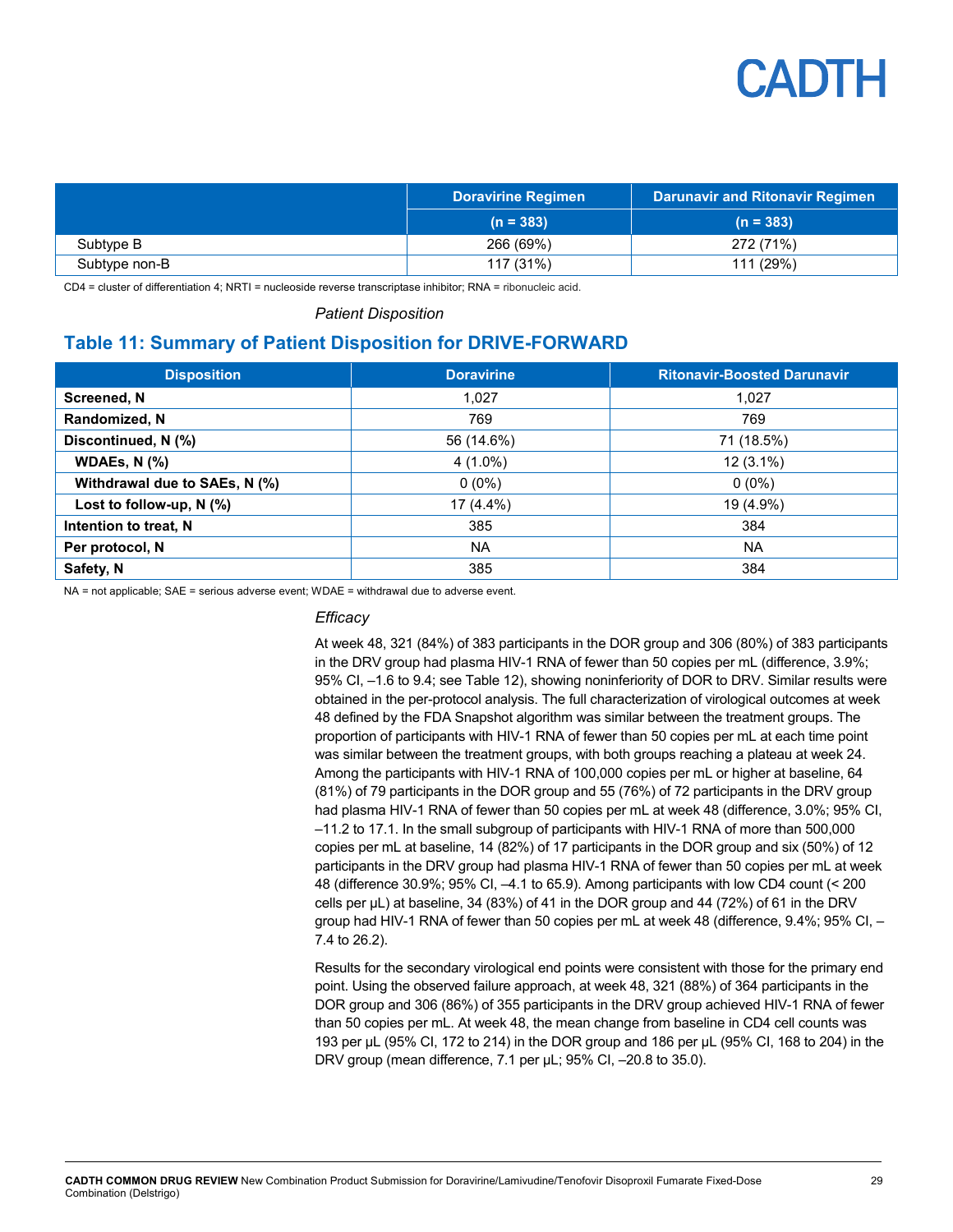#### **Doravirine** Darunavir and regimen ritonavir  $(n=383)$ regimen  $(n=383)$ HIV-1 RNA <50 copies per mL 321 (84%) 306 (80%) HIV-1 RNA ≥50 copies per mL 43 (11%) 50 (13%) HIV-1 RNA ≥50 copies per mL in week  $12(3%)$ 14 (4%) 48 window  $\circ$  $1(-1%)$ Changed background therapy Treatment discontinued before week  $8(2%)$  $11(3%)$ 48 due to lack of efficacy Treatment discontinued before week 23 (6%) 24 (6%) 48 for other reasons with last available HIV-1 RNA ≥50 copies per mL No virological data available in the 19 (5%) 27 (7%) week 48 window Discontinued study because of adverse  $5(1%)$ 11 (3%) event or death\* Discontinued study for other reasons+  $11(3%)$  $15(4%)$ On study but missing data in the  $3(1%)$  $1(-1%)$ week 48 window Data are n (%). Doravirine and ritonavir-boosted darunavir regimens were given with fixed-dose combinations of tenofovir and emtricitabine or abacavir and lamivudine. \*Participants who discontinued treatment because of adverse event or death at any timepoint between day 1 and the end of the week 48 window if this resulted in no virological data on treatment during the specified window. +Other reasons include loss to follow-up, non-compliance with study drug, physician decision, pregnancy, protocol violation, and participant decision.

Table 2: Virological outcomes at week 48 window (days 295-378)

### <span id="page-29-1"></span>**Table 12: Efficacy Results for DRIVE-FORWARD (Week 48)**

<span id="page-29-0"></span>RNA = ribonucleic acid.

## **2.2 Critical Appraisal of Pivotal Clinical Studies**

The following section provides an overall appraisal of the evidence pertaining to the two relevant studies. This review was conducted in tandem with the evaluation of the DOR single-dose product (Pifeltro), which includes additional study data that are not presented in this report. Readers are therefore suggested to consult the Pifeltro report for additional context.

### 2.2.1 Internal Validity

Both DRIVE-AHEAD and DRIVE-SHIFT were randomized studies that appear to have used acceptable methods interactive voice/web response system (IVRS/IWRS), computergenerated allocation schedule) to randomize patients to treatment groups. The double-blind trial, DRIVE-AHEAD, performed necessary measures to maintain blinding and conceal treatment allocation; all study medications including respective placebos, were packaged and supplied in identical containers and/or bottles. The clinical expert consulted for this review indicated that EFV is associated with an increased incidence of neuropsychiatric AEs; a statement consistent with the relatively higher frequency of dizziness and sleep disorders and disturbances reported among patients receiving EFV/FTC/TDF in DRIVE-AHEAD. It is possible for patients to surmise the greater potential for neuropsychiatric side effects with EFV/FTC/TDF administration, which might compromise treatment blinding. Many efficacy and safety outcomes were measured in blood and plasma samples in an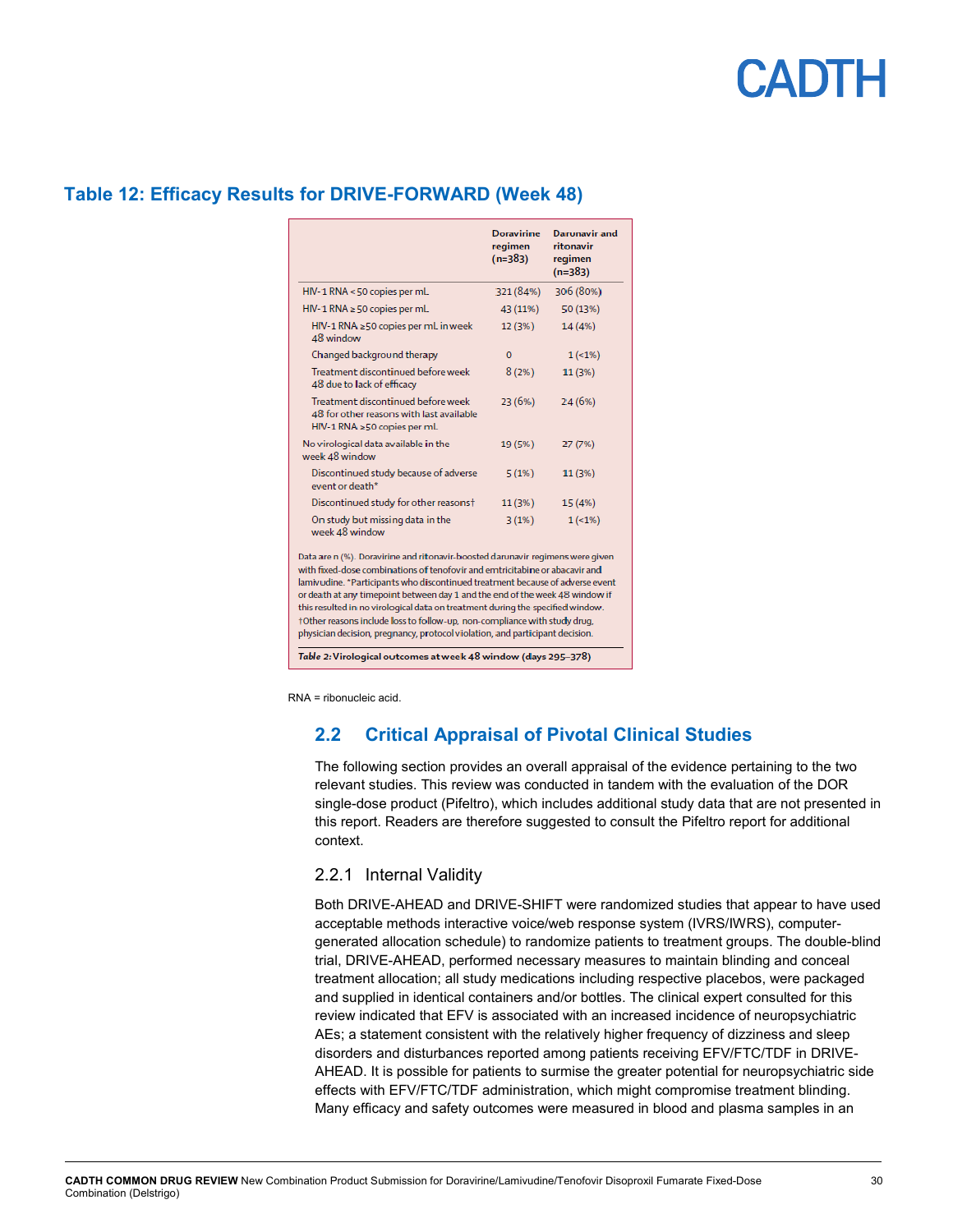objective manner; therefore, reporting bias, if any unblinding occurred, was less likely. However, the possibility remains for ascertainment of treatment allocation to influence patient reporting of subjective outcomes (e.g., neuropsychiatric AEs), as well as influence patients' decisions whether to remain in the trial, thus potentially biasing the primary efficacy outcome (given that patients who discontinued the study were considered to have failed to achieve the primary outcome).

The primary efficacy end point in both studies was the proportional differences in HIV-1 RNA of fewer than 50 copies per mL between the treatment groups. While this is the FDArecommended efficacy outcome for treatment-naive patients, the end point of interest in switch trials is the proportional difference in HIV-1 RNA of 50 copies per mL or more (not success of fewer than 50 copies per mL as per the manufacturer's analysis).<sup>9</sup> This is because switch trials include patients who are already virologically suppressed; therefore, the end point should be focused on patients who lose virologic control post-switching. Even though the proportional difference in HIV-1 RNA of 50 copies per mL or more was measured in DRIVE-SHIFT, this was not part of the statistical testing hierarchy and not compared against a pre-specified noninferiority margin. Therefore, the primary efficacy outcome in DRIVE-SHIFT is inconsistent with FDA recommendations for switch trials. Notably, the manufacturer of DRIVE-SHIFT indicated that the latest issue of FDA guidance for industries with these updated recommendations was published after the trial began.

For both trials, it is unclear if all of the patients were classified appropriately according to the FDA Snapshot algorithm for the outcome of HIV-1 RNA of 50 copies per mL of greater, given that patients lacking virologic data were not included as failures (assumption of HIV-1 RNA of 50 copies per mL or greater). The impact this would have had on the results in uncertain. Other secondary efficacy outcomes, as well as safety end points, were consistent with FDA guidance and commonly measured in HIV trials. One trial (DRIVE-SHIFT) assessed an HRQoL outcome relevant for this review; however, only an assessment of the EuroQol 5-Dimensions 5-Levels Visual Analogue Scale (EQ-5D-5L VAS) questionnaire was done without generating an index score; which had no supporting evidence for the validity and minimally clinically important difference among HIV patients from the literature.

The statistical analyses plan, including missing data handling for the primary outcome (i.e., missing data = failure and missing data = excluded), deriving sample size and power, and adjusting for multiple comparisons were done appropriately and generally followed the FDA guidance for HIV trials. One notable exception was the handling of missing data in DRIVE-SHIFT. After the initial database lock (dated March 27, 2018) the manufacturer identified a number of patients with missing HIV-1 RNA data at key efficacy time points, all of whom were in the ISG group. According to the FDA Snapshot approach, these patients would be counted as treatment failures. The manufacturer discovered additional blood samples were available from the pharmacokinetic and viral resistance samples that could be used to test for HIV-1 RNA (week 24,  $n = 3$ ; week 48,  $n = 2$ ). With the addition of sample data for these five patients, the noninferiority margin was met for the primary outcome; however, noninferiority was not met based on the data from the initial database lock.

The studies did not use a true intention-to-treat population as several patients were excluded after randomization; however, the numbers are low and are unlikely to affect the study results. Moreover, the double-blind trial, but not the switch trial, appropriately performed the primary efficacy analysis in a per-protocol population with findings supportive of analysis using the FAS population.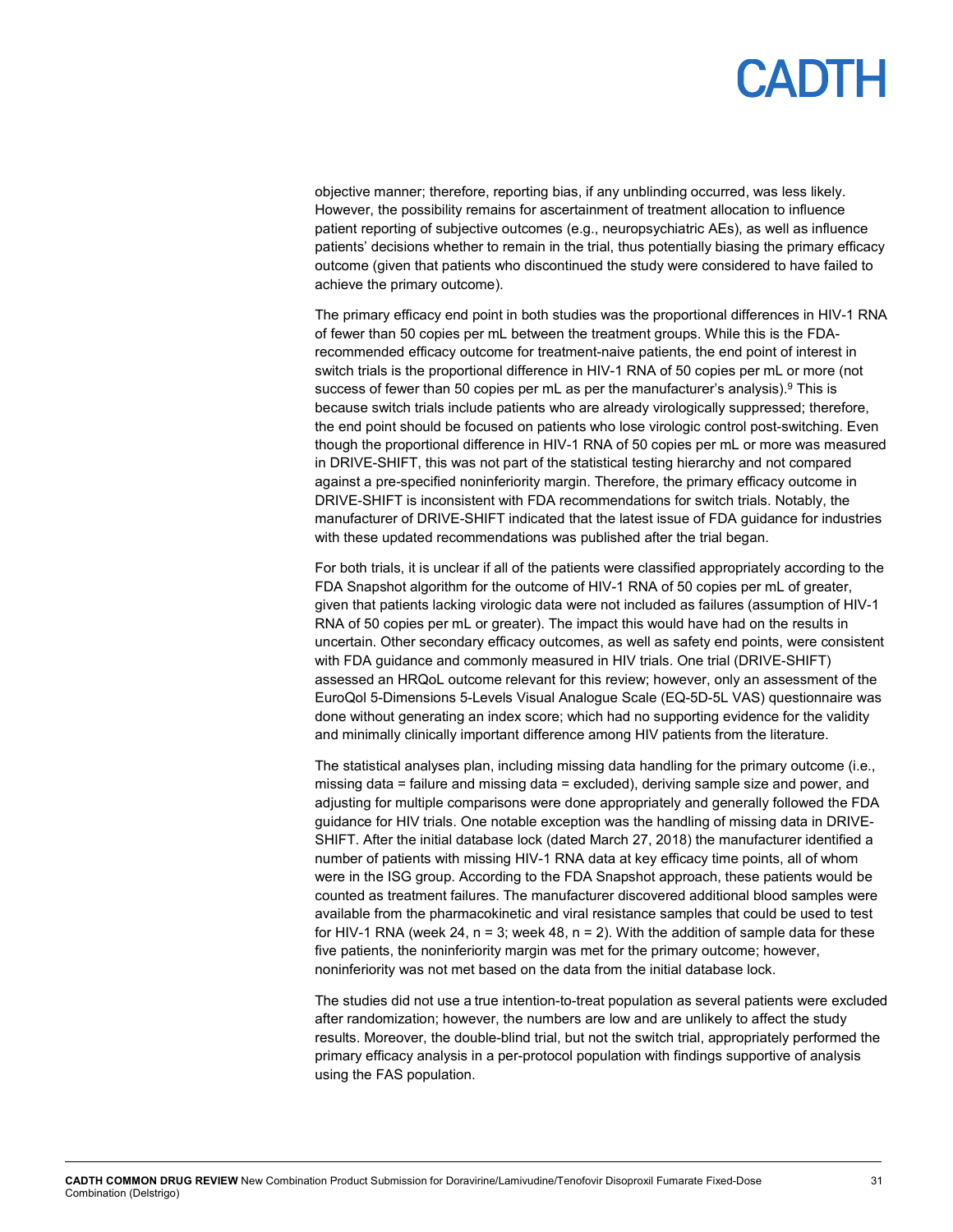The treatment groups appeared to be generally balanced with respect to baseline characteristics within studies. The exception to this is a higher proportion of patients in the ISG group with immune system disorders, drug hypersensitivity, neoplasms, and psychiatric disorders in DRIVE-SHIFT. Although these differences may have arisen from chance, it is possible that randomization may also have failed. The frequency of dropouts was high, particularly among treatment-naive patients in DRIVE-AHEAD (ranged from 13% to 17% by week 48 and between 18% and 24% by week 96). Notably, patients receiving DOR in this trial had fewer dropouts, in part due to fewer AEs. The higher incidences of dropouts in the comparator groups may bias the results in favour of DOR as dropouts were treated as treatment failures.

In the switch study, the primary efficacy analyses, as well as a number of secondary efficacy and safety analyses, involved comparing the ISG group at week 48 with the baseline regimen of the DSG group at week 24. This form of differential follow-up between groups is unusual and the CDR review team is uncertain of the impact this has on the results; however, between-treatment comparisons based on the same duration of follow-up would have more internal validity. While comparisons for efficacy end points were also reported between the treatment groups at week 24, those were not controlled for multiplicity. The FDA guidance document<sup>9</sup> indicates virologic response at 48 weeks to be the recommended time point for comparative efficacy determination among patients who are treatment naive or had previous treatment with a well-documented treatment history demonstrating no virologic failure. The guidance states, "Twenty-four weeks of data is appropriate for drugs that have some benefit over existing options (e.g., better efficacy, tolerability, ease of administration), while 48 weeks is recommended for drugs with comparable characteristics to existing options." The expert consulted for this CDR review, however, indicated that 24 weeks is a reasonable follow-up period for viral breakthrough after treatment switch, but that a longer duration of observation may increase the number of AEs identified.

### 2.2.2 External Validity

Both DRIVE-AHEAD and DRIVE-SHIFT were multinational trials, enrolling patients from a range of countries across North America, Central America, South America, Western Europe, and Asia. Approximately 20% to 25% of the screened patients did not meet the eligibility criteria, primarily due to resistance to any of the study medications (both trials) and having plasma HIV-1 RNA level of fewer than 1,000 copies per mL at screening (DRIVE-AHEAD only). According to the clinical expert consulted for this review, it is standard of care (SOC) to have baseline resistance tested to prevent prescription of an inadequately active ARV; thus, exclusion of patients based on resistance testing does not affect the generalizability of the reviewed trials. Other notable eligibility criteria included not having serious liver or kidney impairments (i.e., not having exclusionary laboratory values), active infection, and acute hepatitis. Therefore, the results may not be generalized to patients with these conditions. A small proportion of patients (less than 5%) were hepatitis B virus and/or hepatitis C virus positive; however, the clinical expert consulted by CDR indicated that hepatitis coinfection should not negatively affect the bioavailability of the ARVs or their effectiveness.

The clinical expert consulted for this review indicated that the baseline demographic and clinical characteristics in DRIVE-AHEAD were generally reflective of treatment-naive patients in the Canadian setting. It was, however, noted that the number of patients with a history of AIDS was higher than expected for a treatment-naive population (range: 12% to 15% across groups). The clinical expert consulted by CDR indicated that AIDS is associated with lower CD4 counts and higher viral loads, which may lead to a lower likelihood of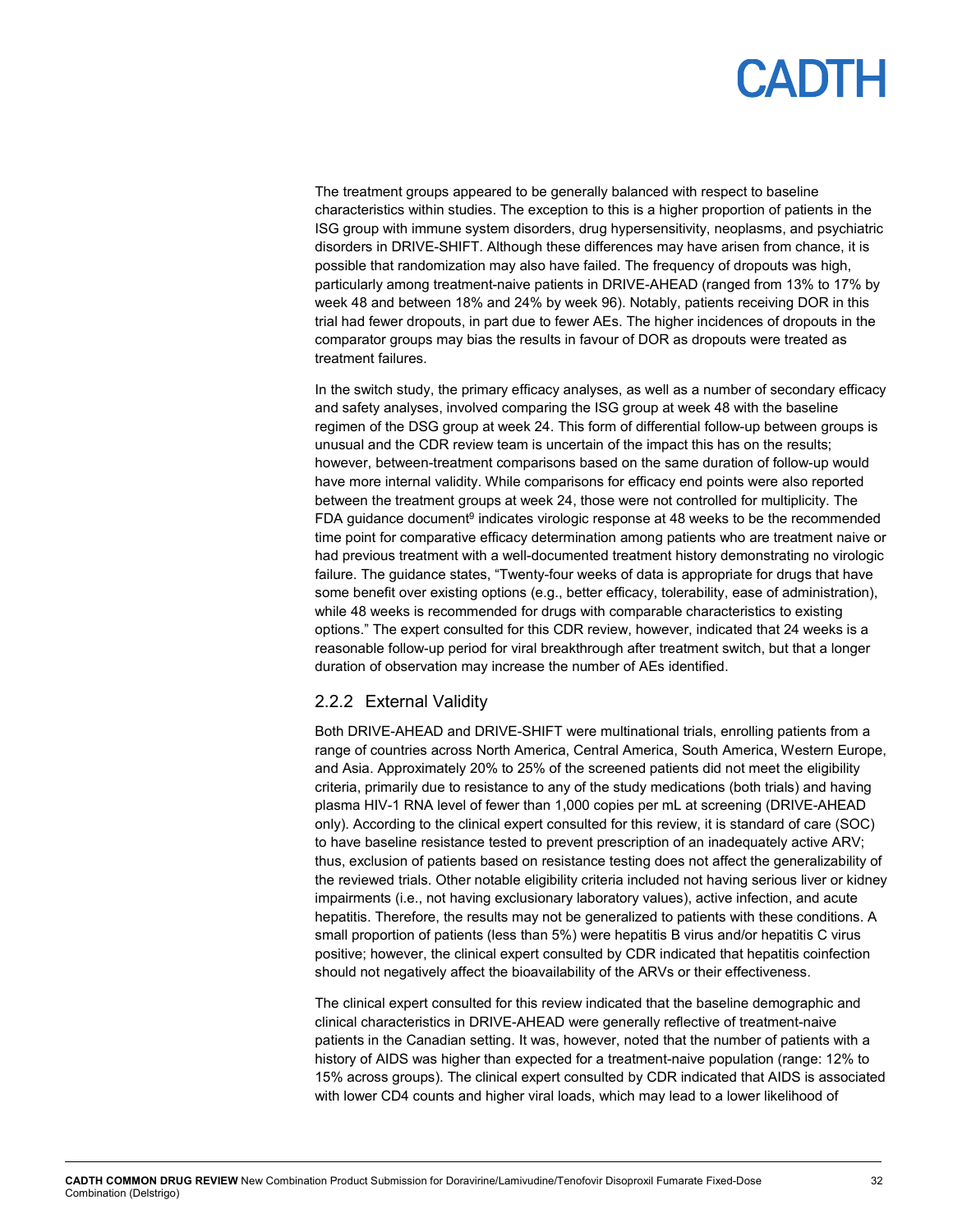virologic success. A higher percentage of patients in the switch trial had a history of AIDS compared with the treatment-naive patients, likely resulting from their longer history of living with HIV-1 infection than newly diagnosed treatment-naive patients.

The comparator used in DRIVE-AHEAD (EFV/FTC/TDF) is infrequently prescribed in contemporary clinical practice according to the expert, and has been largely displaced by first-line therapies, which are better tolerated regimens endorsed by the US Department of Health and Human Services (DHHS) guidelines, <sup>4</sup> e.g., bictegravir (BIC)/tenofovir alafenamide (TAF)/FTC (Biktarvy), EVG/c/TAF/FTC (Genvoya), and dolutegravir (DTG)/ abacavir (ABC)/3TC (Triumeq). EFV is known to cause neuropsychiatric adverse effects, which should be considered when assessing the generalizability of the safety data.

## <span id="page-32-0"></span>**2.3 Summary of Safety**

### 2.3.1 Safety Evaluation Plan<sup>21</sup>

DOR (also known as MK-1439) is an NNRTI being developed by the applicant as a oncedaily oral treatment for HIV-1 infection in antiretroviral, treatment-naive adults aged 18 years and older. It is being developed as both the single-agent DOR (100 mg) and as an FDC with 3TC (300 mg) and TDF (300 mg) (also known as MK-1439A, but hereafter referred to as DOR/3TC/TDF). DOR (in combination with other antiretroviral medicinal products) and DOR/3TC/TDF are being developed in a hybrid clinical development program that includes mutually supportive phase II and phase III trials of the DOR single entity and DOR/3TC/TDF. The trials supporting this application and contributing data to this summary of clinical safety include 36 phase I trials, one phase IIb dose-ranging trial (Protocol 007 [P007]), and two phase III trials (P018 and P021).

**CDR reviewer comment**: The manufacturer refers to a number of phase I, II, and III trials with regard to the safety evaluation for DOR. However, the CDR reviewers limited the comparative safety evaluation of DOR/3TC/TDF in the two aforementioned phase III trials, DRIVE-AHEAD and DRIVE-SHIFT.

### 2.3.2 Safety Populations Evaluated $21,22$

Most (n = 650) of the 678 patients who received DOR or DOR/3TC/TDF in the phase I trials were healthy adult patients with no secondary diagnoses. P019 included a cohort of eight patients with moderate hepatic insufficiency (a score of 7 to 9 on the Child-Pugh scale), and P051 included a cohort of eight patients with severe renal insufficiency (estimated glomerular filtration rate of less than 30  $L/min/1.73$  m<sup>2</sup>). Twelve patients in P005 were treatment-naive HIV-1 infected subjects. Overall, the percentage of male and female patients was 62.1% and 37.9%, respectively. The mean age was 39.5 years (range: 19 to 78 years). The largest percentage of patients was white (62.9%) followed by black or African-American (29.6%), Asian (3.7%), and multiracial (3.1%).

In the phase II and phase III clinical trials of PN-018 (DRIVE-FORWARD), PN-021 (DRIVE-AHEAD), and PN-024 (DRIVE-SHIFT), the percentage of male and female patients was 85.2% and 14.8%, respectively. The mean age was 36.8 years, most of the patients were aged 18 to 64 (range: 18 to 71). The largest percentage of patients was white (66.9%) followed by black or African-American (18.2%), Asian (7.1%), multiracial (6.3%), American Indian or Alaska Native (1.2%), and Native Hawaiian or other Pacific Islander (0.2%).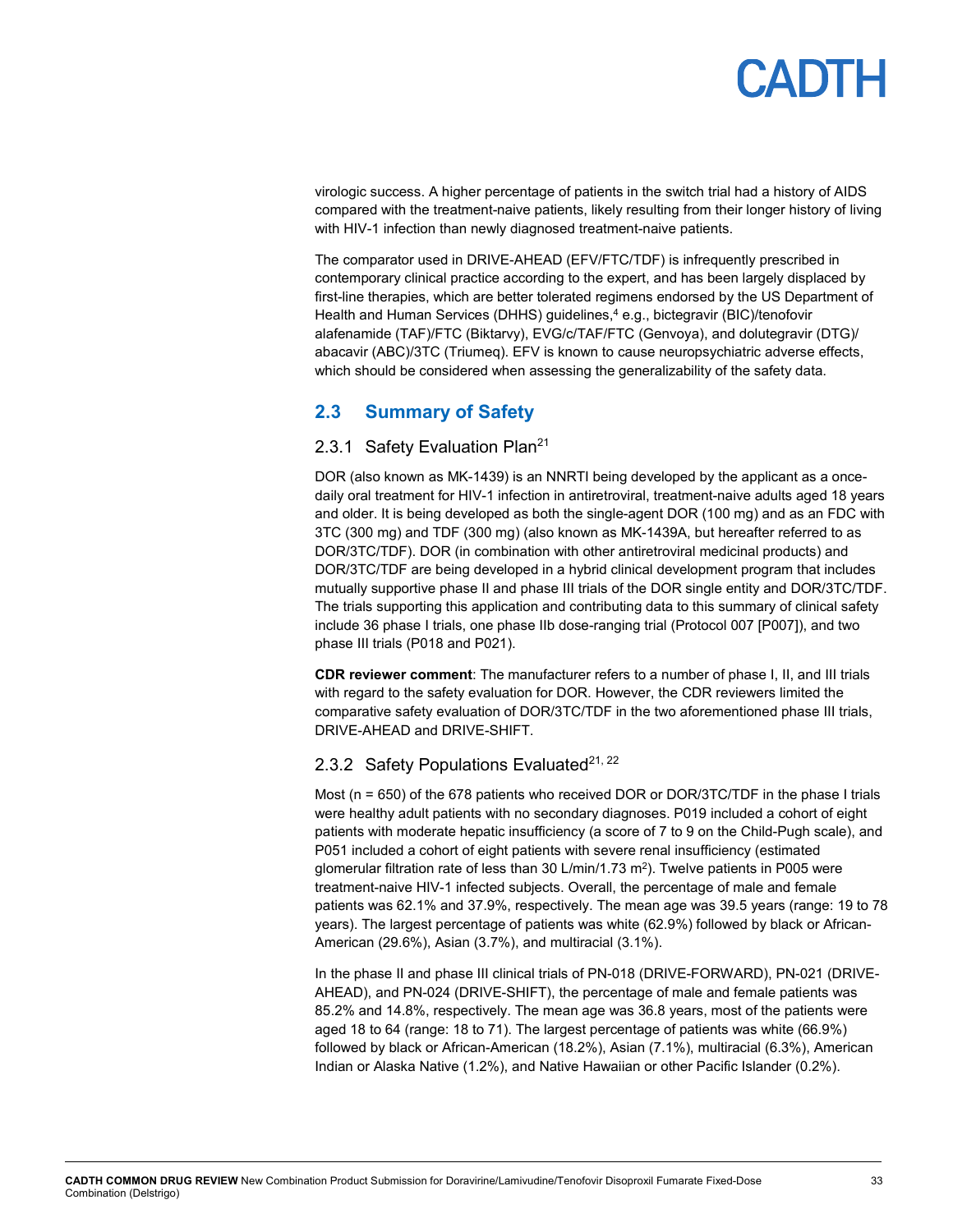### 2.3.3 Overview of Safety<sup>21,22</sup>

In the phase I trials, DOR and DOR/3TC/TDF, given as single or multiple doses, alone or coadministered with other therapies, were generally well tolerated with no safety issues identified. No deaths occurred. A total of 202 (28.9%) patients reported at least one AE that was considered drug-related by the investigator. The most commonly reported drug-related AEs following administration of DOR, DOR/3TC/TDF, and DOR plus other trial drugs were headache (8.7%) and somnolence (5.0%). Following administration of placebo, the most common drug-related AE was headache (13.3%).

By week 96 in Protocol 007, the observed proportion of patients with drug-related AEs was lower in the DOR combined-treatment group (41.4%) compared with the EFV treatment group (58.3%); the lowest proportion of patients with drug-related AEs was observed in the DOR 100 mg treatment group (35.2%). Overall, the most commonly reported drug-related AEs for DOR were dizziness, abnormal dreams, and nightmare, but they were consistently lower for the DOR combined-treatment group compared with the EFV treatment group, especially dizziness (DOR combined, 5.6%, versus EFV, 26.9%) and abnormal dreams (DOR combined, 9.1%, versus EFV, 14.8%). AEs that were considered by the investigator to be drug-related and moderate or severe in intensity were experienced by fewer patients in the DOR combined-treatment group (13.8%) compared with the EFV treatment group (30.6%). The most common drug-related AE by week 96 (incidence of 2% or greater) that was considered by the investigator to be moderate or severe in intensity for the DOR treatment group was insomnia. No deaths occurred.

In DRIVE-FORWARD, drug-related AEs were reported with a similar proportion by patients in the DOR treatment group (30.5%) compared with the DRV+r treatment group (32.1%). Drug-related AEs were most frequently associated with the SOC of gastrointestinal disorders with a lower observed proportion in the DOR treatment group compared with the DRV+r treatment group. Overall, the most frequently (incidence more than 2% in one or more of the treatment groups) reported drug-related AEs were diarrhea, nausea headache, fatigue, dizziness, and upper abdominal pain. Similar to the analysis of all AEs, drug-related diarrhea was reported for fewer patients in the DOR group (5.5%) compared with the DVR+r group (12.8%). No other clinically relevant differences between treatment groups were observed. The proportions of patients with AEs that were considered by the investigator to be drug related and moderate or severe in intensity were similar in both treatment groups (DOR, 6.5%, versus DRV+r, 7.0%). The most commonly reported drug-related AE of moderate or severe intensity by week 48 (incidence higher than 0%) was diarrhea (DOR 1.6% versus DRV+r 1.8%).

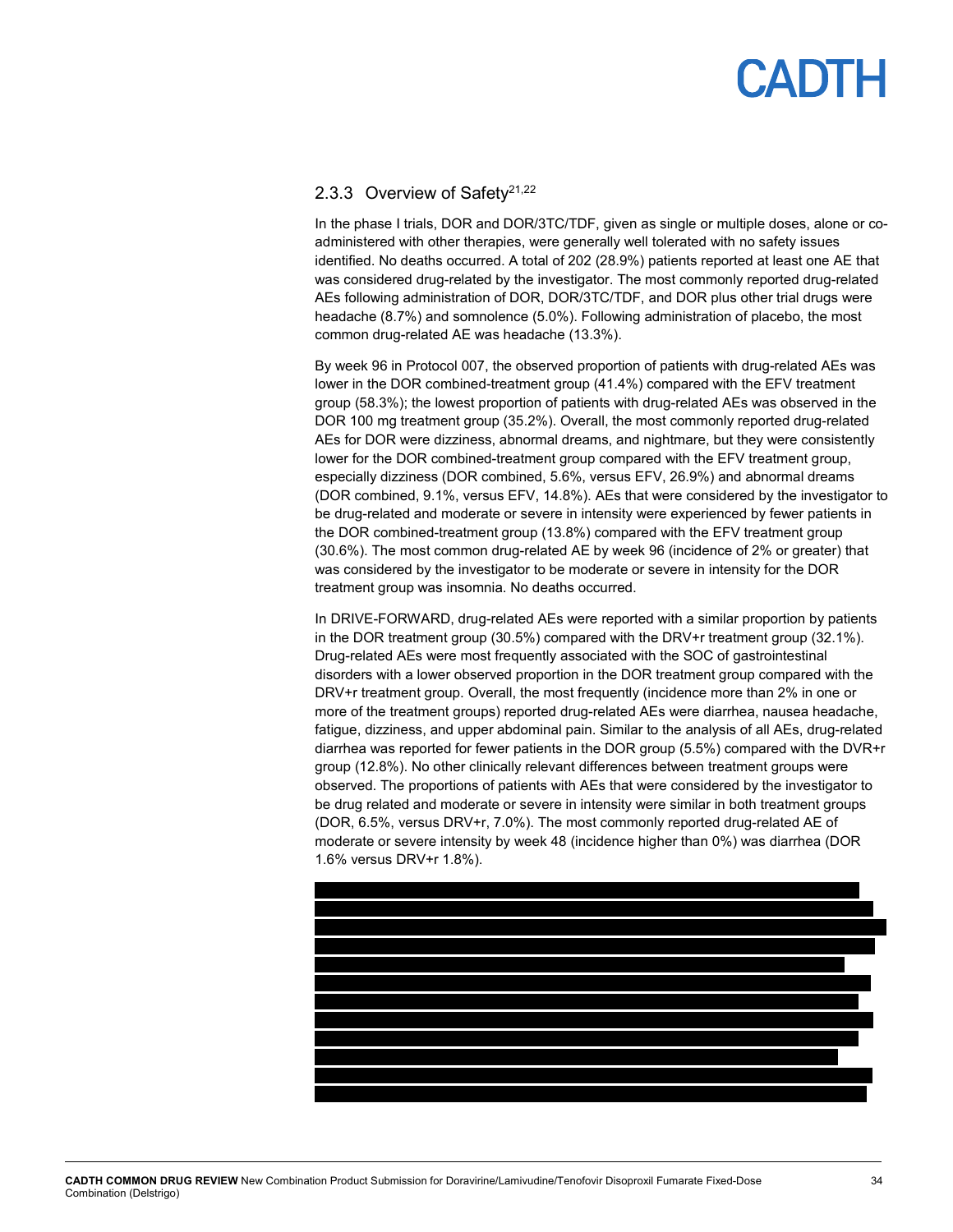#### In DRIVE-AHEAD, drug-related AEs were reported for a lower proportion of patients in the DOR/3TC/TDF treatment group (31.0%) compared with the EFV/FTC/TDF treatment group (62.9%). Drug-related AEs were most frequently associated with the SOC of nervous system disorders. A lower proportion of patients in the DOR/3TC/TDF treatment group (12.9%) compared with the EFV/FTC/TDF treatment group (37.9%) experienced drug-related AEs in this SOC. The most commonly reported drug-related AEs (2% or more of patients in either treatment group presented in descending order of DOR frequency) were dizziness, somnolence, headache, abnormal dreams, and rash. Notably, the AE of dizziness was disproportionally higher in the EFV/FTC/TDF group (31.9%) compared with the DOR/3TC/TDF group (6.6%). Rash was also reported at a higher rate for the EFV/FTC/TDF group (8.5%) compared with the DOR/3TC/TDF group (1.6%). The other reported drugrelated AEs did not have meaningful clinical differences between treatment groups. AEs considered by the investigator to be drug-related and moderate or severe in intensity were experienced by fewer patients in the DOR/3TC/TDF treatment group (10.4%) compared with the EFV/FTC/TDF treatment group (25.0%).

vvvvv v vvvvvvvv vvvvvvvvv vvv vvvv vvvv vv vvvvv vv vvv vvv vvv vvvv vvvvv vvvvv



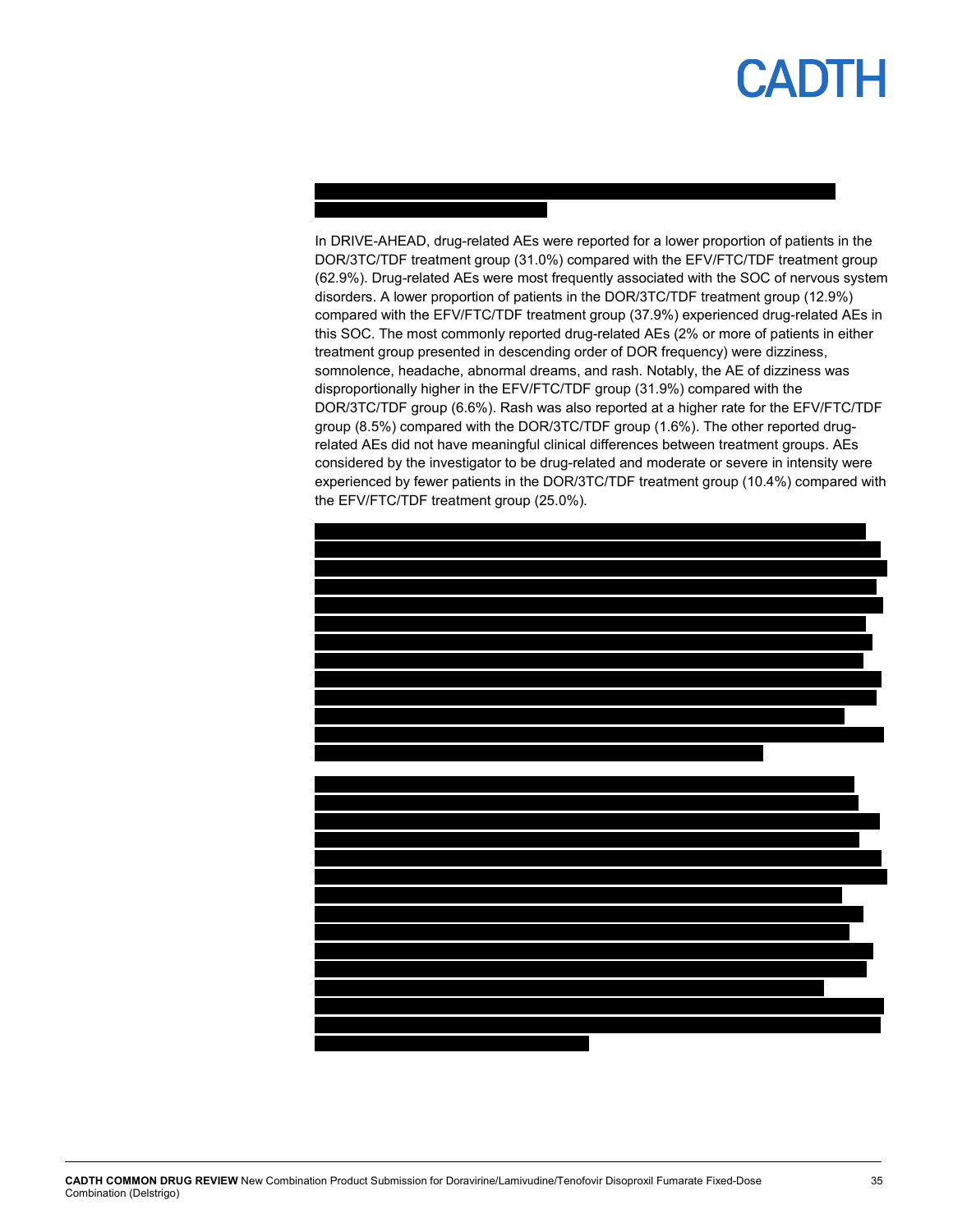#### In DRIVE-SHIFT:

**ISG study weeks 0 to 24 (DOR/3TC/TDF), DSG study weeks 0 to 24 (baseline regimen):**  During the first 24 weeks of the trial, AEs and drug-related AEs were reported for a higher proportion of participants in the ISG (DOR/3TC/TDF) than in the DSG (baseline regimen). AEs for the majority of participants in both groups were of mild-to moderate intensity and the majority of the AEs were considered by the investigator to be unrelated to the study medication. The incidences of serious adverse events (SAEs), drug-related SAEs, and discontinuation due to AE were low (lower than 4%) and occurred with similar frequency in both groups.

**ISG study weeks 0 to 24 (DOR/3TC/TDF), DSG study weeks 24 to 48 (DOR/3TC/TDF):**  The safety profiles of participants in the ISG and DSG were generally similar following their switch to DOR/3TC/TDF, regardless of whether the switch was immediate (ISG: study weeks 0 to 24) or delayed (DSG: study weeks 24 to 48).

**DSG study weeks 0 to 24 (baseline regimen), DSG study weeks 24 to 48 (DOR/3TC/TDF):** AEs and drug-related AEs were reported for a higher proportion of participants in the DSG during study weeks 24 to 48 (i.e., after switching to DOR/3TC/TDF) compared with study weeks 0 to 24 while on their baseline regimen. The proportion of participants in the DSG with AEs leading to discontinuation was low (less than 2%) both from weeks 0 to 24 (baseline regimen) and from weeks 24 to 48 (DOR/3TC/TDF). Additionally, the proportion of participants with SAEs was low (less than 4%) during both periods. The majority of the AEs were of mild-to-moderate intensity, and were considered by the investigator to be unrelated to the study medication.

**Overall DOR/3TC/TDF: ISG study weeks 0 to 48 plus DSG study weeks 24 to 48:** Of the 656 participants treated with DOR/3TC/TDF during the base study (ISG study weeks 0 to 48 plus DSG study weeks 24 to 48), 73.9% reported AEs and 19.7% reported drug-related AEs. The majority of the AEs were of mild-to-moderate intensity and were considered by the investigator to be unrelated to the study medication. Serious AEs were reported for few (less than 4%) participants, and few (less than 3%) participants discontinued due to an AE. No randomized participant died during the base study. One participant died during the screening period, and two participants died after discontinuation of the study drug.

**ISG study weeks 0 to 24 (DOR/3TC/TDF), DSG study weeks 0 to 24 (baseline regimen):**  During the first 24 weeks of the trial, nasopharyngitis and headache were the only AEs reported for 5% or more of participants in either group. The proportion of participants with an AE of headache was higher in the ISG (DOR/3TC/TDF) than in the DSG (baseline regimen) during study weeks 0 to 24.

**ISG study weeks 0 to 24 (DOR/3TC/TDF), DSG study weeks 24 to 48 (DOR/3TC/TDF):**  The AE profile for the DSG following the switch to DOR/3TC/TDF was comparable to that observed for the ISG during the first 24 weeks of the study (24 weeks of treatment with DOR/3TC/TDF for both groups). Overall, there were no clinically meaningful differences between treatment groups during the first 24 weeks of treatment with DOR/3TC/TDF (ISG: weeks 0 to 24; DSG: weeks 24 to 48).

**DSG study weeks 0 to 24 (baseline regimen), DSG study weeks 24 to 48 (DOR/3TC/TDF):** Following their switch to DOR/3TC/TDF, the only AE reported for 5% or more of participants in the DSG was headache.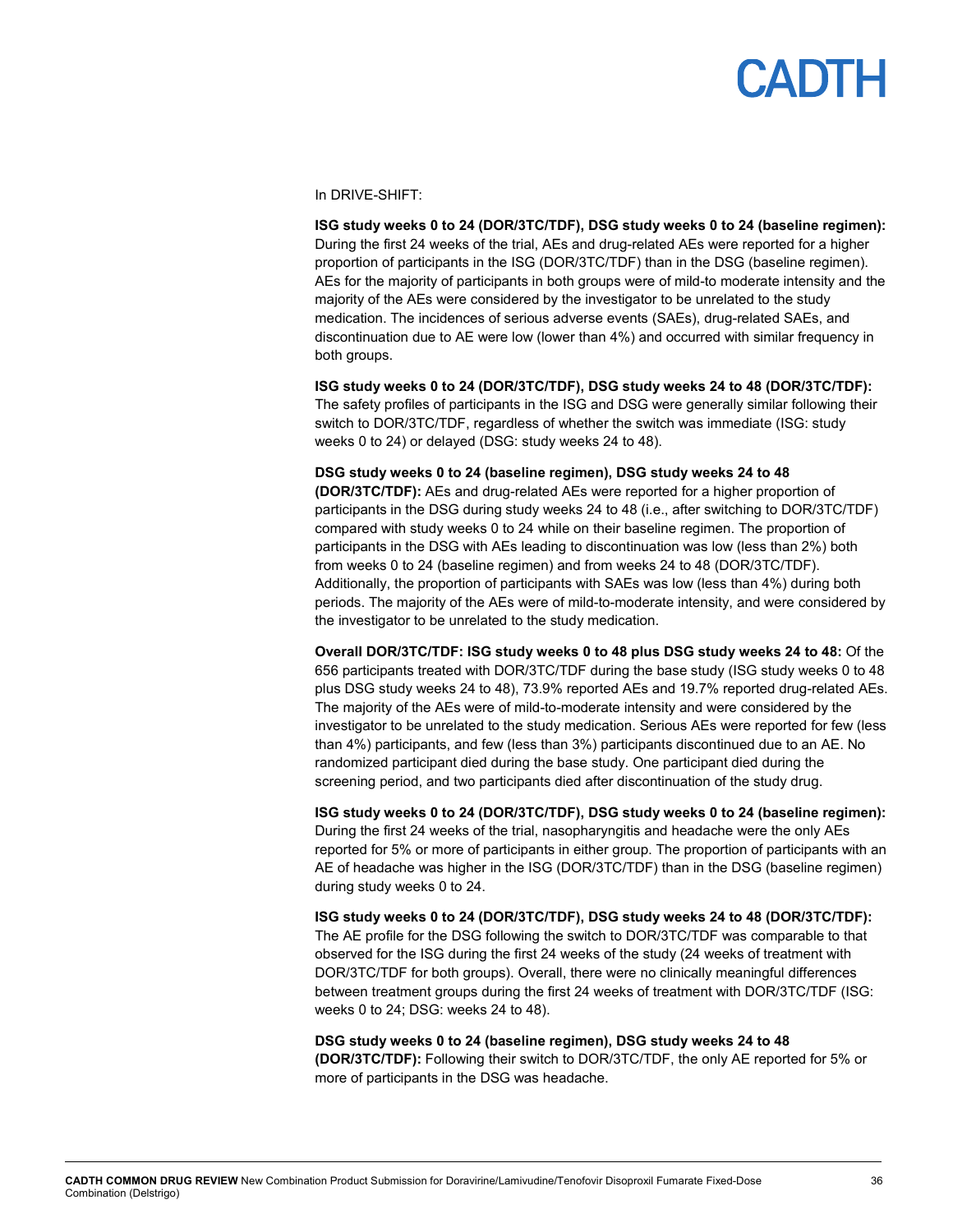## PADTH

**Overall DOR/3TC/TDF: ISG study weeks 0 to 48 plus DSG study weeks 24 to 48:** From weeks 0 to 48, the most frequently reported AEs for participants who received DOR/3TC/TDF were nasopharyngitis, headache, and diarrhea.

A summary of AEs with incidence greater than 0% during the base study (study weeks 0 to 48) is provided in Table 14.3-5 in the manufacturer-submitted  $\textsf{CSR}.^\textsf{22}$  No AEs were reported for participants during the screening period [Table 14.3-10 in the manufacturer-submitted CSR22]. A listing by treatment group and participant of all AEs, including day of onset, intensity, and outcome is found in 16.2.7 in the manufacturer-submitted CSR.<sup>22</sup>

**Study extension (post week 48):** Summaries of AEs with incidences of 5% or greater and greater than 0% reported during the study extension are similar to those presented for the study week 48 analysis, respectively. Tables specifically designed for disclosure of clinical trial results in publicly accessible databases, displaying summaries of all SAEs with an incidence greater than 5% in either treatment group, and non-serious AEs with an incidence greater than 5%, can be found in 16.2.7.3.1, 16.2.7.3.2 in the manufacturer-submitted CSR, <sup>22</sup> respectively.

**CDR reviewer comment**: In the overview of safety section, the manufacturer refers to numerous tables in other documents rather than providing the applicable data here. For additional safety data the reader may refer to the Pifeltro CDR Clinical Review Report.

### <span id="page-36-0"></span>**2.4 Bioequivalence**

Please note that Merck conducted a comparative bioavailability trial (PN-026). However, Merck did not conduct a formal bioequivalence trial, since clinical efficacy and safety data are available for the DOR/3TC/TDF FDC. This data has been included in this submission as part of the clinical data, specifically results from DRIVE-AHEAD (PN-021) and DRIVE-SHIFT (PN-024).

Data for 3TC and TDF as it relates to area under the curve (AUC), maximum concentration  $(C_{\text{max}})$ , and time of peak concentration  $(T_{\text{max}})$  is available in the DOR/3TC/TDF product monograph. However, as no bioequivalence trial was conducted, the data were taken from the product monographs of each respective product. As such, the following table has not been completed.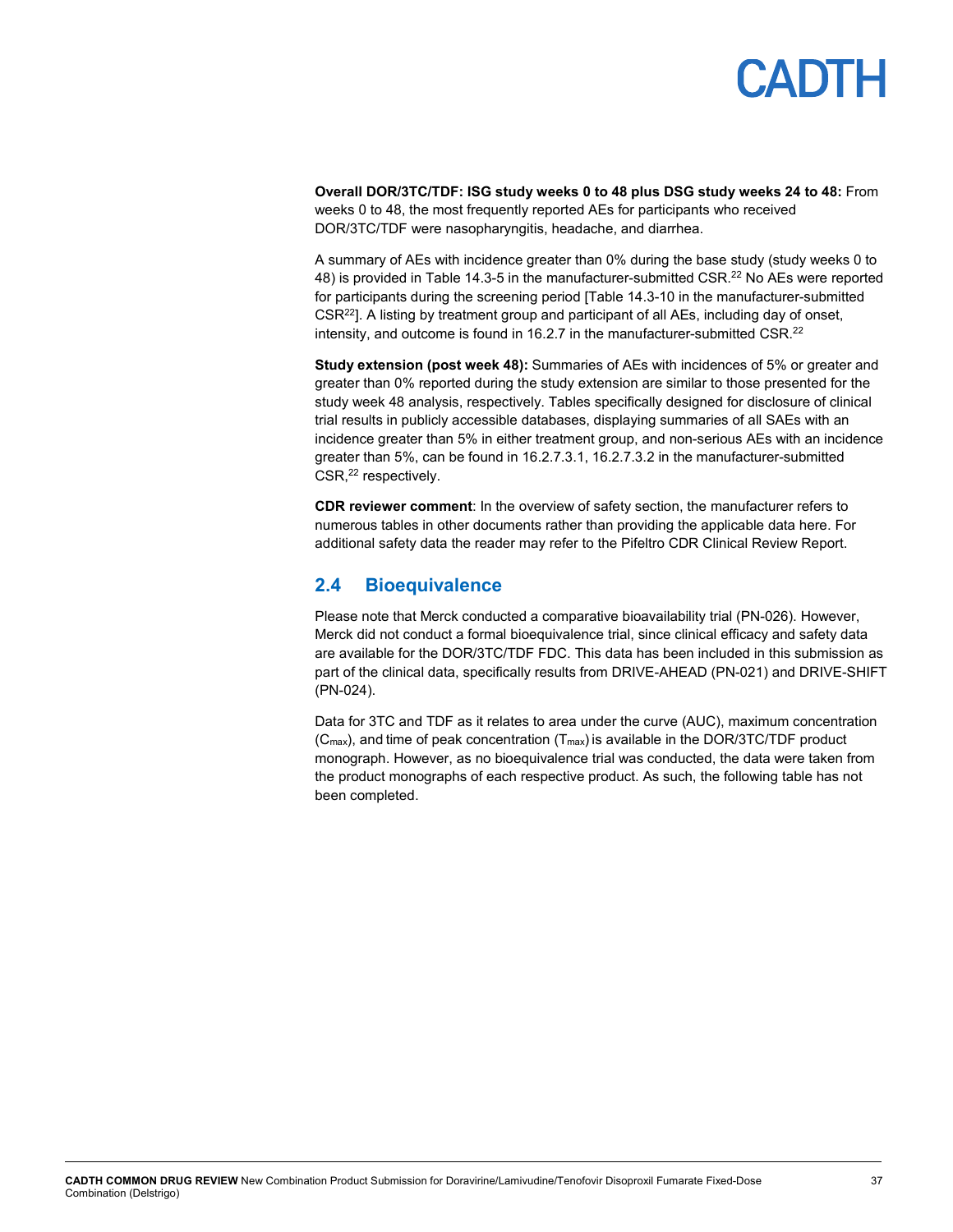

## <span id="page-37-0"></span>**Table 13: Bioequivalence Profile for Combination Product\*†**

| <b>Parameter</b>                                                                                                                                  | <b>Component A</b><br>as Combination AB | <b>Component A as</b><br>$A + B^{\ddagger}$ | <b>Component B</b><br>as Combination AB | <b>Component B as</b><br>$A + B^{\ddagger}$ |
|---------------------------------------------------------------------------------------------------------------------------------------------------|-----------------------------------------|---------------------------------------------|-----------------------------------------|---------------------------------------------|
| $AUC(0-T)$<br>$\bullet$ Mean<br>• Standard deviation<br>• Coefficient of variance<br>• Ratio of relative means<br>• 90% confidence interval       |                                         |                                             |                                         |                                             |
| $C_{\text{max}}$<br>$\bullet$ Mean<br>• Standard deviation<br>• Coefficient of variance<br>• Ratio of relative means<br>• 90% confidence interval |                                         |                                             |                                         |                                             |
| $T_{\text{max}}$<br>$\bullet$ Mean<br>• Standard deviation<br>• Coefficient of variance                                                           |                                         |                                             |                                         |                                             |

AUC( $0$ -T) = time-averaged area under the curve; C<sub>max</sub> = maximum concentration; T<sub>max</sub> = time of peak concentration.

\*Add columns to the table, as needed, to accommodate the number of components.

†In accordance with current Health Canada bioequivalence standards and data requirements.

‡Component A plus Component B, given concurrently.

**CDR reviewer comment:** CDR agrees that given the availability of clinical trials comparing the Delstrigo STRs with other ARV regimens for the treatment of HIV-1, bioequivalence data comparing the STRs with its components is not critical to this review.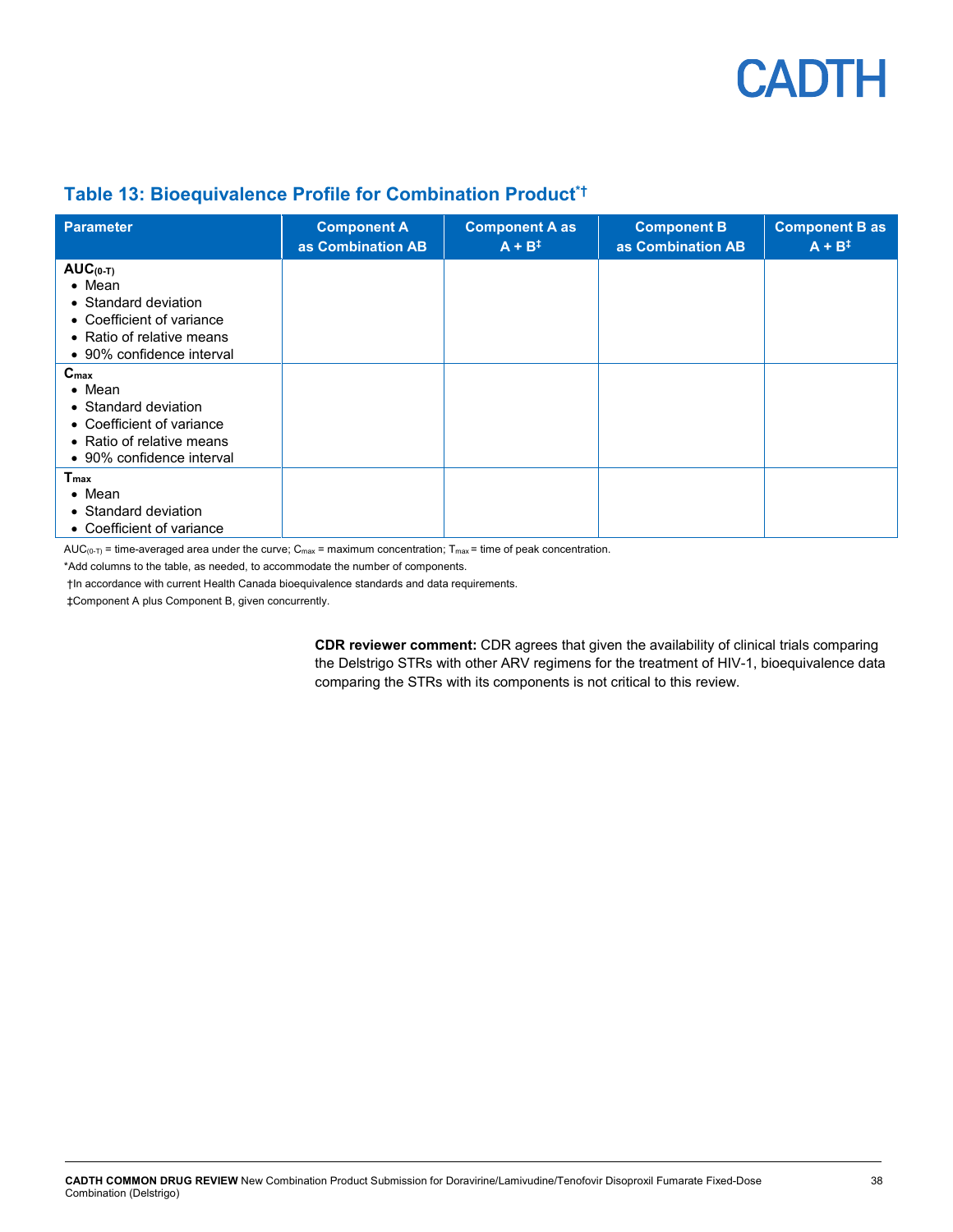## **3. Pharmacoeconomic Evaluation**

## **3.1 Manufacturer-Submitted Cost Information**

### <span id="page-38-3"></span><span id="page-38-1"></span><span id="page-38-0"></span>**Table 14: Cost Comparison of New Combination Product and Individual Components**

| <b>Drug/Comparator</b>                                              | <b>Strength</b>                          | <b>Dosage</b><br><b>Form</b> | <b>Price</b> | <b>Recommended</b><br><b>Daily Use</b> | <b>Daily Drug</b><br><b>Cost</b> |
|---------------------------------------------------------------------|------------------------------------------|------------------------------|--------------|----------------------------------------|----------------------------------|
| Doravirine/lamivudine/<br>tenofovir disoproxil fumarate (Delstrigo) | DOR 100 mg/<br>3TC 300 mg/<br>TDF 300 mg | Tablet                       | \$28,7900    | One tablet daily                       | \$28.7900                        |
| Doravirine<br>(Pifeltro)                                            | $100 \text{ mg}$                         | Tablet                       | \$16,6500    | One tablet daily                       | \$16.6500                        |
| Lamivudine<br>(3TC and generics)                                    | 300 mg                                   | Tablet                       | \$7.2538     | One tablet daily                       | \$7.2538                         |
| Tenofovir disoproxil fumarate<br>(Viread and generics)              | 300 mg                                   | Tablet                       | \$4.8884     | One tablet daily                       | \$4.8884                         |
| <b>Total</b>                                                        |                                          |                              |              |                                        | \$28,7922                        |

3TC = lamivudine; DOR = doravirine; TDF = tenofovir disoproxil fumarate.

Note: Prices sourced from Ontario Drug Benefit e-Formulary, accessed October 22, 2018.

As noted previously, exclusivity for Delstrigo is based on the doravirine compound patent, CA 2794377, which expires March 2031. The other components, 3TC and TDF, are already generic.

> The combination product of DOR/3TC/TDF at its list price of \$28.7900 per tablet per day saves \$0.0022 per day versus the individual components. Exclusive of markup and dispensing fee, this is a savings of \$0.8000 per year in Ontario. Delstrigo offers the convenience of an STR without a premium on the cost of the individual components.

## **3.2 Cost Comparison Table**

### <span id="page-38-4"></span><span id="page-38-2"></span>**Table 15: Cost Comparison Table**

| <b>Drug/Comparator</b>  | <b>Strength</b>                                                | <b>Dosage</b><br><b>Form</b> | <b>Price</b>                     | <b>Recommended</b><br><b>Daily Use</b> | <b>Average Daily</b><br><b>Drug Cost</b> |
|-------------------------|----------------------------------------------------------------|------------------------------|----------------------------------|----------------------------------------|------------------------------------------|
| DOR/3TC/FTC             | DOR 100 mg/<br>3TC 300 mg/<br>TDF 300 mg                       | One tablet                   | Delstrigo (\$28.7900)            | One tablet daily                       | \$28,7900                                |
| DTG/ABC/3TC             | DTG 50 mg/<br>ABC 600 mg/<br>3TC 300 mg                        | One tablet                   | Triumeg (\$43.2020)              | One tablet daily                       | \$43.2020                                |
| <b>EFV/TDF/FTC</b>      | EFV 600 mg/<br>TDF 300 mg/<br>FTC 200 mg                       | One tablet                   | Atripla and generics (\$22.6600) | One tablet daily                       | \$22.6600                                |
| EVG/COBI/TAF/FTC        | EVG 150 mg/<br>c 150 mg/<br>TAF 10 mg/<br>FTC 200 mg           | One tablet                   | Genvoya (\$45.1440)              | One tablet daily                       | \$45,1440                                |
| <b>EVG/COBI/TDF/FTC</b> | EVG 150 mg/<br>c $150 \text{ mg}$<br>TDF 300 mg/<br>FTC 200 mg | One tablet                   | Stribild (\$48.0177)             | One tablet daily                       | \$48,0177                                |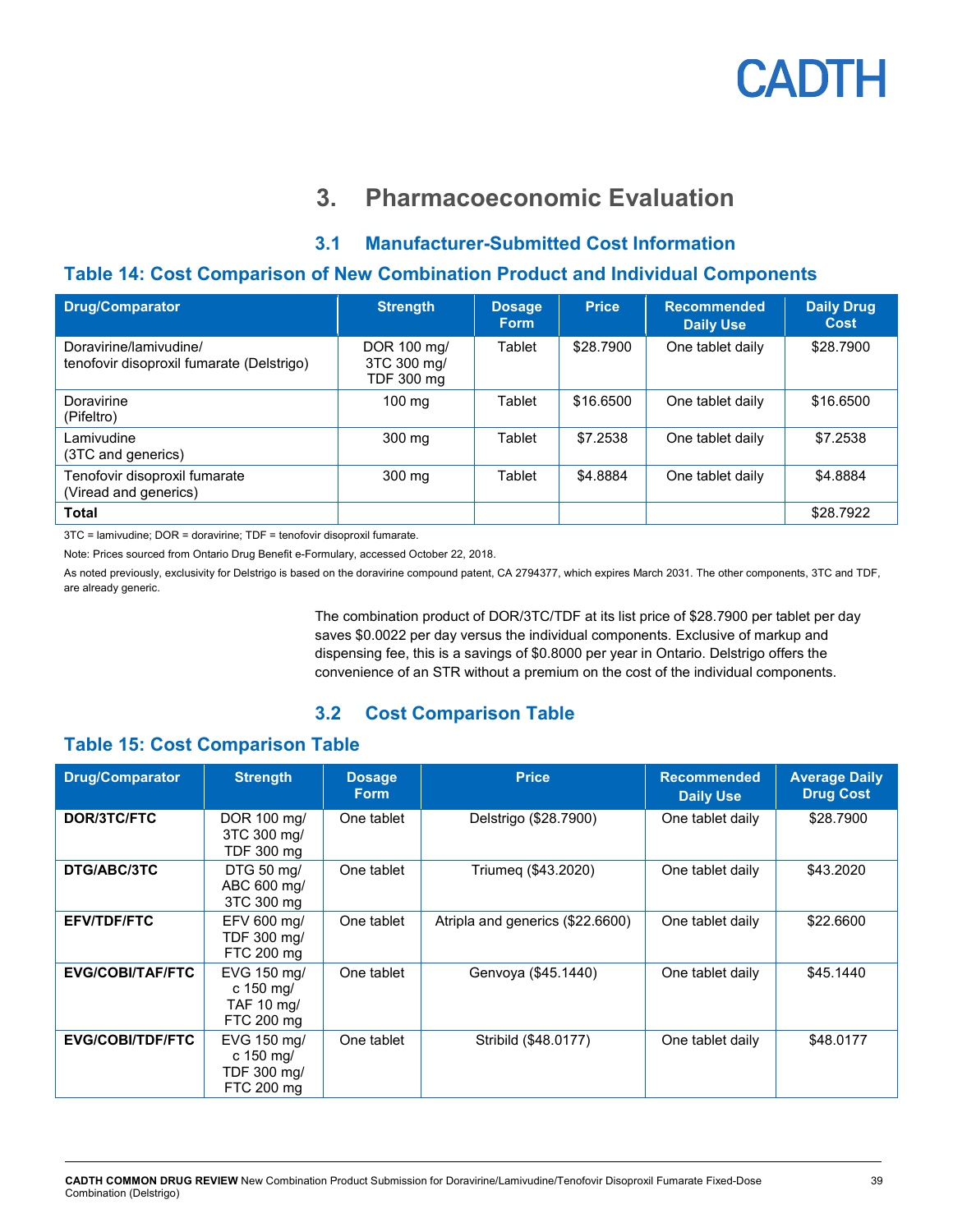| <b>Drug/Comparator</b> | <b>Strength</b>                         | <b>Dosage</b><br><b>Form</b> | <b>Price</b>         | <b>Recommended</b><br><b>Daily Use</b> | <b>Average Daily</b><br><b>Drug Cost</b> |  |
|------------------------|-----------------------------------------|------------------------------|----------------------|----------------------------------------|------------------------------------------|--|
| <b>RPV/TAF/FTC</b>     | RPV 25 mg/<br>TAF 25 mg/<br>FTC 200 mg  | One tablet                   | Odefsey (\$42.3670)  | One tablet daily                       | \$42.3670                                |  |
| <b>RPV/TDF/FTC</b>     | RPV 25 mg/<br>TDF 300 mg/<br>FTC 200 mg | One tablet                   | Complera (\$44.8643) | One tablet daily                       | \$44.8643                                |  |

3TC = lamivudine; ABC = abacavir; COBI = cobicistat; DOR = doravirine; DTG = dolutegravir; EFV = efavirenz; EVG = elvitegravir; FTC = emtricitabine; RPV = rilpivirine TAF = tenofovir alafenamide; TDF = tenofovir disoproxil fumarate.

Note: Prices sourced from Ontario Drug Benefit e-Formulary, accessed October 22, 2018.

<span id="page-39-1"></span><span id="page-39-0"></span>When compared with other available single-tablet regimens, Delstrigo is less costly. One exception being EFV/TDF/FTC because of its available generics. However, when compared with the weighted-average cost relative to the market share of each single-tablet regimen in Ontario (\$41.7230), <sup>14</sup> Delstrigo is less costly.

### **3.3 Manufacturer-Submitted Information Regarding Current Patent Status**

Exclusivity for both products (DOR [single compound] and DOR/3TC/TDF FDC) are based on the DOR compound patent, CA 2794377, which expires March 2031.

### **3.4 Critical Appraisal of Cost Information**

The manufacturer conducted a cost comparison analysis of DOR/3TC/TDF (Delstrigo) STR compared with other STRs for the complete regimen for the treatment of HIV-1 infection in adults without past or present evidence of viral resistance to DOR, 3TC, or tenofovir. At the submitted price of \$28.79 per tablet, the manufacturer noted that DOR/3TC/TDF is less costly than the sum of its component medications based on publicly available drug prices in Ontario. Based on Ontario Drug Benefit Formulary prices for 3TC (\$7.25) and TDF (\$4.89) and the manufacturer's submitted price for DOR (\$16.65), the manufacturer's combined STR is similar in price (\$0.0022 less costly per day) to the individual component medications. CADTH identified variations in publicly available prices across jurisdictions of the backbone medications 3TC and TDF such that use of DOR/3TC/TDF may lead to cost savings or incremental costs compared with the individual components depending on the jurisdiction (DOR/3TC/TDF is more costly than the individual components in Yukon).

Additionally, the manufacturer presented a cost comparison of DOR/3TC/TDF with other STRs available in Canada. The clinical expert consulted by CADTH for this review considered these to be appropriate comparators for DOR/3TC/TDF, but noted that several relevant comparators were not included. As a result, CDR compared the cost of DOR/3TC/TDF with all STRs available on the market with similar Health Canada indications [\(Table 16\)](#page-40-0).14 CADTH identified that the Ontario Drug Benefit formulary price of EFV/TDF/FTC changed in October 2018; the updated price is reflected in Table 16. CADTH also identified that the components of several STRs were incorrectly reported in the manufacturer's cost comparison table — these have been corrected in Table 16.

DOR/3TC/TDF is between 17% and 45% less costly than regimens listed in [Table 16,](#page-40-0) with the exception of EFV/TDF/FTC. DOR/3TC/TDF costs \$17.46 (154%) more per day than EFV/TDF/FTC.

BIC/TAF/FTC and DTG/ABC/3TC are the only STRs included in the US DHHS guidelines as recommended initial regimens for most people with HIV.4 While DOR/3TC/TDF is less costly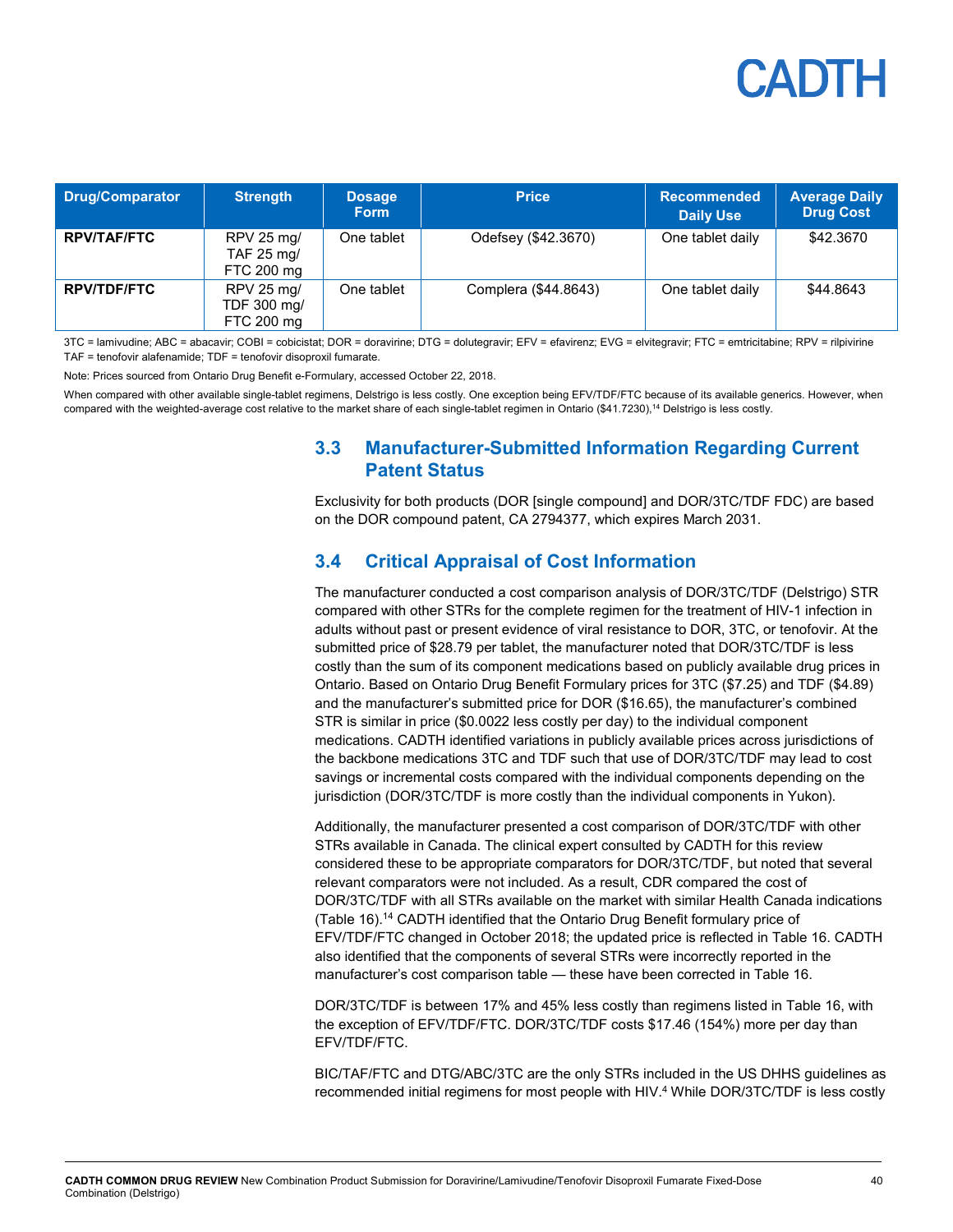than these regimens based on the publicly available prices, it is currently recommended by the DHHS as initial treatment in certain clinical situations. According to the DHHS, "These regimens are effective and tolerable but have some disadvantages when compared with the regimens listed above or have less supporting data from randomized clinical trials. However, in certain clinical situations, one of these regimens may be preferred."4

### <span id="page-40-0"></span>**Table 16: Cost Information Comparing Manufacturer-Submitted Price With Other Available Single-Tablet Regimens**

| <b>Drug/Comparator</b>                     | <b>Strength</b>                      | <b>Dosage</b><br><b>Form</b> | <b>Price</b>           | <b>Recommended</b><br><b>Daily Use</b> | <b>Average</b><br><b>Daily Drug</b><br>Cost | $\frac{9}{6}$<br><b>Difference</b><br>in Cost |  |  |  |  |
|--------------------------------------------|--------------------------------------|------------------------------|------------------------|----------------------------------------|---------------------------------------------|-----------------------------------------------|--|--|--|--|
| DOR/3TC/TDF <sup>a</sup><br>Delstrigo      | 100 mg / 300 mg / 300 mg             | One<br>tablet                | \$28,7900              | One tablet daily                       | \$28.79                                     |                                               |  |  |  |  |
| <b>NNRTI-Based Regimens</b>                |                                      |                              |                        |                                        |                                             |                                               |  |  |  |  |
| <b>RPV/TAF/FTC</b><br>Odefsey              | 25 mg / 25 mg / 200 mg               | One<br>tablet                | \$42.3670              | One tablet daily                       | \$42.37                                     | 32%                                           |  |  |  |  |
| <b>RPV/TDF/FTC</b><br>Complera             | 25 mg / 300 mg / 200 mg              | One<br>tablet                | \$44.8643              | One tablet daily                       | \$44.86                                     | 36%                                           |  |  |  |  |
| <b>EFV/TDF/FTC</b><br>Atripla and generics | 600 mg / 300 mg / 200 mg             | One<br>tablet                | \$11.3300              | One tablet daily                       | \$11.33                                     | $-154%$                                       |  |  |  |  |
| <b>INSTI-Based Regimens</b>                |                                      |                              |                        |                                        |                                             |                                               |  |  |  |  |
| DTG/ABC/3TC <sup>b</sup><br>Triumea        | 50 mg / 600 mg / 300 mg              | One<br>tablet                | \$43,2020              | One tablet daily                       | \$43.20                                     | 33%                                           |  |  |  |  |
| <b>BIC/TAF/FTC</b><br>Biktarvy             | 50 mg / 25 mg / 200 mg               | One<br>tablet                | \$39.2227 <sup>a</sup> | One tablet daily                       | \$39.22                                     | 27%                                           |  |  |  |  |
| <b>EVG/COBI/TAF/FTC</b><br>Genvoya         | 150 mg / 150 mg /<br>10 mg / 200 mg  | One<br>tablet                | \$45.1440              | One tablet daily                       | \$45.14                                     | 36%                                           |  |  |  |  |
| <b>EVG/COBI/TDF/FTC</b><br>Stribild        | 150 mg / 150 mg /<br>300 mg / 200 mg | One<br>tablet                | \$48.0177              | One tablet daily                       | \$48.02                                     | 40%                                           |  |  |  |  |
| <b>INSTI Plus NNRTI</b>                    |                                      |                              |                        |                                        |                                             |                                               |  |  |  |  |
| <b>DTG/RPV</b><br>Juluca                   | 50 mg / 25 mg                        | One<br>tablet                | \$34.8677c             | One tablet daily                       | \$34.87                                     | 17%                                           |  |  |  |  |
| <b>Boosted PI-Based Regimens</b>           |                                      |                              |                        |                                        |                                             |                                               |  |  |  |  |
| <b>DRV/c/TAF/FTC</b><br>Symtuza            | 800 mg / 150 mg /<br>10 mg / 200 mg  | One<br>tablet                | \$52,2670°             | One tablet daily                       | \$52.27                                     | 45%                                           |  |  |  |  |

3TC = lamivudine; ABC = abacavir; BIC = bictegravir; COBI = cobicistat; DOR = doravirine; DRV = darunavir; DTG = dolutegravir; EFV = efavirenz; EVG = elvitegravir; FTC = emtricitabine; INSTI = integrase strand transfer inhibitor; NNRTI = non-nucleoside reverse transcriptase inhibitor; PI = protease inhibitor; RPV = rilpivirine

TAF = tenofovir alafenamide; TDF = tenofovir disoproxil fumarate.

Note: All prices are from the Ontario Drug Benefit e-Formulary, accessed January 24, 2019 unless otherwise specified.<sup>15</sup>

a In the manufacturer's table, the combination was listed as DOR/3TC/FTC. The combination actually contains TDF.

**b CADTH noted that the price of the individual components (DTG plus ABC/3TC) was less than the price of the single-tablet regimen (\$25.49). The annual cost of these two** treatments used in combination is \$9,303. At the price of the individual components, DOR/3TC/TDF is more costly than DTG plus ABC/3TC.

 $\,^{\rm c}$  Prices from Delta PA database, accessed January 24, 2019. $^{16}$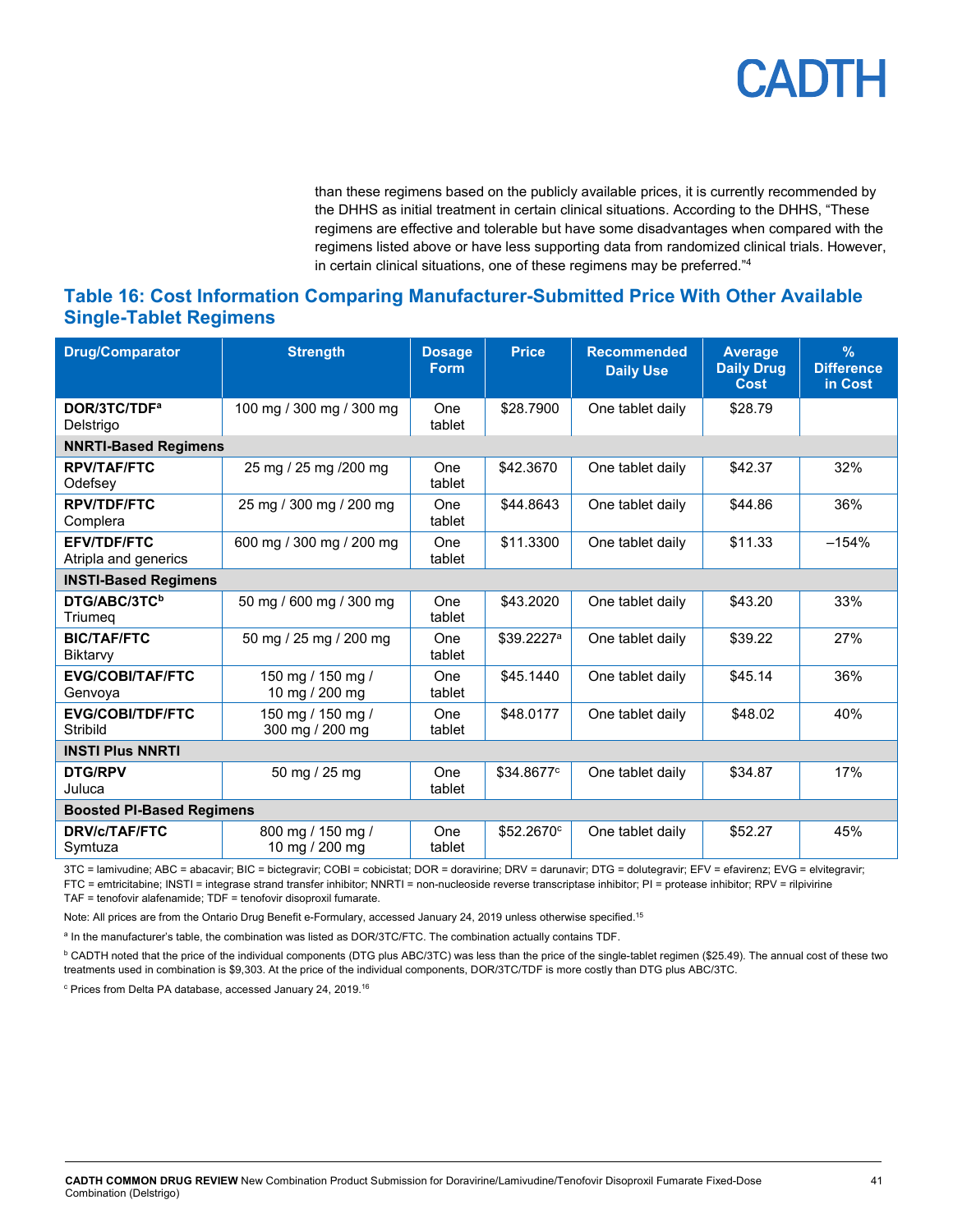### Issues for Consideration

DOR/3TC/TDF can be taken with or without food, providing added convenience over some STRs that must be taken with food or on an empty stomach.<sup>5</sup>

The clinical expert also noted that DOR/3TC/TDF contains an older preparation of tenofovir, TDF, which has greater risk of renal toxicity and bone mineral density loss compared with a newer preparation of tenofovir, TAF. The expert noted that the backbone TDF might not be appropriate for some patients and therefore DOR would be used in combination with TAFbased backbone treatments, or TAF-based STRs would be used.

The individual component, DOR, is currently under CDR review.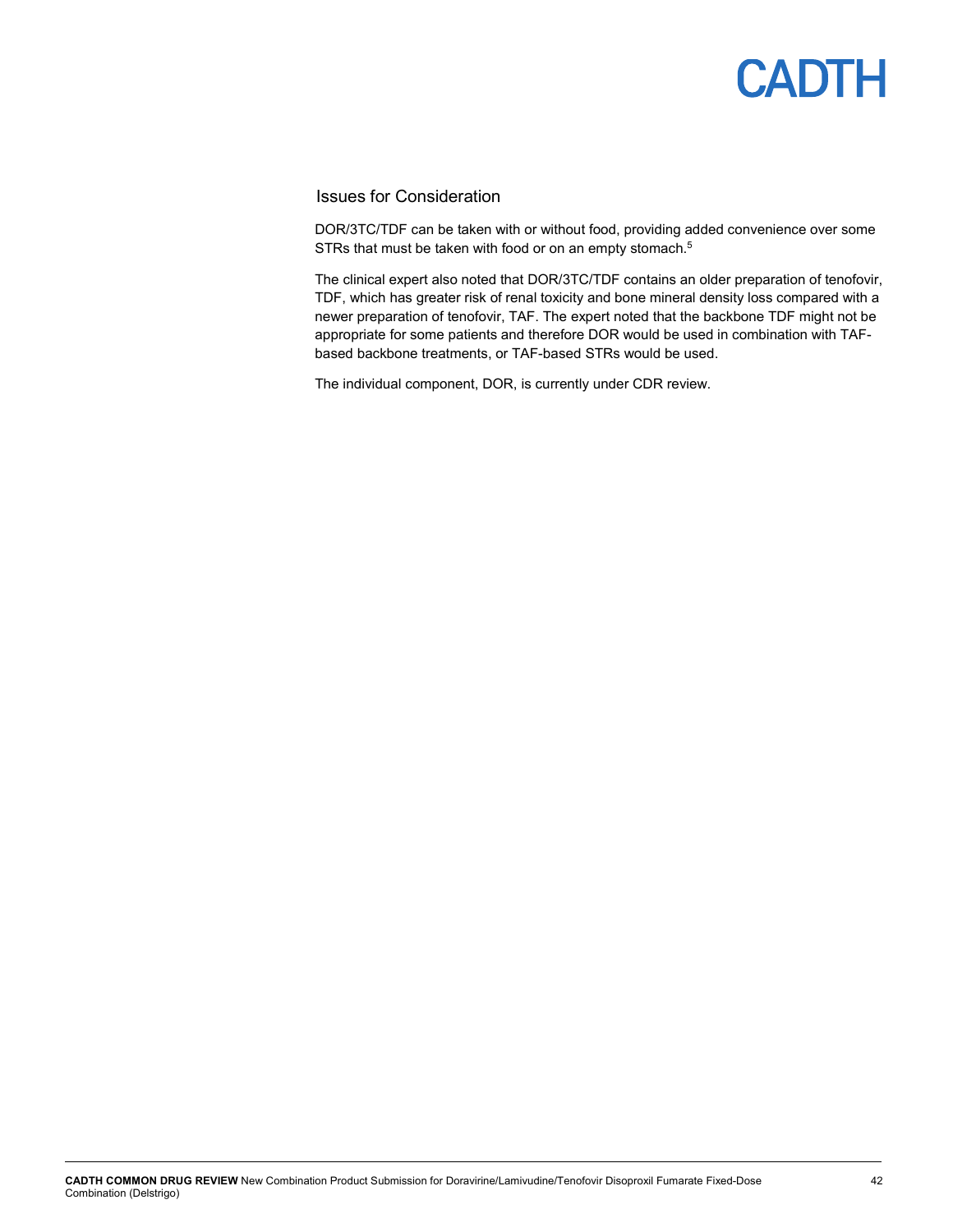## <span id="page-42-0"></span>**Discussion**

The Discussion and Conclusions sections were completed by the CDR reviewer. This review was conducted in tandem with the evaluation of the DOR single-dose product, (Pifeltro), which includes additional study data that are not presented in this report. However, this section provides an overall discussion pertaining to the evidence from the two relevant studies.

### <span id="page-42-1"></span>**Summary of Available Evidence**

The evidence base for this review was comprised of one double-blind trial (DRIVE-AHEAD) conducted in treatment-naive patients and one open-label trial (DRIVE-SHIFT) conducted in virologically suppressed treatment-switch patients. Both studies were randomized, activecontrolled, noninferiority trials; with a base study period of 96 and 48 weeks for the doubleblind and open-label studies, respectively. In DRIVE-AHEAD, the treatments administered were DOR/3TC/TDF or EFV/FTC/TDF. In DRIVE-SHIFT, patients either immediately switched to DOR/3TC/TDF to be received for 48 weeks (ISG) or continued their baseline regimen (RTV or COBI-boosted PI, or an integrase strand transfer inhibitor, or an NNRTI, each administered with two NRTIs) for 24 weeks before switching to DOR/3TC/TDF (DSG). The primary outcome in both trials was virologic suppression defined as the proportion of patients with HIV-1 RNA of fewer than 50 copies per mL (calculated using the FDA Snapshot algorithm). In DRIVE-AHEAD the between-treatment difference for the primary efficacy outcome was analyzed at week 48, while in DRIVE-SHIFT, the primary analysis compared the proportion of patients maintaining HIV-1 RNA of fewer than 50 copies per mL at 48 weeks for the ISG versus those maintaining this outcome at 24 weeks while on baseline regimen (DSG). The noninferiority margin was 10% and 8% for the double-blind and open-label trials, respectively. Notable safety end points included changes in lipid levels and neuropsychiatric AEs. Lastly, it should be noted that there is no evidence for use of a DOR-based regimen in patients who have failed to achieve virologic suppression on ART.

### <span id="page-42-2"></span>**Interpretation of Results**

### **Efficacy**

The comparator chosen in DRIVE-AHEAD, namely EFV, even though available in Canada, is not the preferred choice of drug for treatment initiation according to the clinical expert consulted for this review. The DHHS guidelines<sup>4</sup> widely recognized for the management and treatment of HIV recommend the following treatment combinations in treatment-naive patients: BIC/TAF/FTC, DTG/ABC/3TC, DTG/tenofovir/FTC, RAL/tenofovir/FTC; with 3TC as an alternative to FTC and tenofovir used with consideration to bone and renal toxicities and lipid levels.4 The clinical expert agreed that the aforementioned regimens, in addition to FTC/EVG/c/TAF (Genvoya), are the most relevant comparators from a Canadian perspective. In addition, an ARV regimen based on TAF is more desirable to clinicians and patients due to its relatively low bone and renal toxic profile compared with TDF. Notably, the DHHS guideline recommends DOR/TDF/3TC and DOR plus TAF/FTC as initial regimens in certain clinical situations, including patients with high cardiac risk and hyperlipidemia.4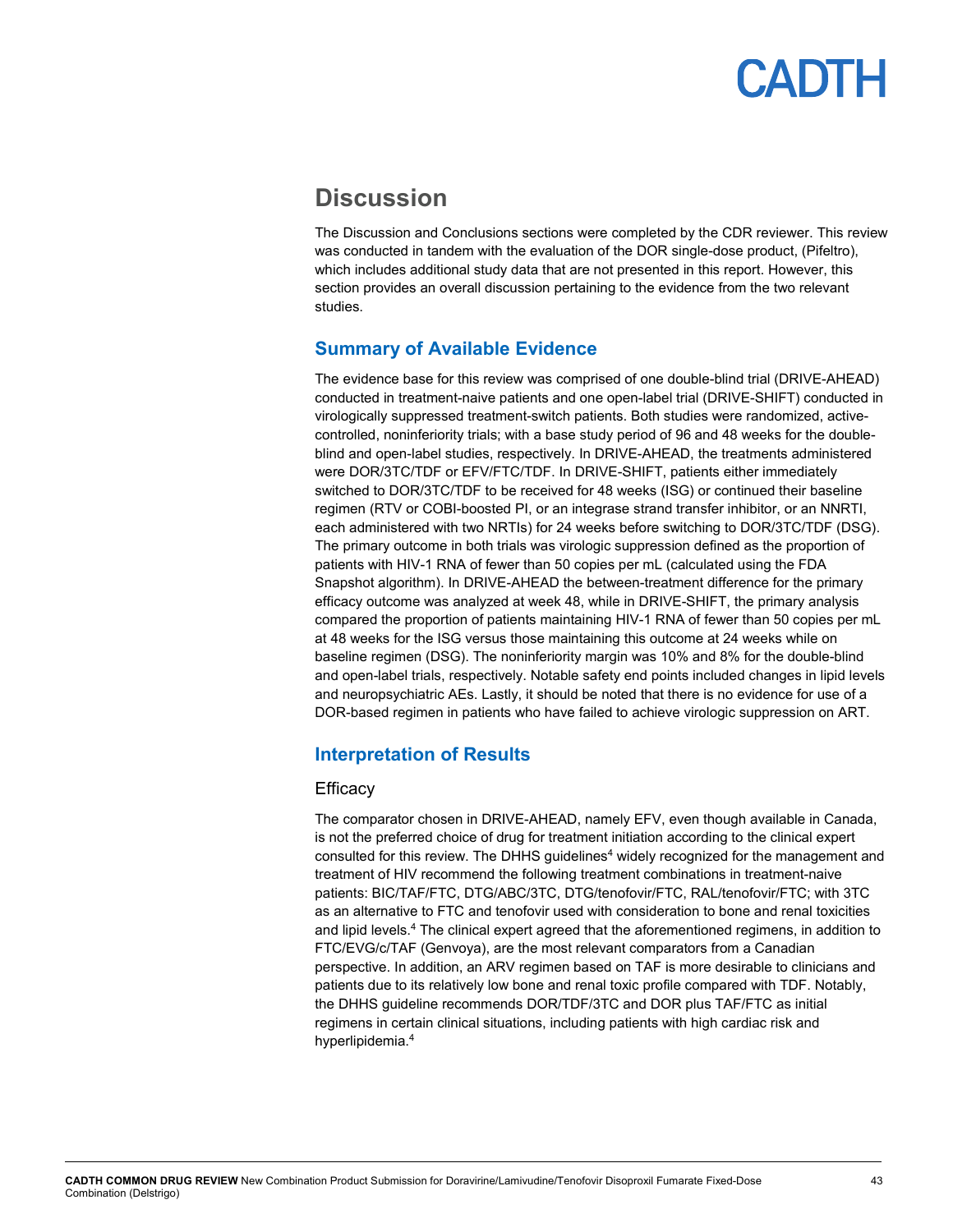For treatment-experienced patients with viral suppression, the DHHS guidelines do not provide a list of recommended therapies, rather the guidelines outline that selecting a new ART regimen should be based on patients' previous ART history, including virologic responses, past ART-associated toxicities and intolerances, resistance test results, drugdrug interactions, and pill burden, in addition other non-clinical considerations.4 The baseline regimens for the treatment-switch patients in DRIVE-SHIFT, namely boosted PI, boosted EVG, or NNRTI, are relevant comparators in this setting.

The trial in treatment-naive patients (DRIVE-AHEAD) was conducted with good methodological rigour, with an appropriate statistical analyses plan, selection of trial population and outcomes, and adequate follow-up. The primary outcome in DRIVE-AHEAD was consistent with the FDA Snapshot algorithm, virologic suppression, i.e., HIV-1 RNA of fewer than 50 copies per mL at week 48. A number of design feature and methodological issues limited the validity and interpretability of the switch trial (DRIVE-SHIFT). The switch trial also used the proportion of patients with HIV-1 RNA of fewer than 50 copies per mL as the primary outcome, as opposed to the FDA-recommended outcome of virologic failure, i.e., HIV-1 RNA of 50 copies per mL or more at week 48. <sup>9</sup> Although the proportional difference in HIV-1 RNA of 50 copies per mL or more between the treatment groups was compared statistically; adjustment for multiple comparisons was not made. The reported result for the primary efficacy outcome showed the 8% noninferiority margin was met; however, the FDA Snapshot algorithm to account for missing data (missing data = failure) was not followed properly. Instead, some patients with missing data at week 48 had their blood samples reanalyzed from other sources and their data were added to the analyses data set post-hoc. Following this modification, the noninferiority margin was met for the primary efficacy outcome; however, noninferiority was not demonstrated with the true Snapshot approach. Finally, testing of primary and secondary end points in the statistical hierarchy was based on different periods of exposure for the two treatment groups. Patients in the ISG group received DOR/3TC/TDF for 48 weeks whereas those in the DSG group received their baseline regimens for weeks 0 to 24 and DOR/3TC/TDF for weeks 24 to 48. Statistical comparisons were not made between the treatment groups at week 24 for most end points (including the primary efficacy end point), or were not controlled for multiplicity. Instead, results for the ISG group at week 48 were compared with the DSG group at week 24.

Both trials met the a priori defined noninferiority margin (10% for treatment naive and 8% for treatment-switch trials) for the primary efficacy outcome, i.e., virologic success. The virologic success rates across trials were greater than 80% in treatment-naive patients and greater than 90% in treatment-switch patients by week 48. The higher response rate among treatment-switch patients is expected given that they achieved virologic suppression on a stable baseline regimen of ART at baseline. Among treatment-naive patients, the rate of discontinuation ranged between 13% and 17% at week 48, and between 18% and 24% at week 96. The primary causes for study discontinuation were AEs, lack of efficacy, lost to follow-up, and patient withdrawal. The manufacturer indicated the stringent criteria in place for study discontinuation as the possible reason for the high dropout rate and the subsequent lower virologic success rate. Patients who met the very stringent PDVF criteria (having a confirmed [i.e., two consecutive measures at least one week apart] HIV-1 RNA of 200 copies per mL or more at week 24 or week 36, or confirmed HIV-1 RNA of 50 copies per mL or more at week 48; or confirmed HIV-1 RNA 50 copies per mL or more after initial response of HIV-1 RNA of fewer than 50 copies per mL at any time during the study) had to discontinue the study. Under this rule, patients who experienced a viral rebound (i.e., confirmed HIV-1 RNA of 50 copies per mL or more after having been suppressed to fewer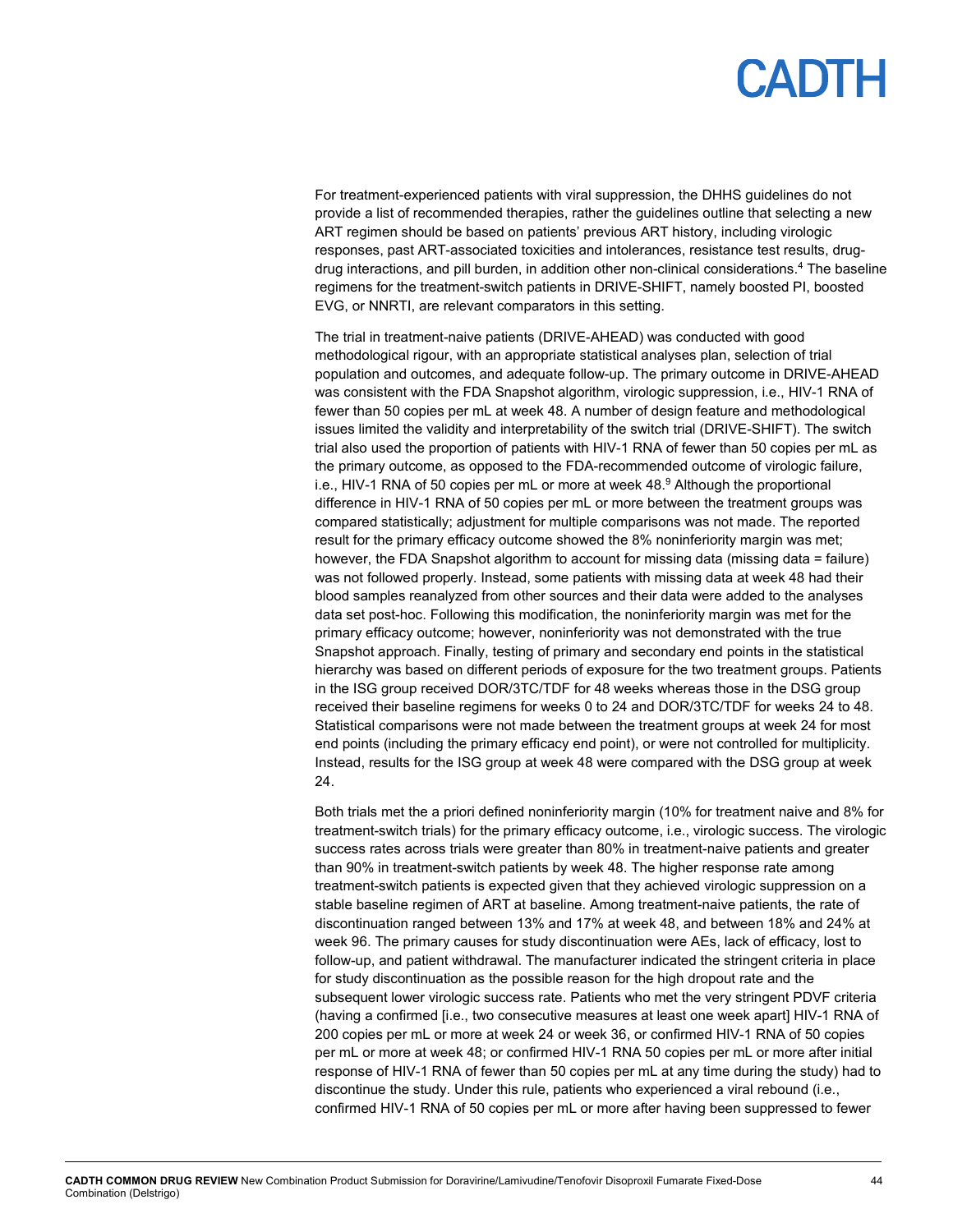than 50 copies per mL) during the study were required to discontinue. Other recent clinical trials used a higher threshold for PDVF: 200 to 400 copies per mL HIV-1 RNA. Additionally, the majority of the patients who met the PDVF criteria had fewer than 200 copies per mL HIV-1 RNA between the viral failure visit and the viral failure confirmation visit. It is possible that several patients could have been re-suppressed to fewer than 50 copies per mL had they been allowed to continue in the trial. Results using the observed failure (OF) approach, which excluded patients who discontinued for non-efficacy related reasons and therefore can be considered more reflective of viral efficacy, confirmed the findings and showed a higher response rate in both groups within the trials.

Despite the relatively lower virologic success rates among treatment-naive patients overall, patients receiving DOR had a numerically greater success rate at both weeks 48 and 96. Likewise, a lower proportion of patients receiving DOR had no virologic data available. These differences can be partially attributed to the lower discontinuation rate among the DOR recipients, resulting from lost to follow-up, non-compliance with study drug, and withdrawal by patient, as previously described.

Notably, the proportions of treatment-naive patients with HIV-1 RNA of 50 copies per mL or more were higher than expected according to the clinical expert, approximately 10% at week 48, and between 12% and 16% at week 96. Between-treatment differences were largely similar. It is unclear if all of the patients were classified appropriately according to the FDA Snapshot algorithm for this outcome given that patients lacking virologic data were not included as failures (assumption of HIV-1 RNA of 50 copies per mL or more). The impact this would have had on the results in uncertain.

#### Harms

The overall frequency of AEs among treatment-naive patients did not increase by much between week 48 and week 96 (overall incidence 82% to 91% at week 48 and 88% 94% at week 96). Treatment-naive patients experienced more AEs (range: 82% to 91%, data not presented) than treatment-switch patients (range: 52% to 81%) by week 48. Patients in the ISG group of DRIVE-SHIFT had an increased rate of AEs at week 24 compared with the baseline regimen at week 24 for the DSG group; a pattern consistent with the notion that patients switching therapies are likely to experience more AEs versus those remaining on their baseline therapy. Common AEs across trials included diarrhea, headache, upper respiratory tract infection, nausea, nasopharyngitis, pharyngitis, fatigue, back pain, bronchitis, cough, syphilis, upper abdominal pain, insomnia, dizziness, somnolence, abnormal dreams, and rash-related events. The frequency of SAEs was generally low among treatment-naive patients (5% to 9%), and even lower among treatment-switch patients (1% to 5%). Likewise, the frequency of withdrawals due to AEs was low (3% to 8%), with a lower rate reported for treatment-switch patients (less than 4%). A total of eight deaths were reported in the two trials, of which one incidence in DRIVE-SHIFT was considered to be related to the study drug (primary cause of death: myocardial infarction), although no confirmatory diagnosis (diagnosis by a medical professional or autopsy) was done.

DOR was also associated with a lower incidence of neuropsychiatric AEs; however, the benefits were largely in comparison with EFV, which is commonly associated with neuropsychiatric side effects.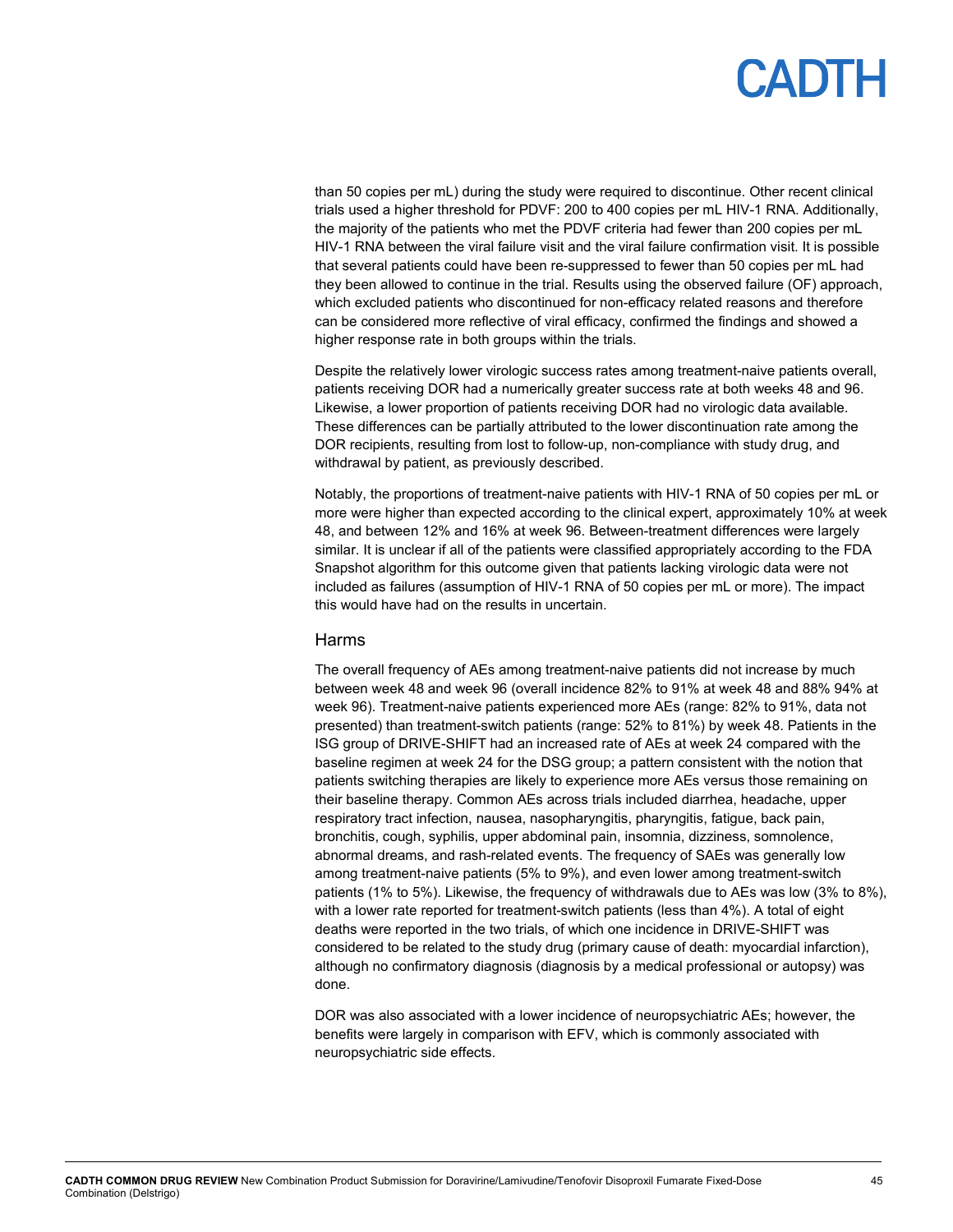### Cost

The manufacturer submitted a cost comparison of drug costs for DOR/3TC/TDF versus its individual components, DOR, 3TC, and TDF. At the submitted daily price of \$28.79, DOR/3TC/TDF is similar in cost (\$0.0022 less costly per patient per day) than the sum of its individual components in most jurisdictions at the publicly available prices.

The manufacturer also compared DOR/3TC/TDF with other STRs marketed in Canada. CADTH noted that DOR/3TC/TDF is less costly than other STRs available in Canada with a similar indication, based on publicly available prices, apart from EFV/TDF/FTC, which is 39% of the submitted price of DOR/3TC/TDF. The clinical expert consulted by CADTH noted that DOR/3TC/TDF contains an older preparation of tenofovir, with greater potential for renal and bone toxicity, meaning that this combination may not be appropriate for use in some individuals.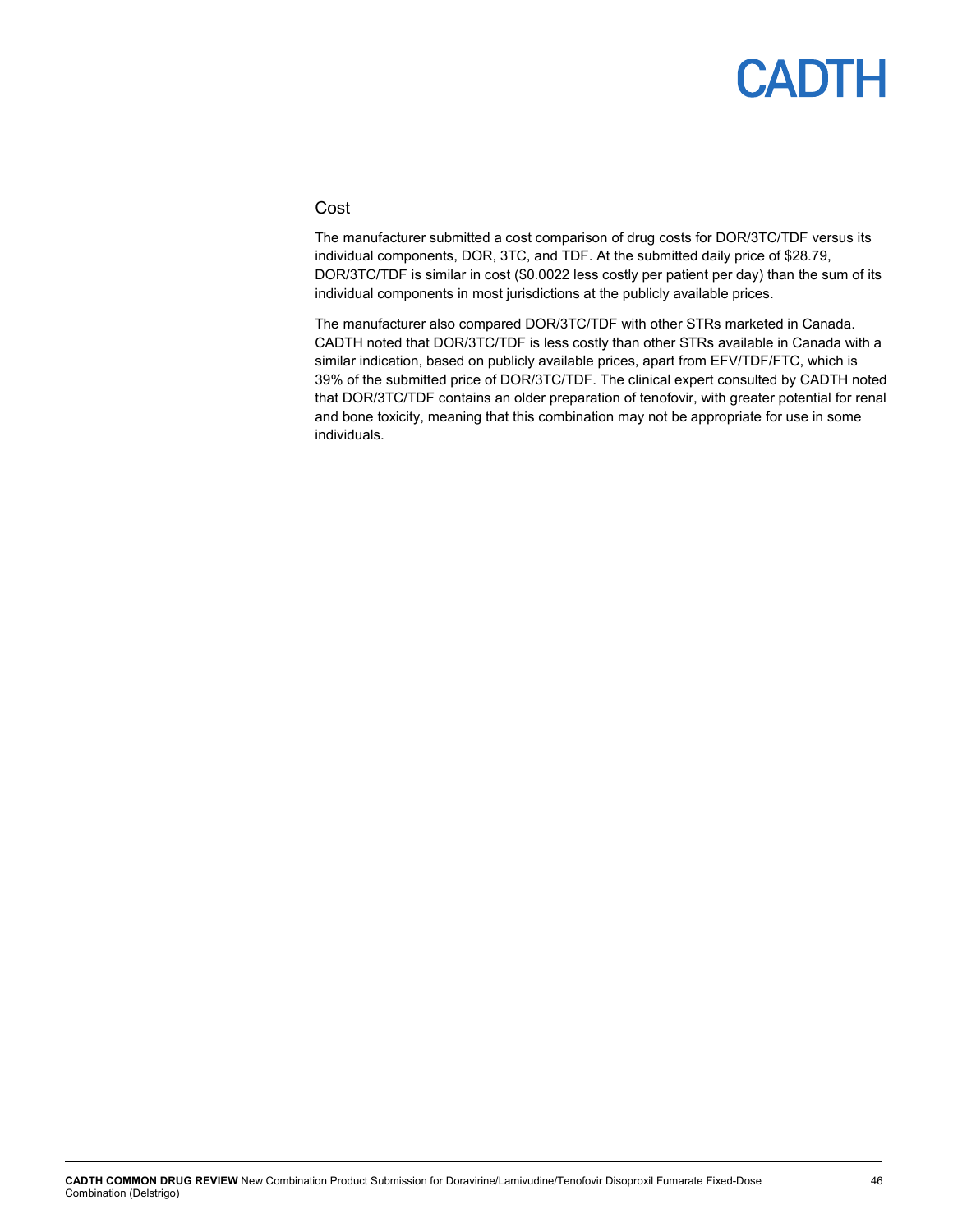## **Appendix 1: Drug Plan Listing Status for Individual Components**

## <span id="page-46-1"></span><span id="page-46-0"></span>**Table 17: Listing Status for Individual Components of the New Combination Product**

| <b>Components</b>                   | <b>Participating Drug Plans</b> |           |           |           |           |           |           |           |           |           |           |                          |                          |            |
|-------------------------------------|---------------------------------|-----------|-----------|-----------|-----------|-----------|-----------|-----------|-----------|-----------|-----------|--------------------------|--------------------------|------------|
|                                     | <b>BC</b>                       | <b>AB</b> | <b>SK</b> | <b>MB</b> | ON        | <b>NB</b> | <b>NS</b> | <b>PE</b> | <b>NL</b> | YΚ        | <b>NT</b> | <b>NIHB</b>              | <b>DND</b>               | <b>VAC</b> |
| <b>Doravirine</b>                   | <b>NB</b>                       | <b>NB</b> | <b>NB</b> | <b>NB</b> | <b>NB</b> | <b>NB</b> | <b>NB</b> | <b>NB</b> | <b>NB</b> | <b>NB</b> | <b>NB</b> | <b>NB</b>                | <b>NB</b>                | <b>NB</b>  |
| Lamivudine                          | <b>FB</b>                       | <b>FB</b> | EX        | <b>FB</b> | <b>FB</b> | <b>FB</b> | <b>FB</b> | <b>FB</b> | <b>FB</b> | <b>FB</b> | <b>FB</b> | $\overline{\phantom{0}}$ | $\overline{\phantom{0}}$ |            |
| Tenofovir<br>disoproxil<br>fumarate | <b>FB</b>                       | <b>FB</b> | EX        | EX        | EX        | EX        | FB        | <b>FB</b> | EX        | EX        | EX        | $\overline{\phantom{0}}$ | $\overline{\phantom{0}}$ | -          |

- = information not available; AB = Alberta, BC = British Columbia, DND = Department of National Defence; EX = exception item for which coverage is determined on a case-by-case basis; FB = full benefit; MN = Manitoba; NB = not a benefit; NIHB = Non-Insured Health Benefits Program; NL = Newfoundland and Labrador; NS = Nova Scotia; NT = Northwest Territories; ON = Ontario; PE = Prince Edward Island; RES = restricted benefit with specified criteria (e.g., special authorization, exception drug status, limited use benefit); SK = Saskatchewan; UR = under review; VAC = Veterans Affairs Canada; YK = Yukon.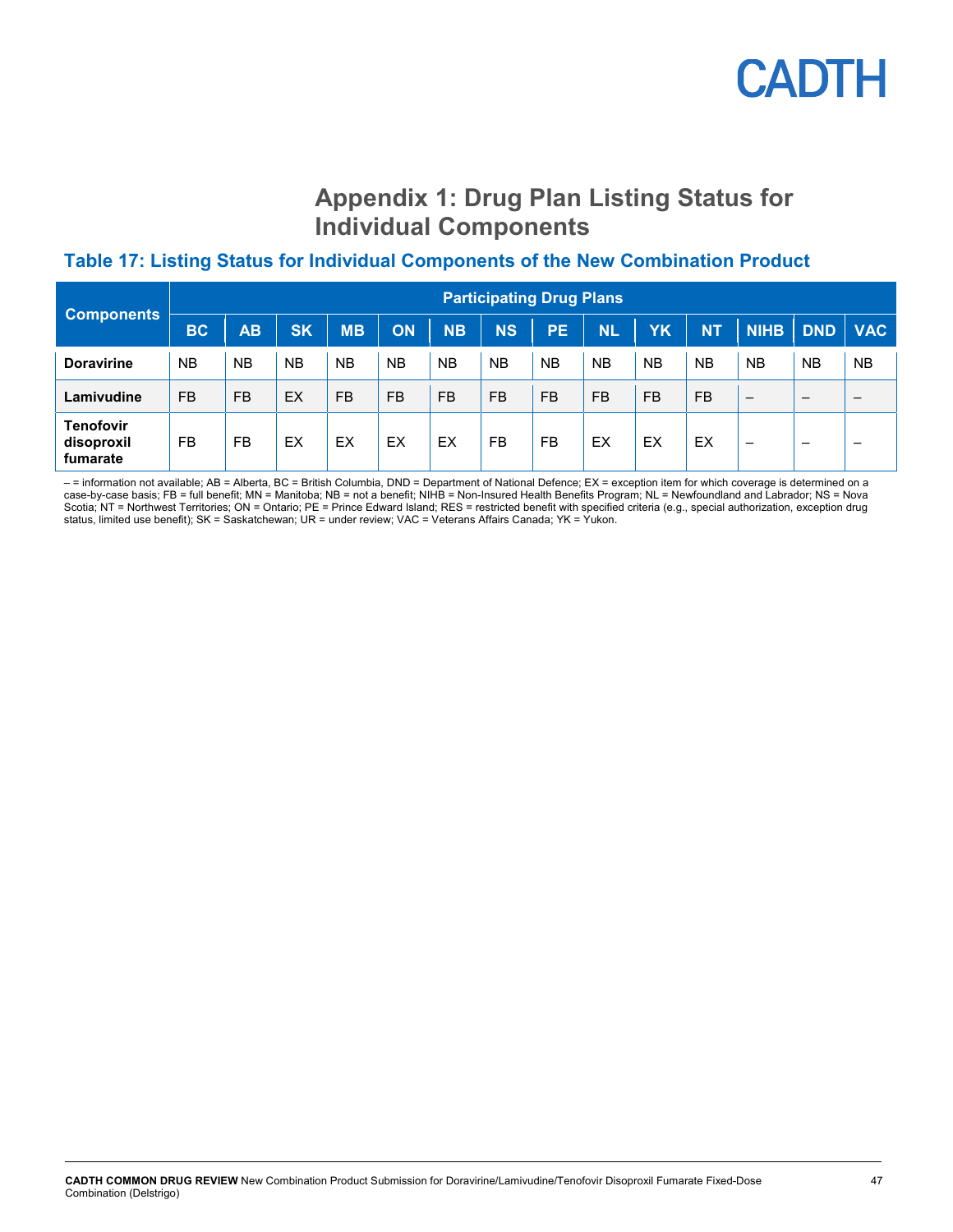

## <span id="page-47-0"></span>**Appendix 2: Summary of Patient Input**

#### **1. Brief Description of Patient Group(s) Supplying Input**

One patient group, the Canadian Treatment Action Council (CTAC), provided input for this drug review. CTAC is a national non-governmental organization that focuses on access to treatment, care, and support for people living with HIV and hepatitis C. CTAC's organizational goals are to engage community members, service providers, policy-makers, and other relevant stakeholders to identify, develop, and implement policy and program solutions. Full CTAC membership is reserved for individual people living with HIV (including HCV coinfection) and organizations, groups, or projects with a substantial HIV mandate (including HCV coinfection). Associate CTAC membership is open to any individual, organization, group, or project that supports CTAC's mandate and objective.

In the past two years, CTAC has received funding in excess of \$50,000 from ViiV Healthcare. CTAC did not receive help from outside the organization to prepare this submission, or to collect and analyze the data used in this submission.

#### **2. Condition-Related Information**

Data for this submission were obtained from seven patients with HIV (five men and two women) who attended a patient input consultation workshop in Toronto, Canada. The participants were in their twenties, forties, or fifties and had been receiving treatment for HIV for five to 34 years. In addition, survey data collected for a patient submission on dolutegravir was used to inform this patient submission.

HIV is a serious, life-threatening illness that threatens the immune system. Over time, if left untreated, HIV can compromise a person's immune system to the point that the body may no longer be able to fight off opportunistic infections. Access, administration of, and adherence to highly active antiretroviral treatment can control the progression of HIV such that patients generally manage their condition as a chronic illness. However, patients with HIV are more susceptible to inflammation and non-infectious comorbidities, including bone fractures and renal failure, liver and cardiovascular disease. Many of those living with HIV experience negative mental health outcomes, whether as a side effect from treatment, or from facing stigma, discrimination, and related stress. Stigma is one of the more prominent issues dealt with, as explained by one respondent, "I still cannot come to terms with the fact that I'm HIV positive, and I've been positive for 25 years. I still run away from it, and I have a hard time talking about it..." This is further highlighted by another respondent from the dolutegravir RPV survey regarding their interaction with the medical community. "Local doctors feel ill-equipped to treat HIV due to inexperience because of low patient caseloads with the condition. Stigma also plays into it I think. Unless they're familiar, doctors still see HIV as something more difficult to live with than it actually is." Another respondent (from the dolutegravir RPV survey) discussed the challenge of managing HIV while residing in a rural area, "I live in a rural area and have to travel about 100 km each way for my doctor's appointments. I only see my doctor about every six months. Obviously if I had to travel that far more often it would be a challenge. For those who don't have the support of family this could definitely be an obstacle."

Many of those living with HIV experience intersecting vulnerabilities conditioned by the social determinants of health — the social and structural conditions in which people live, work, and are shaped by the distribution of money, power, and resources. Limited funding or services for addictions, mental health, housing, and food security can impact patients' HIV treatment. One respondent from the dolutegravir consultations noted that difficulties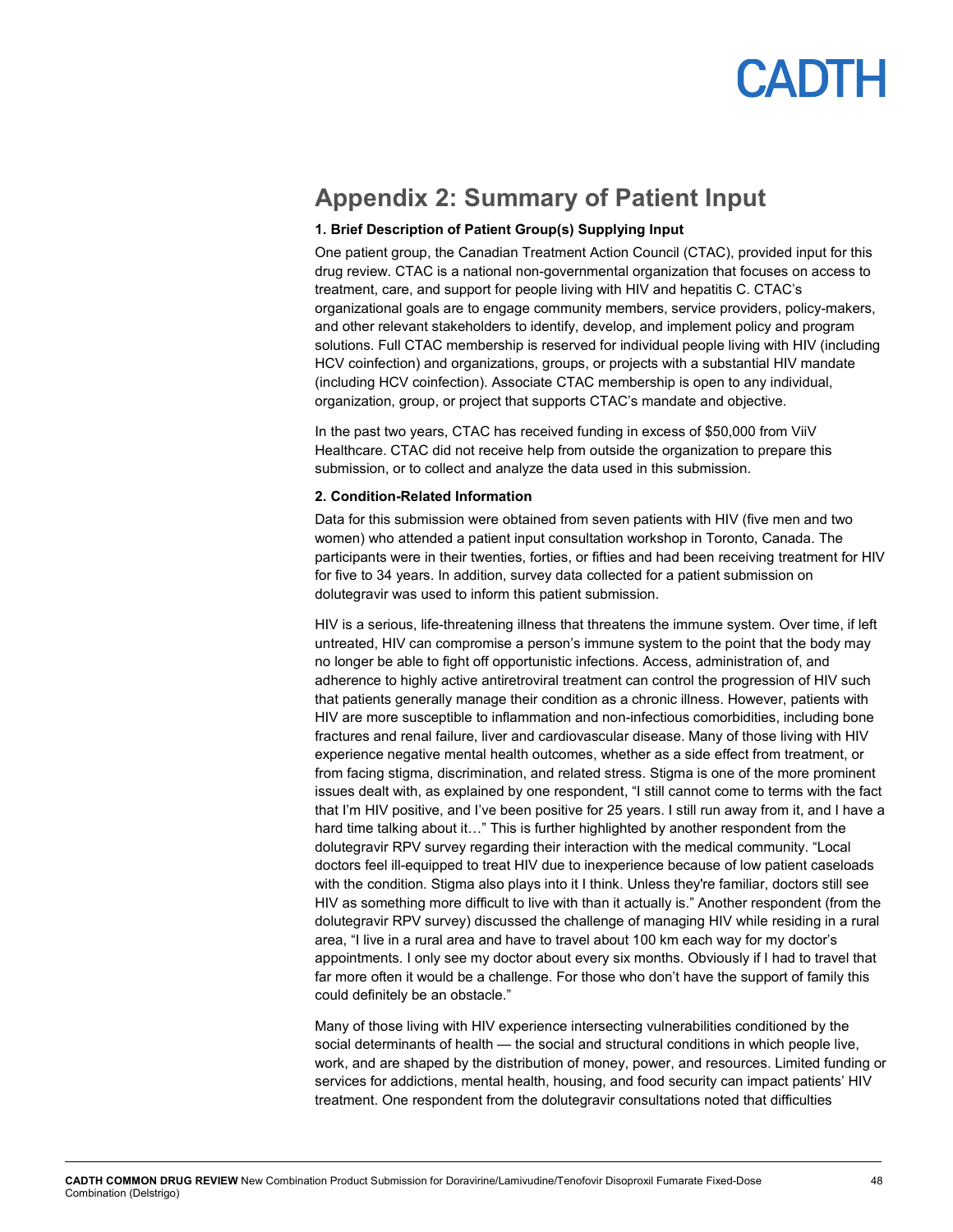## **ANTL**

understanding stigma and its impact, and navigating HIV-specific social services and institutional systems, including disability, insurance, and mortgage, have presented specific challenges. One respondent stated, "I am worried about the fact that HIV is now viewed as chronic, manageable disease. I still have good and bad days but, if HIV is now seen as something other than a disability, will I be forced to go back to work, even when I'm not well?"

Respondents all noted substantial impact on caregivers looking after patients living with HIV. One respondent highlighted that the challenges his/her spouse faces in providing support is surrounding disclosure. According to the respondent, "Hiding from friends and some of our family members that I am HIV positive has been extremely difficult and hindered the ability to acquire a social safety net" (from the dolutegravir survey).

#### **3. Current Therapy-Related Information**

Data for this submission were obtained from seven patients with HIV who were receiving treatment for the past five to 34 years. These patients had been on their current therapy for five to 10 years with minor changes to therapy that were made due to other health problems or resistance that developed.

As a result of being on HIV treatment, many participants described noticeable improvements in their quality of life and ability to engage in daily activities. Discussing the overall impact of treatment on his life, one participant stated, "Not only do I feel healthy, I know I am thanks to the HIV medication. Without it, I would be dead by now." When asked whether treatment had improved their quality of life, another respondent answered, "In 1995, the doctors said I had 2 months to live, and that I'd better get my affairs in order. I never expected that I'd still be alive." Another participant noted that, "My quality of life has improved. I'm now on a combination of drugs that has gotten me to an undetectable viral load."

Respondents to the dolutegravir survey also indicated that their treatment was effective at suppressing their viral load; but some had experienced severe adverse effects to older treatments such as zidovudine.

CTAC stated that the increased risk of experiencing comorbidities associated with HIV may be, in part, due to antiretroviral treatments themselves. In addition, not all patients with HIV are able to achieve viral suppression despite trying multiple treatment regimens. Further, treatment adherence is necessary for therapy to be effective and to minimize the development of drug class resistance that would necessitate a change in therapy. CTAC stated that having the maximum possible treatment options is of clinical importance.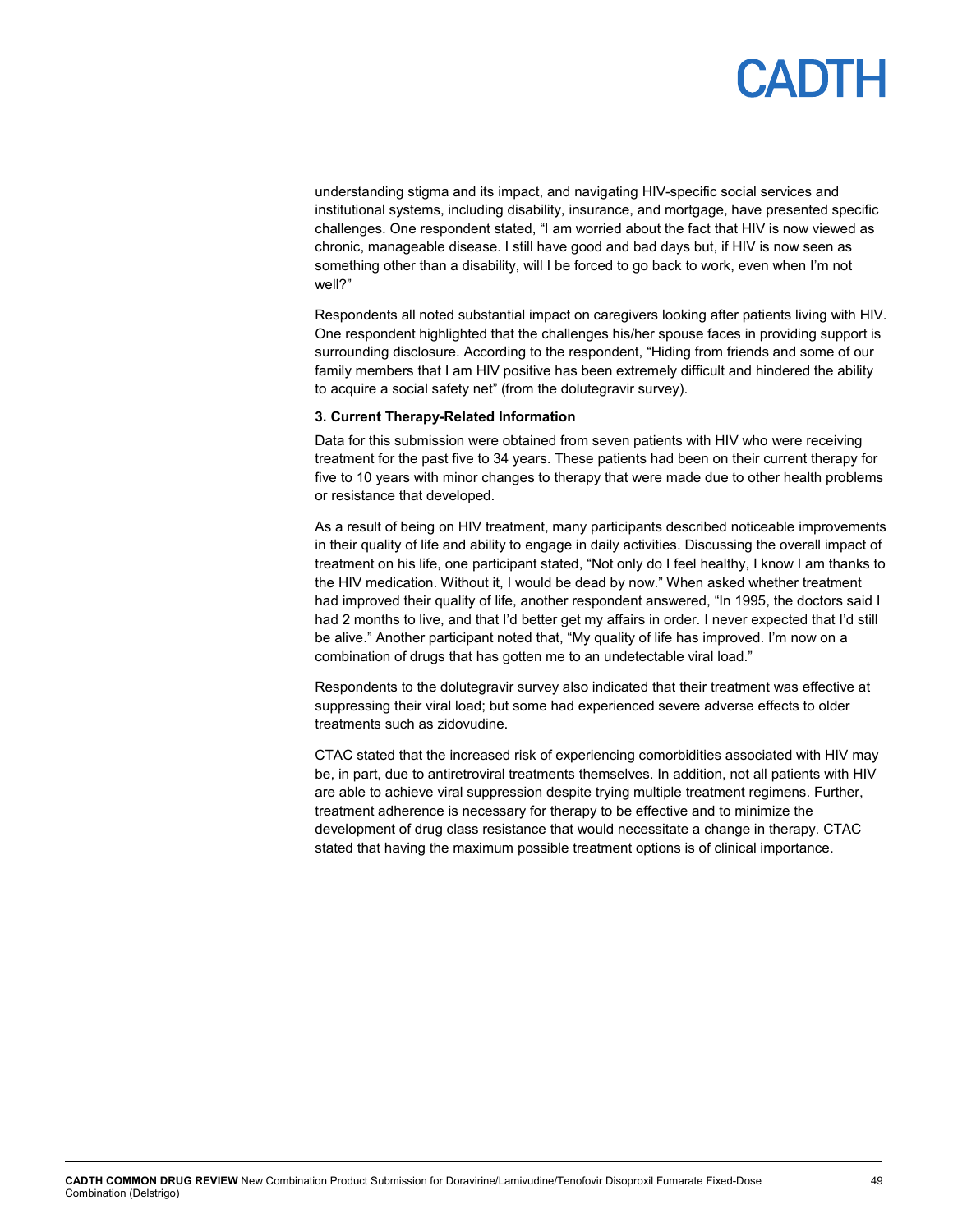#### **4. Expectations About the Drug Being Reviewed**

None of the patients surveyed had experience with doravirine; however, many expressed an interest in a drug with a new chemical composition that may provide another treatment option if resistance to other treatments is a problem. Differences in drug-drug interactions or adverse events noted for doravirine compared with some other treatments were considered important to the patients surveyed.

One participant noted, "I like the fact that this medication has a new chemical composition. I like knowing the option is out there, since I am resistant to many, many of the current HIV drugs out there. My doctor told me, 'The meds that you are on now are the last ones available that you can take.'" Another participant from the dolutegravir rilpivirine survey noted, "I don't see replacing the 'devil' I know with the 'devil' I don't know - at least on a personal basis. If I had to make changes - and that time could come since I've been on the present regime for quite some time."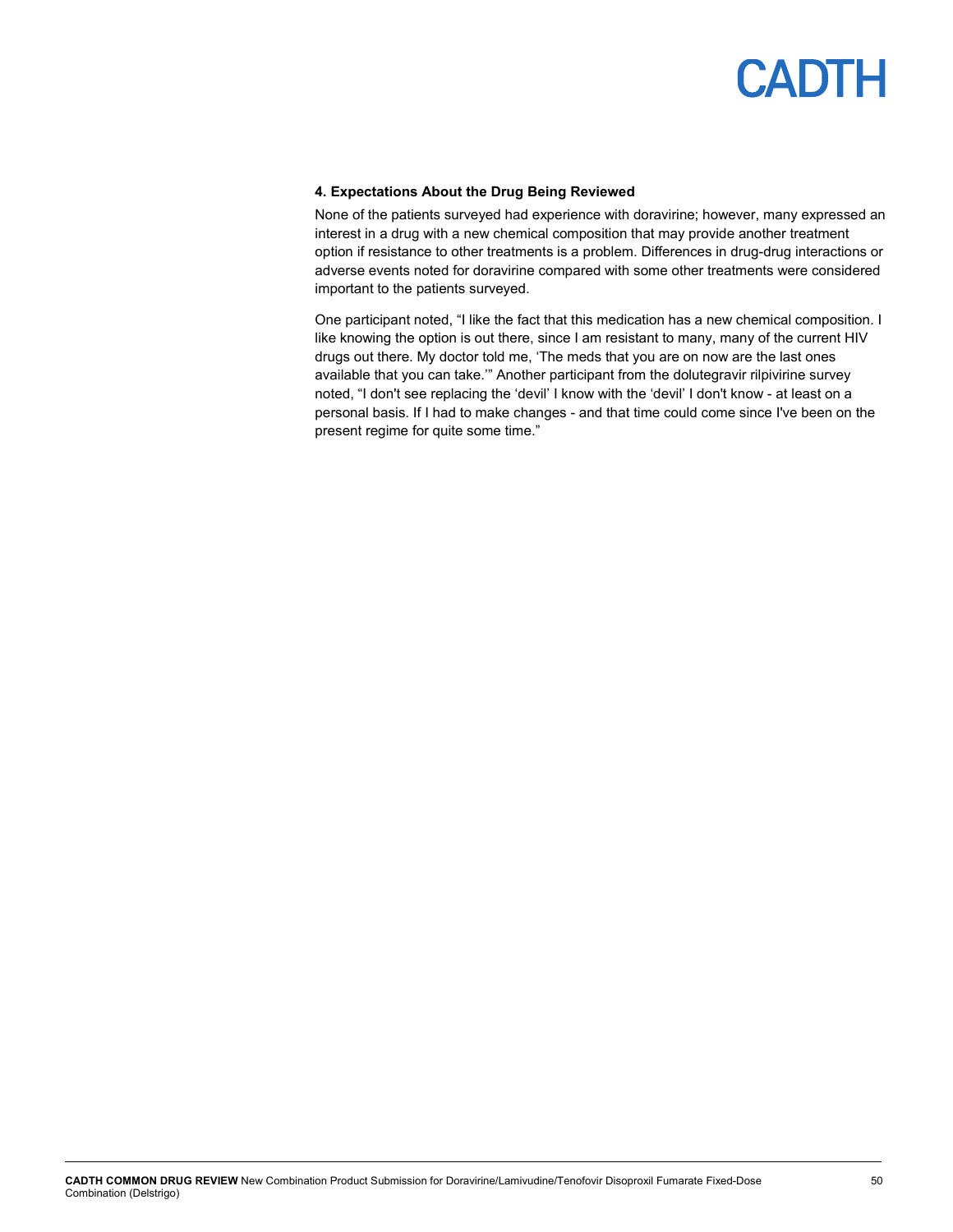# **ADIH**

## <span id="page-50-0"></span>**References**

#### **Manufacturer References**

- 1. Smith JM, Flexner C. The challenge of polypharmacy in an aging population and implications for future antiretroviral therapy development. *AIDS.* 2017;31 Suppl 2:S173-S184.
- 2. Panel on Antiretroviral Guidleines for Adults and Adolescents. Guidelines for the Use of Antiretroviral Agents in Adults and Adolescents Living with HIV. Department of Health and Human Services. 2018[; https://aidsinfo.nih.gov/contentfiles/lvguidelines/AA\\_Recommendations.pdf.](https://aidsinfo.nih.gov/contentfiles/lvguidelines/AA_Recommendations.pdf) Accessed May 30, 2018.
- 3. Consolidated Guidelines on the Use of Antiretroviral Drugs for Treating and Preventing HIV Infection, 2nd edition. Recommendations for a Public Health Approach. Geneva: World Health Organization; 2016.
- 4. European AIDS Clinical Society. Guidelines. Version 9.0. 2017. http://www.eacsociety.org/files/guidelines 9.0-english.pdf. Accessed May 31, 2018.
- 5. Deeks SG, Lewin SR, Havlir DV. The end of AIDS: HIV infection as a chronic disease. *Lancet.* 2013;382(9903):1525-1533.
- 6. Effros RB, Fletcher CV, Gebo K, et al. Aging and infectious diseases: workshop on HIV infection and aging: what is known and future research directions. *Clin Infect Dis.* 2008;47(4):542-553.
- 7. Guaraldi G, Zona S, Menozzi M, et al. Cost of noninfectious comorbidities in patients with HIV. *Clinicoecon Outcomes Res.* 2013;5:481-488.
- 8. Kendall CE, Wong J, Taljaard M, et al. A cross-sectional, population-based study measuring comorbidity among people living with HIV in Ontario. *BMC Public Health.* 2014;14:161.
- 9. Schouten J, Wit FW, Stolte IG, et al. Cross-sectional comparison of the prevalence of age-associated comorbidities and their risk factors between HIVinfected and uninfected individuals: the AGEhIV cohort study. *Clin Infect Dis.* 2014;59(12):1787-1797.
- 10. Power L, Bell M, Freemantle I. A national study of ageing and HIV (50 Plus). September 2010. [https://www.jrf.org.uk/sites/default/files/jrf/migrated/files/living-with-HIV-full.pdf.](https://www.jrf.org.uk/sites/default/files/jrf/migrated/files/living-with-HIV-full.pdf) Accessed June 1, 2018.
- 11. Krentz HB, Gill MJ. The Impact of Non-Antiretroviral Polypharmacy on the Continuity of Antiretroviral Therapy (ART) Among HIV Patients. *AIDS Patient Care STDS.* 2016;30(1):11-17.
- 12. Moore HN, Mao L, Oramasionwu CU. Factors associated with polypharmacy and the prescription of multiple medications among persons living with HIV (PLWH) compared to non-PLWH. *AIDS Care.* 2015;27(12):1443-1448.
- 13. Burgess MJ, Zeuli JD, Kasten MJ. Management of HIV/AIDS in older patients-drug/drug interactions and adherence to antiretroviral therapy. *HIV AIDS (Auckl).* 2015;7:251-264.
- 14. Moniz P, Alcada F, Peres S, et al. Durability of first antiretroviral treatment in HIV chronically infected patients: why change and what are the outcomes? *J Int AIDS Soc.* 2014;17(4 Suppl 3):19797.
- 15. Bhatti AB, Usman M, Kandi V. Current Scenario of HIV/AIDS, Treatment Options, and Major Challenges with Compliance to Antiretroviral Therapy. *Cureus.* 2016;8(3):e515.
- 16. Carrero-Gras A, Antela A, Munoz-Rodriguez J, et al. Nuke-sparing regimens as a main simplification strategy and high level of toxicity resolution after antiretroviral switch: the SWITCHART Study. *J Int AIDS Soc.* 2014;17(4 Suppl 3):19819.
- 17. Nachega JB, Hislop M, Dowdy DW, Chaisson RE, Regensberg L, Maartens G. Adherence to nonnucleoside reverse transcriptase inhibitor-based HIV therapy and virologic outcomes. *Ann Intern Med.* 2007;146(8):564-573.
- 18. Astuti N, Maggiolo F. Single-Tablet Regimens in HIV Therapy. *Infect Dis Ther.* 2014;3(1):1-17.
- 19. Clay PG, Nag S, Graham CM, Narayanan S. Meta-Analysis of Studies Comparing Single and Multi-Tablet Fixed Dose Combination HIV Treatment Regimens. *Medicine (Baltimore).* 2015;94(42):e1677.
- 20. Scott Sutton S, Magagnoli J, Hardin JW. Impact of Pill Burden on Adherence, Risk of Hospitalization, and Viral Suppression in Patients with HIV Infection and AIDS Receiving Antiretroviral Therapy. *Pharmacotherapy.* 2016;36(4):385-401.
- 21 Common Technical Document 2.7.4 Common Technical Document 2.7.4 Summary of Clinical Safety DOR AND DOR/LAMIVUDINE/TENOFOVIR DISOPROXIL FUMARATE. 2018.
- 22 Merck Sharp & Dohme Corp. 2018. A Phase III Multicenter, Open-Label, Randomized Study to Evaluate a Switch to MK-1439A in HIV-1-Infected Subjects Virologically Suppressed on a Regimen of a Ritonavir-boosted Protease Inhibitor and Two Nucleoside Reverse Transcriptase Inhibitors (NRTIs) [CSR]. PN-024